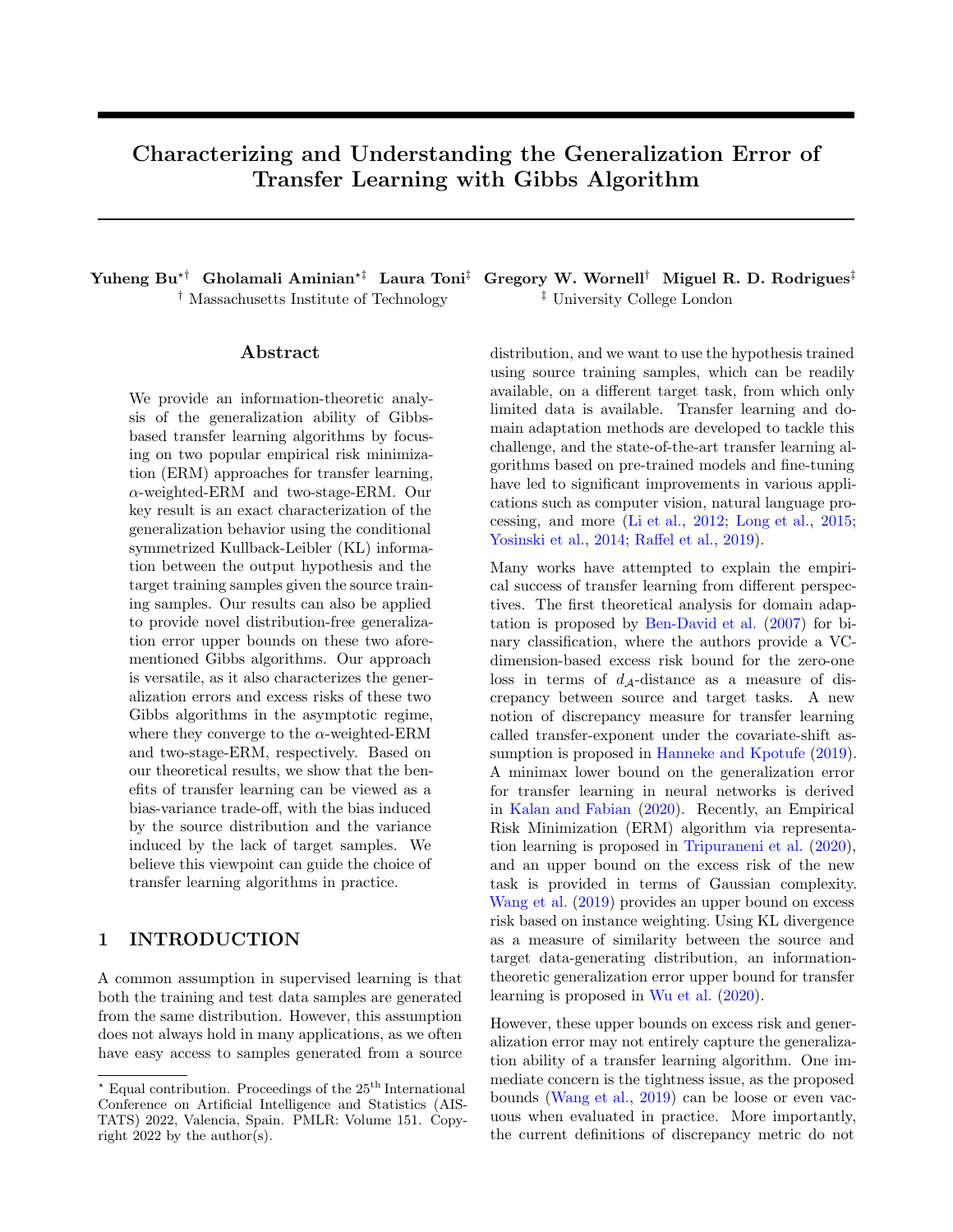fully characterize all the aspects that could influence the performance of a transfer learning approach, e.g., most discrepancy measures are either algorithm in-dependent (KL divergence in [Wu et al.](#page-10-4)  $(2020)$ ), or only depend on the hypothesis class  $(d_{\mathcal{A}}-distance$  in [Ben-David et al.](#page-9-2) [\(2007](#page-9-2))), or apply only under specific assumptions (the transfer exponent under covariate shift assumption in [Hanneke and Kpotufe](#page-9-3) [\(2019](#page-9-3))). Therefore, our understanding of transfer learning algorithms is still limited.

To overcome these limitations, we study transfer learning approaches using two Gibbs algorithms, i.e.,  $\alpha$ weighted Gibbs algorithm and two-stage Gibbs algorithm, which can be viewed as randomized versions of two ERM-based transfer learning algorithms, i.e.,  $\alpha$ weighted-ERM [\(Ben-David et al.,](#page-9-5) [2010](#page-9-5); [Zhang et al.,](#page-10-5) [2012\)](#page-10-5) and two-stage-ERM [\(Tripuraneni et al.](#page-10-2), [2020;](#page-10-2) [Donahue et al.,](#page-9-6) [2014\)](#page-9-6) by information-theoretic tools.

Our main contributions are as follows:

- We derive exact characterizations of the generalization errors for  $\alpha$ -weighted Gibbs algorithm and two-stage Gibbs algorithm in terms of the conditional symmetrized KL information. We also provide novel distribution-free upper bounds, which quantify how the number of samples from the source and target will influence the generalization error of these transfer learning algorithms.
- We further demonstrate how to use our method to characterize the asymptotic behavior of the generalization error for these two Gibbs algorithms under large inverse temperature, where the  $\alpha$ weighted Gibbs algorithm and two-stage Gibbs algorithm converge to the  $\alpha$ -weighted-ERM and two-stage-ERM, respectively.
- Finally, by studying the excess risk of the  $\alpha$ weighted-ERM and two-stage-ERM algorithms in the asymptotic regime, we show that transfer learning algorithms admit a bias-variance tradeoff viewpoint, whereby the choice of a transfer learning algorithm should depend on both the bias induced by the source distribution and the variance caused by the limited target samples.

Notations: Throughout the paper, upper-case letters denote random variables (e.g., Z), lower-case letters denote the realizations of random variables (e.g., z), and calligraphic letters denote spaces (e.g.,  $\mathcal{Z}$ ). All the logarithms are the natural ones, and all information measure units are in nats.  $\mathcal{N}(\mu, \Sigma)$  denotes a Gaussian distribution with mean  $\mu$  and covariance matrix  $\Sigma$ .

# 2 PROBLEM FORMULATION

Let  $D_s = \{Z_i^s\}_{i=1}^n$  and  $D_t = \{Z_j^t\}_{j=1}^m$  be the source and target training sets, respectively, where  $Z_i^s$  and  $Z_j^t$ are defined on the same alphabet  $\mathcal{Z}$ . Note that  $D_s$  and  $D_t$  are independent, but neither  $D_s$  nor  $D_t$  is required to be i.i.d generated from the data-generating source or target distributions  $P_Z^s$  or  $P_Z^t$ . We denote the joint distribution of all source training samples as  $P_{D_s}$  and that of the target training samples as  $P_{D_t}$ . We denote the hypotheses by  $w \in \mathcal{W}$ , where W is a hypothesis class. The performance of any hypotheses is measured by a non-negative loss function  $\ell : \mathcal{W} \times \mathcal{Z} \to \mathbb{R}_0^+$ , and we can define the empirical risk and the population risk of a source task for a given source dataset  $d_s$  as

$$
L_E(w, d_s) \triangleq \frac{1}{n} \sum_{i=1}^n \ell(w, z_i^s), \tag{1}
$$

$$
L_P(w, P_{D_s}) \triangleq \mathbb{E}_{P_{D_s}}[L_E(w, D_s)],\tag{2}
$$

and the empirical risk and the population risk of the target task for a given target dataset  $d_t$ ,

$$
L_E(w, d_t) \triangleq \frac{1}{m} \sum_{j=1}^{m} \ell(w, z_j^t), \tag{3}
$$

$$
L_P(w, P_{D_t}) \triangleq \mathbb{E}_{P_{D_t}}[L_E(w, D_t)].
$$
 (4)

A transfer learning algorithm can be modeled as a randomized mapping from the source and target training sets  $(D_s, D_t)$  onto a hypothesis  $W \in \mathcal{W}$  according to the conditional distribution  $P_{W|D_s,D_t}$ . Thus, the expected transfer generalization error quantifying the degree of over-fitting on the target training data can be written as

$$
\overline{\text{gen}}(P_{W|D_s,D_t}, P_{D_s}, P_{D_t}) \triangleq
$$
  
\n
$$
\mathbb{E}_{P_{W,D_s,D_t}}[L_P(W, P_{D_t}) - L_E(W, D_t)], \quad (5)
$$

where the expectation is taken over the joint distribution  $P_{W,D_s,D_t} = P_{W|D_s,D_t} \otimes P_{D_s} \otimes P_{D_t}.$ 

#### 2.1 Transfer Learning Algorithms

We focus on the following two transfer learning approaches:  $\alpha$ -weighted-ERM and two-stage-ERM.

 $\alpha$ -Weighted-ERM Transfer Learning: We denote the hypothesis by  $w_{\alpha} \in W$  as the output of  $\alpha$ weighted-ERM learning algorithm. The hypothesis  $w_{\alpha}$ is typically obtained by minimizing a convex combination of the source and target task empirical risks as in [Ben-David et al.](#page-9-5) [\(2010](#page-9-5)), i.e.,

$$
L_E(w_{\alpha}, d_s, d_t) = (1 - \alpha)L_E(w_{\alpha}, d_s) + \alpha L_E(w_{\alpha}, d_t), \tag{6}
$$

for  $0 \leq \alpha \leq 1$ .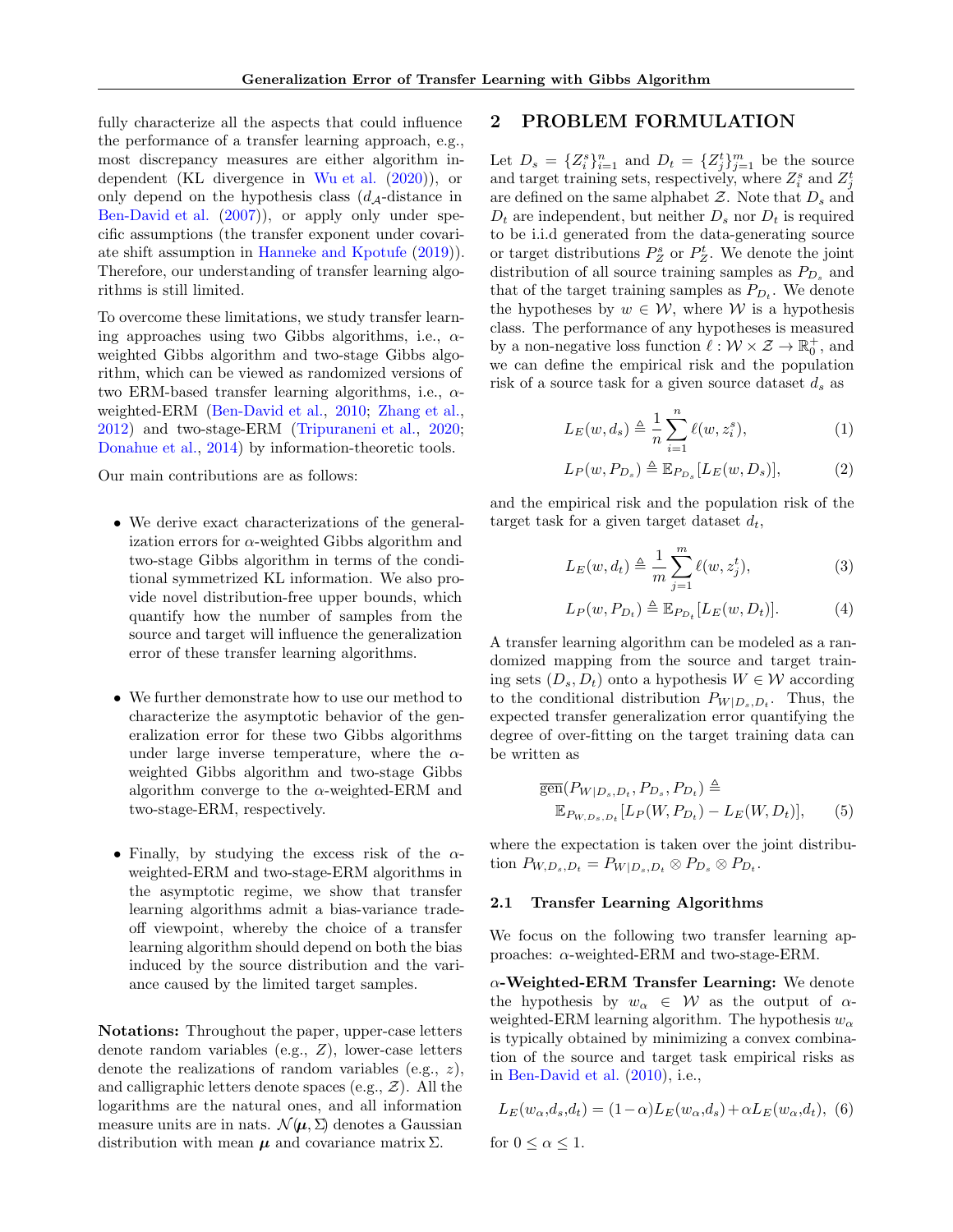

<span id="page-2-0"></span>Figure 1:  $\alpha$ -weighted Gibbs Algorithm

Two-stage-ERM Transfer Learning: Suppose that the hypothesis  $w \in W$  can be written as  $w =$  $(w_{\phi}, w_{c})$ , where  $w_{\phi} \in W_{\phi}$  is the shared hypothesis (parameter) across both source and target tasks, and  $w_c^s \in \mathcal{W}_c$  and  $w_c^t \in \mathcal{W}_c$  denote some task-specific hypothesis (parameter) for the source and target tasks, respectively. In practice,  $w_{\phi}$  aggregates the parameters of the first few layers of a neural network for both tasks (e.g., shared featurizer), and  $w_c^s$ ,  $w_c^t$  collect the remaining parameters for the source and target tasks, respectively. The performance of the pair  $(w_{\phi}, w_{c})$  is measured by a non-negative loss function  $\ell: \mathcal{W}_c \times \mathcal{W}_{\phi} \times \mathcal{Z} \to \mathbb{R}_0^+$ . We consider the following two-stage-ERM transfer learning algorithm inspired by [Tripuraneni et al.](#page-10-2) [\(2020](#page-10-2)).

First Stage: The algorithm first learns the shared hypothesis  $w_{\phi}$  and the source-specific hypothesis  $w_c^s$ by minimizing the following empirical risk function defined on the source dataset at Stage 1:

$$
L_E^{S1}(w_{\phi}, w_c^s, d_s) \triangleq \frac{1}{n} \sum_{i=1}^n \ell(w_{\phi}, w_c^s, z_i^s).
$$
 (7)

Second Stage: The algorithm fixes the shared hypothesis  $w_{\phi}$  and learns the target-specific hypothesis  $w_c^t$  by minimizing the following empirical risk function defined on the target dataset at Stage 2:

$$
L_E^{S2}(w_{\phi}, w_c^t, d_t) = \frac{1}{m} \sum_{j=1}^m \ell(w_{\phi}, w_c^t, z_j^t). \tag{8}
$$

#### 2.2 Transfer Learning with Gibbs algorithms

Intending to understand the generalization behavior of transfer learning techniques, we now consider the Gibbs counterpart of the aforementioned ERMbased transfer learning algorithms. In particular, the  $(\gamma, \pi(w), f(w, d))$ -Gibbs distribution, which was first proposed by [Gibbs](#page-9-7) [\(1902\)](#page-9-7) in statistical mechanics, is defined as:

<span id="page-2-3"></span>
$$
P_{W|D}^{\gamma}(w|d) \triangleq \frac{\pi(w)e^{-\gamma f(w,d)}}{V(d,\gamma)}, \quad \gamma \ge 0,
$$
 (9)

where  $\gamma$  is the inverse temperature,  $\pi(w)$  is an arbitrary prior distribution on  $W$ ,  $f(w, d)$  is energy function, and  $V(d, \gamma) \triangleq \int \pi(w) e^{-\gamma f(w,d)} dw$  is the partition function.



<span id="page-2-1"></span>Figure 2: Two-stage Gibbs Algorithm

The  $(\gamma, \pi(w), L_E(w, d_t))$ -Gibbs distribution can be viewed as a randomized version of an ERM algorithm using only target samples if we specify the energy function  $f(w, d) = L_E(w, d_t)$ . Moreover, as the inverse temperature  $\gamma \to \infty$ , the prior distribution  $\pi(w)$  becomes negligible, and the Gibbs algorithm converges to the standard supervised-ERM algorithm.

Similarly, we can immediately define the following  $\alpha$ weighted Gibbs algorithm and two-stage Gibbs algorithm, which can be viewed as randomized versions of  $\alpha$ -weighted-ERM and two-stage-ERM, respectively.

 $\alpha$ -weighted Gibbs algorithm generalizes the  $\alpha$ weighted-ERM via a  $(\gamma, \pi(w_\alpha), L_E(w_\alpha, d_s, d_t))$ -Gibbs algorithm (see, Figure [1\)](#page-2-0)

<span id="page-2-4"></span>
$$
P_{W_{\alpha}|D_s, D_t}^{\gamma}(w_{\alpha}|d_s, d_t) = \frac{\pi(w_{\alpha})e^{-\gamma L_E(w_{\alpha}, d_s, d_t)}}{V_{\alpha}(d_s, d_t, \gamma)}.
$$
 (10)

The expected transfer generalization error of the  $\alpha$ weighted Gibbs algorithm is denoted as

$$
\overline{\text{gen}}_{\alpha}(P_{D_s}, P_{D_t}) \triangleq \overline{\text{gen}}(P_{W_{\alpha}|D_s, D_t}^{\gamma}, P_{D_s}, P_{D_t}).
$$
 (11)

Two-stage Gibbs algorithm generalizes the twostage-ERM via a  $(\gamma, \pi(w_c^t), L_E^{S2}(w_\phi, w_c^t, d_t))$ -Gibbs algorithm algorithm

<span id="page-2-2"></span>
$$
P_{W_c^t|D_t, W_\phi}^{\gamma}(w_c^t|d_t, w_\phi) = \frac{\pi(w_c^t)e^{-\gamma L_E^{S_2}(w_\phi, w_c^t, d_t)}}{V_\beta(w_\phi, d_t, \gamma)} \quad (12)
$$

in the second stage, where the shared hypothesis  $w_{\phi}$ is the output of the learning algorithm  $P_{W_{\phi}, W_{c}^{s}|D_{s}}$  at the first stage. As shown in Figure [2,](#page-2-1) the two-stage Gibbs algorithm is constructed by concatenating two randomized mappings  $P^{\gamma}_{W_c^t|D_t,W_{\phi}}$  and  $P_{W_{\phi},W_c^s|D_s}$ .

The population risk for the target task is defined as:

$$
L_P(w_{\phi}, w_c^t, P_{D_t}) = \mathbb{E}_{P_{D_t}}[L_E^{S2}(w_{\phi}, w_c^t, D_t)], \qquad (13)
$$

and the expected transfer generalization error under two-stage Gibbs algorithm can be denoted as

$$
\overline{\text{gen}}_{\beta}(P_{D_s}, P_{D_t}) \triangleq (14)
$$
\n
$$
\mathbb{E}_{P_{W_{\phi}, W_c^t, D_t}}[L_P(W_{\phi}, W_c^t, P_{D_t}) - L_E^{S2}(W_{\phi}, W_c^t, D_t)],
$$

where the expectation is taken over the joint distribution  $P_{W_{\phi}, W_c^t, D_t} = P_{W_c^t | D_t, W_{\phi}}^{\gamma} \otimes P_{W_{\phi}} \otimes P_{D_t}.$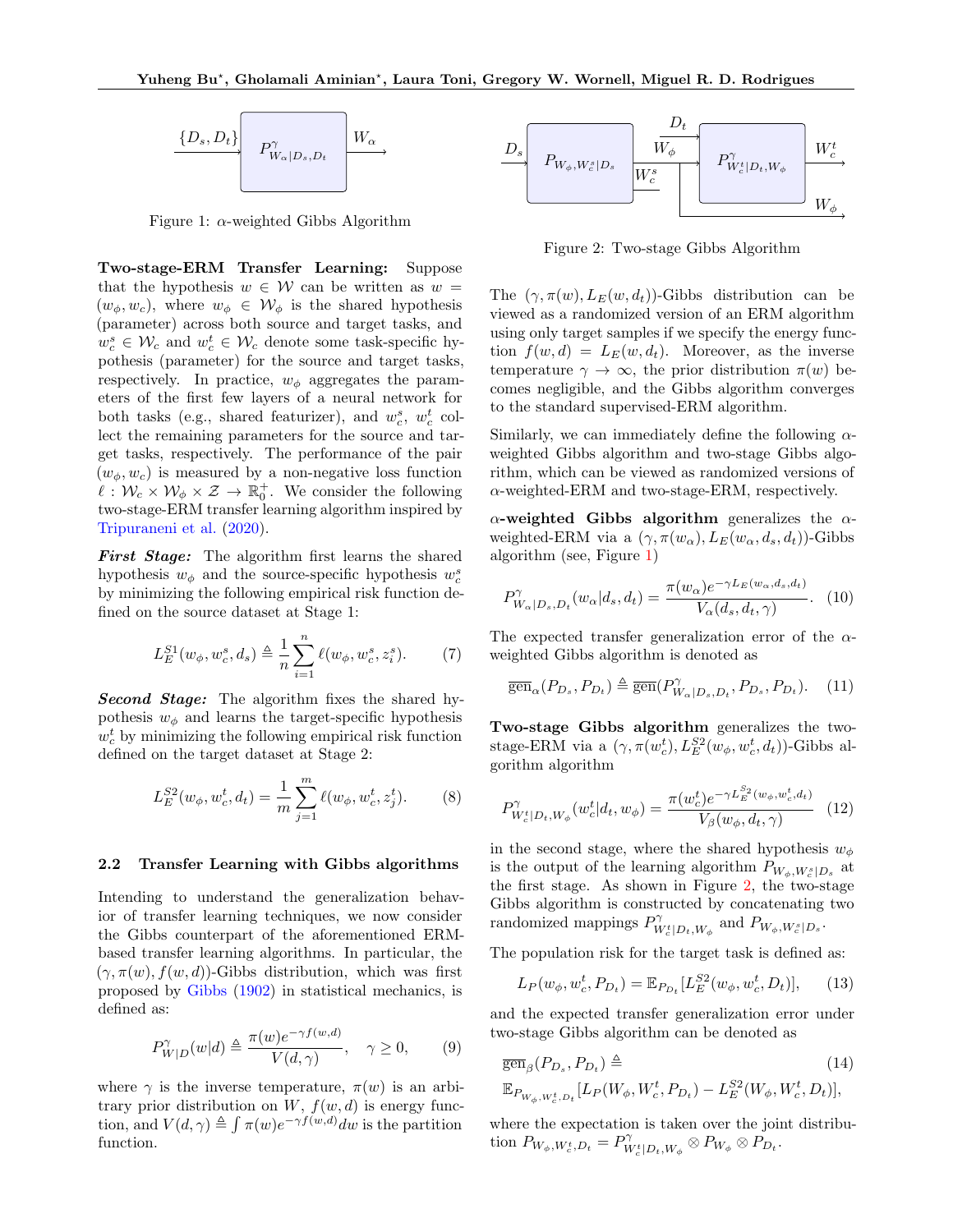#### 2.3 Information Measures

We will characterize the aforementioned generalization errors using various information measures. If  $P$  and  $Q$ are probability measures over space  $\mathcal{X}$ , and P is absolutely continuous with respect to  $Q$ , the Kullback-Leibler (KL) divergence between  $P$  and  $Q$  is given by  $D(P||Q) \triangleq \int_{\mathcal{X}} \log \left(\frac{dP}{dQ}\right) dP$ . If Q is absolutely continuous with respect to  $P$ , the symmetrized KL divergence (a.k.a., Jeffrey's divergence [\(Jeffreys](#page-9-8), [1946](#page-9-8))) is

$$
D_{\text{SKL}}(P\|Q) \triangleq D(P\|Q) + D(Q\|P). \tag{15}
$$

The mutual information between two random variables X and Y is the KL divergence between the joint distribution and product-of-marginal distribution

$$
I(X;Y) \triangleq D(P_{X,Y} || P_X \otimes P_Y)
$$

or equivalently, the conditional KL divergence between  $P_{Y|X}$  and  $P_Y$  averaged over  $P_X$ ,  $D(P_{Y|X} || P_Y | P_X) \triangleq$  $\int_{\mathcal{X}} D(P_{Y|X=x} || P_Y) dP_X(x)$ . By swapping the role of  $P_{X,Y}$  and  $P_X \otimes P_Y$  in mutual information, we get the lautum information introduced by Palomar and Verdú  $(2008)$ ,

$$
L(X;Y) \triangleq D(P_X \otimes P_Y || P_{X,Y}).
$$

Finally, the symmetrized KL information between X and Y is given by [Aminian et al.](#page-9-9)  $(2015)$  $(2015)$ :

$$
I_{\text{SKL}}(X;Y) \triangleq \tag{16}
$$
  

$$
D_{\text{SKL}}(P_{X,Y} || P_X \otimes P_Y) = I(X;Y) + L(X;Y).
$$

The conditional mutual information between two random variables  $X$  and  $Y$  conditioned on  $Z$  is the KL divergence between  $P_{X,Y|Z}$  and  $P_{X|Z} \otimes P_{Y|Z}$  averaged over  $P_Z$ ,

$$
I(X;Y|Z) \triangleq \int_{\mathcal{Z}} D(P_{X,Y|Z=z} \| P_{Y|Z=z} \otimes P_{X|Z=z}) dP_Z(z).
$$

Similarly, we can also define the conditional lautum information  $L(X; Y|Z)$ , and the conditional symmetrized KL information is given by

$$
I_{\text{SKL}}(X;Y|Z) \triangleq I(X;Y|Z) + L(X;Y|Z). \tag{17}
$$

## 3 RELATED WORK

Other Interpretations for Gibbs Algorithm: Besides viewing the Gibbs algorithm as a randomized ERM, there are additional interpretations for considering Gibbs algorithm in transfer learning.

SGLD: The Stochastic Gradient Langevin Dynamics (SGLD), which can be viewed as noisy version of Stochastic Gradient Descent (SGD), is defined as:

$$
W_{k+1} = W_k - \eta \nabla L_E(W_k, d_t) + \sqrt{\frac{2\beta}{\gamma}} \zeta_k, \quad k = 0, 1, \cdots,
$$

where  $\zeta_k$  is a standard Gaussian random vector and  $\eta > 0$  is the step size. In [Raginsky et al.](#page-10-7) [\(2017\)](#page-10-7), it is proved that under some conditions on the loss function, the conditional distribution  $P_{W_k|D_t}$  induced by SGLD algorithm is close to  $(\gamma, \pi(W_0), L_E(w_k, d_t))$ -Gibbs distribution in 2-Wasserstein distance for sufficiently large k.

Information Risk Minimization: The Gibbs algorithm also arises within the information risk minimization framework, where one adopts a conditional KL divergence regularizer to reduce over-fitting. In particular, it is shown in [\(Xu and Raginsky](#page-10-8), [2017;](#page-10-8) [Zhang,](#page-10-9) [2006;](#page-10-9) [Zhang et al.,](#page-10-10) [2006\)](#page-10-10) that the solution to the regularized ERM problem

$$
P_{W|D_t}^* = \arg\inf_{P_{W|D_t}} (\mathbb{E}_{P_{W,D_t}}[L_E(W, D_t)] + \frac{1}{\gamma} D(P_{W|D_t} || \pi(W)| P_{D_t})),
$$

corresponds to the  $(\gamma, \pi(w), L_E(w, d_t))$ -Gibbs distribution. The inverse temperature  $\gamma$  controls the regularization term and balances between over-fitting and generalization.

Supervised Learning with the Gibbs Algorithm: An exact characterization of the generalization error of the Gibbs algorithm in terms of symmetrized KL information is provided by [Aminian et al.](#page-9-10) [\(2021](#page-9-10)). The authors also provide a generalization error upper bound with the rate of  $\mathcal{O}(\alpha/n)$  under the sub-Gaussian assumption. An information-theoretic upper bound with similar rate  $\mathcal{O}(\alpha/n)$  is provided in [Raginsky et al.](#page-10-11) [\(2016\)](#page-10-11) for the Gibbs algorithm with bounded loss function, and PAC-Bayesian bounds using a variational approximation of Gibbs posteriors are studied in [Alquier et al.](#page-9-11) [\(2016](#page-9-11)). [Asadi and Abbe](#page-9-12) [\(2020\)](#page-9-12); [Kuzborskij et al.](#page-9-13) [\(2019](#page-9-13)) both focus on bounding the excess risk of the Gibbs algorithm.

Other Analyses of Transfer Learning: In hypothesis transfer learning problem [\(Kuzborskij and Orabona,](#page-9-14) [2013](#page-9-14)), where we only have access to the learned source hypotheses instead of the source training data, an upper bound on the leave-one-out error measured by square loss is provided. An extension of hypothesis transfer learning is studied in [Kuzborskij and Orabona](#page-9-15) [\(2017\)](#page-9-15), involving an algorithm combining the hypotheses from multiple sources based on regularized ERM principle. There are also works focusing on the theoretical aspects of domain adaptation, see [\(Ben-David et al.,](#page-9-2) [2007,](#page-9-2) [2010;](#page-9-5) [Mansour et al.](#page-10-12), [2009a](#page-10-12)[,b;](#page-10-13) [Germain et al.](#page-9-16), [2016;](#page-9-16) [David et al.](#page-9-17), [2010](#page-9-17)), which are also related to our problem. Note that in domain adaptation, there is no labeled target data and only unlabeled target samples are available. Actually, having access to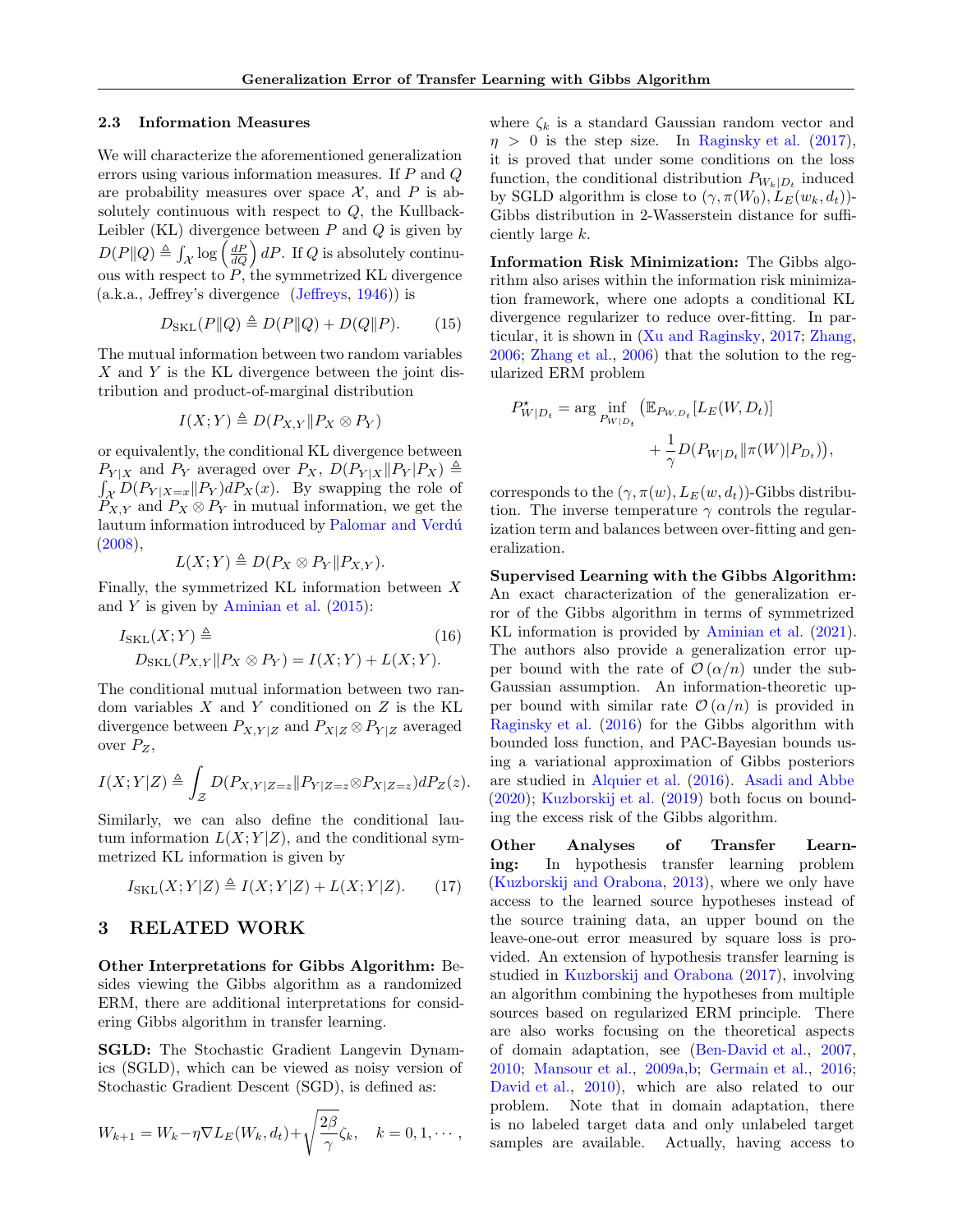target labeled data would improve the performance of the learning algorithm for target task [\(Mansour et al.,](#page-10-14) [2021;](#page-10-14) [Wang et al.](#page-10-3), [2019](#page-10-3)).

Note that we provide an *exact* characterization of the generalization error for these Gibbs algorithms in transfer learning scenarios, which differs from this body of research.

# 4 GENERALIZATION ERROR OF TRANSFER LEARNING ALGORITHM

We now offer exact characterizations of the expected transfer generalization errors in terms of symmetrized KL information for the  $\alpha$ -weighted and two-stage Gibbs algorithms, respectively. Then, combining the exact characterization of expected transfer generalization error for Gibbs algorithms with a conditional mutual information-based generalization error upper bound, we derive novel distribution-free upper bounds for these two Gibbs algorithms. Finally, we provide another exact characterization of the generalization errors in terms of symmetrized KL divergence, which is shown to be useful in the asymptotic analysis.

## 4.1 Exact Characterization of Generalization Error Using Conditional Symmetrized KL Information

One of our main results, which characterizes the exact expected transfer generalization error of the  $\alpha$ -weighted Gibbs algorithm with prior distribution  $\pi(w_\alpha)$ , is as follows:

<span id="page-4-0"></span>**Theorem 1** (Proved in Appendix [A\)](#page-11-0). For the  $\alpha$ weighted Gibbs algorithm,  $0 < \alpha < 1$  and  $\gamma > 0$ ,

$$
P_{W_{\alpha}|D_s, D_t}^{\gamma}(w_{\alpha}|d_s, d_t) = \frac{\pi(w_{\alpha})e^{-\gamma L_E(w_{\alpha}, d_s, d_t)}}{V_{\alpha}(d_s, d_t, \gamma)}, \quad (18)
$$

the expected transfer generalization error is given by

$$
\overline{gen}_{\alpha}(P_{D_s}, P_{D_t}) = \frac{I_{\text{SKL}}(W_{\alpha}; D_t | D_s)}{\gamma \alpha}.
$$
 (19)

We also provide an exact characterization of the expected transfer generalization error for two-stage Gibbs algorithm using conditional symmetrized KL information.

<span id="page-4-1"></span>Theorem 2 (Proved in Appendix [A\)](#page-11-0). The expected transfer generalization error of the two-stage Gibbs algorithm in  $(12)$  is given by

$$
\overline{gen}_{\beta}(P_{D_s}, P_{D_t}) = \frac{I_{\text{SKL}}(W_c^t; D_t|W_{\phi})}{\gamma}.
$$
 (20)

To the best of our knowledge, these results are the first exact characterizations of the expected transfer generalization error for the  $\alpha$ -weighted and two-stage Gibbs algorithm. Note that both Theorem [1](#page-4-0) and Theorem [2](#page-4-1) only assume that the loss function is non-negative and the training set of source and target are independent, and they hold even for non-i.i.d source and target training samples.

The expected transfer generalization errors are non-negative, i.e.,  $\overline{\text{gen}}_{\alpha}(P_{D_s}, P_{D_t})$  $) \geq 0$  and  $\overline{\text{gen}}_{\beta}(P_{D_s}, P_{D_t}) \geq 0$ , which follows by the nonnegativity of the conditional symmetrized KL information.

#### <span id="page-4-3"></span>4.2 Example: Mean Estimation

We now consider a simple mean estimation problem, where the symmetrized KL information can be computed exactly, to demonstrate the usefulness of our Theorems. All details are provided in Appendix [B.](#page-12-0)

Consider the problem of learning the mean  $\mu_t \in \mathbb{R}^d$ of the target task using n i.i.d. source samples  $D_s =$  ${Z_i^s}_{i=1}^n$  and m i.i.d. target samples  $D_t = {Z_j^t}_{j=1}^m$ . We assume that the samples from the source and target tasks satisfying  $\mathbb{E}[Z^s] = \mu_s$ ,  $cov[Z^s] = \sigma_s^2 I_d$  and  $\mathbb{E}[Z^t] = \mu_t$ ,  $\text{cov}[Z^t] = \sigma_t^2 I_d$ , respectively. We adopt the mean-squared loss  $\ell(w, z) = ||z - w||_2^2$ , and assume a Gaussian prior for the mean  $\pi(\boldsymbol{w}) = \mathcal{N}(\boldsymbol{\mu}_0, \sigma_0^2 I_d)$ .

For the  $\alpha$ -weighted Gibbs algorithm, if we set the inverse-temperature  $\gamma = \frac{m+n}{2\sigma^2}$  and  $\alpha = \frac{m}{m+n}$ , then the  $(\frac{m+n}{2\sigma^2},\mathcal{N}(\boldsymbol{\mu}_0,\sigma_0^2I_d),L_E(\boldsymbol{w}_\alpha,d_s,d_t))\textrm{-Gibbs algorithm is}$ given by the following posterior [\(Murphy](#page-10-15), [2007](#page-10-15)),

$$
P_{W_{\alpha}|D_t,D_s}^{\gamma}(\boldsymbol{w}_{\alpha}|D_s,D_t) \sim \mathcal{N}\left(\boldsymbol{m}_{\alpha},\sigma_1^2I_d\right),\qquad(21)
$$

with  $m_{\alpha} = \frac{\sigma_1^2}{\sigma_0^2} \mu_0 + \frac{\sigma_1^2}{\sigma^2} \left( \sum_{i=1}^n Z_i^s + \sum_{j=1}^m Z_j^t \right)$ , and  $\sigma_1^2 = \frac{\sigma_0^2 \sigma^2}{(m+n)\sigma_0^2}$  $\frac{\sigma_0^2 \sigma^2}{(m+n)\sigma_0^2 + \sigma^2}$ . Since  $P_W^{\gamma}$  $W_{\alpha}|_{D_s,D_t}$  is Gaussian, the conditional symmetrized KL information does not depend on the distribution  $P_{Z^t}$  as long as  $cov[Z^t] = \sigma_t^2 I_d$ , i.e.,

$$
I_{\text{SKL}}(W_{\alpha}; D_t | D_s) = \frac{md\sigma_0^2 \sigma_t^2}{((m+n)\sigma_0^2 + \sigma^2)\sigma^2}.
$$
 (22)

From Theorem [1,](#page-4-0) the expected transfer generalization error of this algorithm can be computed exactly as:

<span id="page-4-2"></span>
$$
\overline{\text{gen}}_{\alpha}(P_{D_s}, P_{D_t}) = \frac{I_{\text{SKL}}(W_{\alpha}; D_t | D_s)}{\gamma \alpha}
$$

$$
= \frac{2d\sigma_0^2 \sigma_t^2}{(m+n)(\sigma_0^2 + \frac{1}{2\gamma})}.
$$
(23)

For the two-stage Gibbs algorithm, we learn the first  $d_{\phi}$  components  $\boldsymbol{\mu}_{\phi} \in \mathbb{R}^{d_{\phi}}$  using source samples. Then,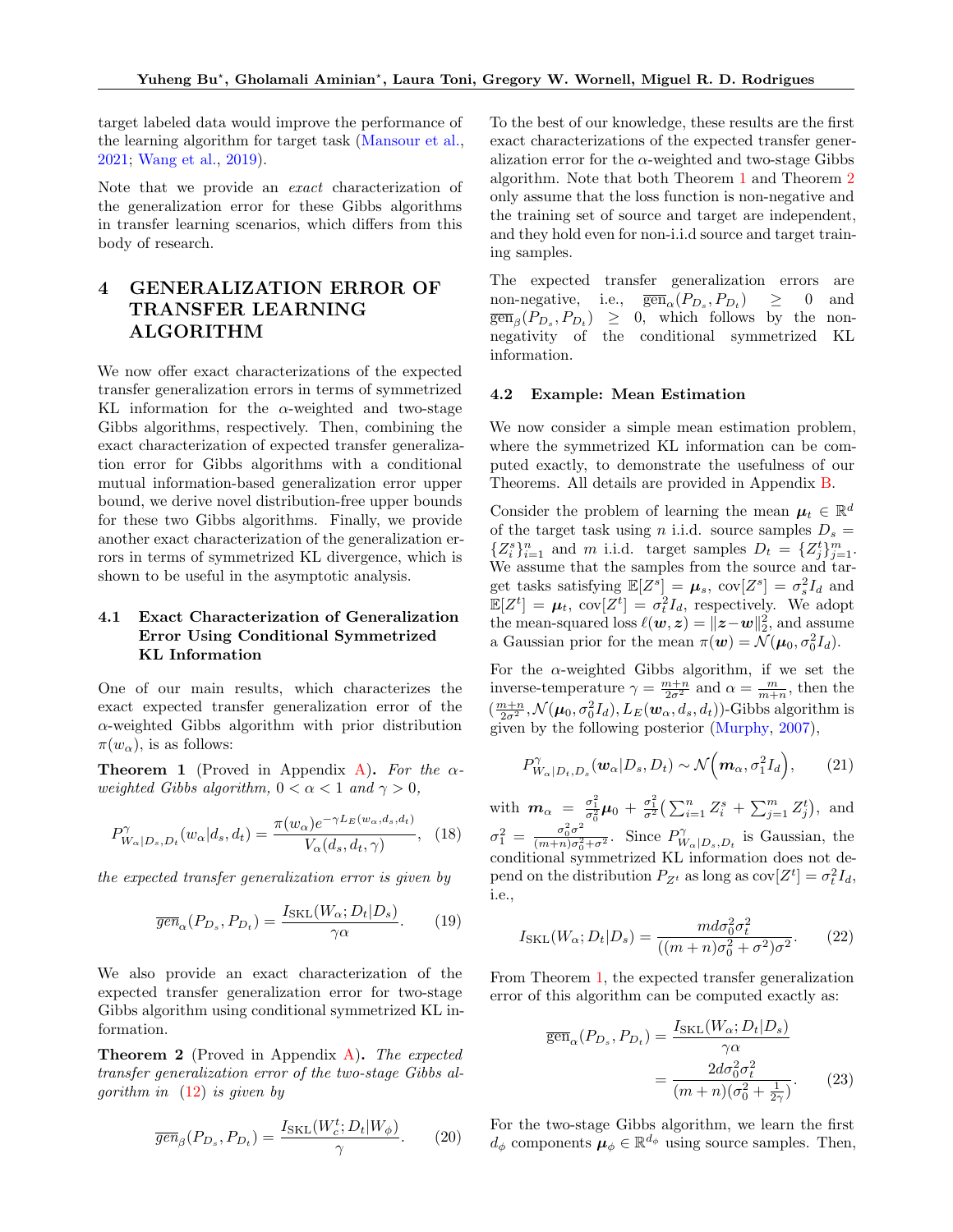we set inverse temperature  $\gamma = \frac{m}{2\sigma^2}$  and use the  $(\frac{m}{2\sigma^2}, \mathcal{N}(\boldsymbol{\mu}_{0,c}, \sigma_0^2 I_{d_c}), L_E^{S2}(\boldsymbol{\mu}_{\phi}, \boldsymbol{w}_c^t, d_t))$ -Gibbs algorithm to learn the remaining  $d_c = d - d_\phi$  components. Following similar steps, by Theorem [2,](#page-4-1) we have

$$
\overline{\text{gen}}_{\beta}(P_{D_s}, P_{D_t}) = \frac{I_{\text{SKL}}(W_c^t; D_t | W_{\phi})}{\gamma}
$$

$$
= \frac{2d_c \sigma_0^2 \sigma_t^2}{m(\sigma_0^2 + \frac{1}{2\gamma})}.
$$
(24)

Remark 1 (Comparison with Supervised Learning). It is shown in [Aminian et al.](#page-9-10) [\(2021\)](#page-9-10) that the generalization error of a supervised Gibbs algorithm for this mean estimation example is

$$
\overline{gen}(P_{W|D_t}^{\gamma}, P_{D_t}) = \frac{2d\sigma_0^2 \sigma_t^2}{m(\sigma_0^2 + \frac{1}{2\gamma})},\tag{25}
$$

where  $P_{\rm W}^{\gamma}$  $W_{\mid D_t}$  is  $(\frac{m}{2\sigma^2}, \mathcal{N}(\boldsymbol{\mu}_0, \sigma_0^2 I_d), L_E(w, d_t))$ -Gibbs algorithm. Comparing to the supervised Gibbs algorithm, the  $\alpha$ -weighted Gibbs algorithm reduces the generalization error to  $\mathcal{O}(\frac{d}{m+n})$  by fitting n source samples and m target samples simultaneously, and the two-stage Gibbs algorithm achieves the rate of  $\mathcal{O}(\frac{d_c}{m})$  by only learning  $\mathbf{w}_c^t \in \mathbb{R}^{d_c}$  from the target samples  $D_t$ .

Remark 2 (Effect of Source samples). As shown in  $(23)$  and  $(24)$ , the transfer generalization errors of this mean estimation problem do not depend on the distribution of sources samples  $D_s$ . The reason is that the effect of sources samples is cancelled out in generalization error by subtracting the empirical risk from the population risk. Although different source distributions do not change generalization errors, they will influence the population risks and excess risks, and more detailed discussion is provided in Appendix [B.](#page-12-0)

#### 4.3 Distribution-free Upper Bounds

To understand the behavior of expected transfer generalization error, we also provide distribution-free upper bounds in this subsection. These bounds quantify how the generalization errors of the  $\alpha$ -weighted and two-stage Gibbs algorithms depend on the number of target (source) samples  $m(n)$ , and can be applied when directly computing symmetrized KL information is hard.

We first provide a conditional mutual information based upper bound on the expected transfer generalization error for any general learning algorithm  $P_{W|D_s,D_t}$ under i.i.d and  $\sigma$ -sub-Gaussian assumptions.

<span id="page-5-2"></span>Theorem 3 (Proved in Appendix [C\)](#page-14-0). Suppose that the target training samples  $D_t = \{Z_j^t\}_{j=1}^m$  are i.i.d generated from the distribution  $P_Z^t$ , and the non-negative loss function  $\ell(W, Z)$  is  $\sigma$ -sub-Gaussian<sup>[1](#page-5-1)</sup> under the distribution  $P_Z^t \otimes P_W$ . Then the following upper bound holds

<span id="page-5-5"></span>
$$
|\overline{gen}(P_{W|D_s,D_t}, P_{D_s}, P_{D_t})| \le \sqrt{\frac{2\sigma^2}{m}I(W;D_t|D_s)}.
$$
 (26)

<span id="page-5-0"></span>The following distribution-free upper bound on the expected transfer generalization error for α-weighted Gibbs algorithm can be obtained by combining the upper bound in Theorem [3](#page-5-2) with the exact characterization in Theorem [1.](#page-4-0)

<span id="page-5-3"></span>Theorem 4 (Proved in Appendix [D\)](#page-16-0). Suppose that the target training samples  $D_t = \{Z_j^t\}_{j=1}^m$  are i.i.d generated from the distribution  $P_Z^t$ , and the non-negative loss function  $\ell(W, Z)$  is  $\sigma_{\alpha}$ -sub-Gaussian under the distribution  $P_Z^t \otimes P_{W_\alpha}$ . If we further assume  $C_\alpha \leq$  $L(W_\alpha; D_t|D_s)$  $\frac{L(W_\alpha; D_t|D_s)}{I(W_\alpha; D_t|D_s)}$  for some  $C_\alpha \geq 0$ , then for the  $\alpha$ -weighted Gibbs algorithm and  $0 < \alpha < 1$ ,

$$
\overline{gen}_{\alpha}(P_{D_s}, P_{D_t}) \le \frac{2\sigma_{\alpha}^2 \gamma \alpha}{(1 + C_{\alpha})m}.
$$
 (27)

**Remark 3.** Let  $\alpha = \frac{m}{n+m}$ , then we have

$$
\overline{gen}_{\alpha}(P_{D_s}, P_{D_t}) \le \frac{2\sigma_{\alpha}^2 \gamma}{(1 + C_{\alpha})(n+m)},
$$
 (28)

which is lower than the distribution-free upper bound for supervised learning under  $(\gamma, \pi(w), L_E(w, d_t))$ -Gibbs algorithm  $P_{\rm W}^{\gamma}$  $W_{\mid D_t}$  provided in [\(Aminian et al.](#page-9-10), [2021,](#page-9-10) Theorem 2), i.e.,  $\overline{gen}_{\alpha}(P_{W}^{\gamma})$  $W|_{D_t}, P_{D_t}$ )  $\leq \frac{2\sigma^2\gamma}{(1+C_E)m}$ , if  $C_E = C_\alpha$  and  $\sigma^2 = \sigma_\alpha^2$ .

Using similar approach, we can obtain a distributionfree upper bound on the expected transfer generalization error for the two-stage Gibbs algorithm.

<span id="page-5-4"></span>Theorem 5 (Proved in Appendix [D\)](#page-16-0). Suppose that the target training samples  $D_t = \{Z_j^t\}_{j=1}^m$  are i.i.d generated from the distribution  $P_Z^t$ , and the non-negative loss function  $\ell(W_c, w_\phi, Z)$  is  $\sigma_\beta$ -sub-Gaussian under distribution  $P_Z^t \otimes P_{W_c^t|W_{\phi}=w_{\phi}}$  for all  $w_{\phi} \in W_{\phi}$ . If we further assume  $C_{\beta} \leq \frac{L(W_c^t; D_t|W_{\phi})}{I(W_c^t; D_t|W_{\phi})}$  $\frac{E(W_c, D_t|W_{\phi})}{I(W_c^t; D_t|W_{\phi})}$  for some  $C_{\beta} \geq 0$ , then for the two-stage Gibbs algorithm in  $(12)$ , we have

$$
\overline{gen}_{\beta}(P_{D_s}, P_{D_t}) \le \frac{2\sigma_{\beta}^2 \gamma}{(1 + C_{\beta})m}.
$$
 (29)

**Remark 4** (Choice of  $C_\beta$  and  $C_\alpha$ ). Setting  $C_\alpha = 0$ in Theorem [4](#page-5-3) and  $C_\beta = 0$  in Theorem [5](#page-5-4) is always valid since the lautum information is always positive whenever the mutual information is positive.

## 4.4 Exact Characterization of Generalization Error Using Conditional Symmetrized KL Divergence

In this section, we provide exact characterizations of expected transfer generalization errors for  $\alpha$ -weighted

<span id="page-5-1"></span><sup>&</sup>lt;sup>1</sup>A random variable X is  $\sigma$ -sub-Gaussian if  $\log \mathbb{E}[e^{\lambda (X - \mathbb{E}X)}] \leq \frac{\sigma^2 \lambda^2}{2}$  $\frac{\partial^2 \lambda^2}{\partial x^2}$ ,  $\forall \lambda \in \mathbb{R}$ .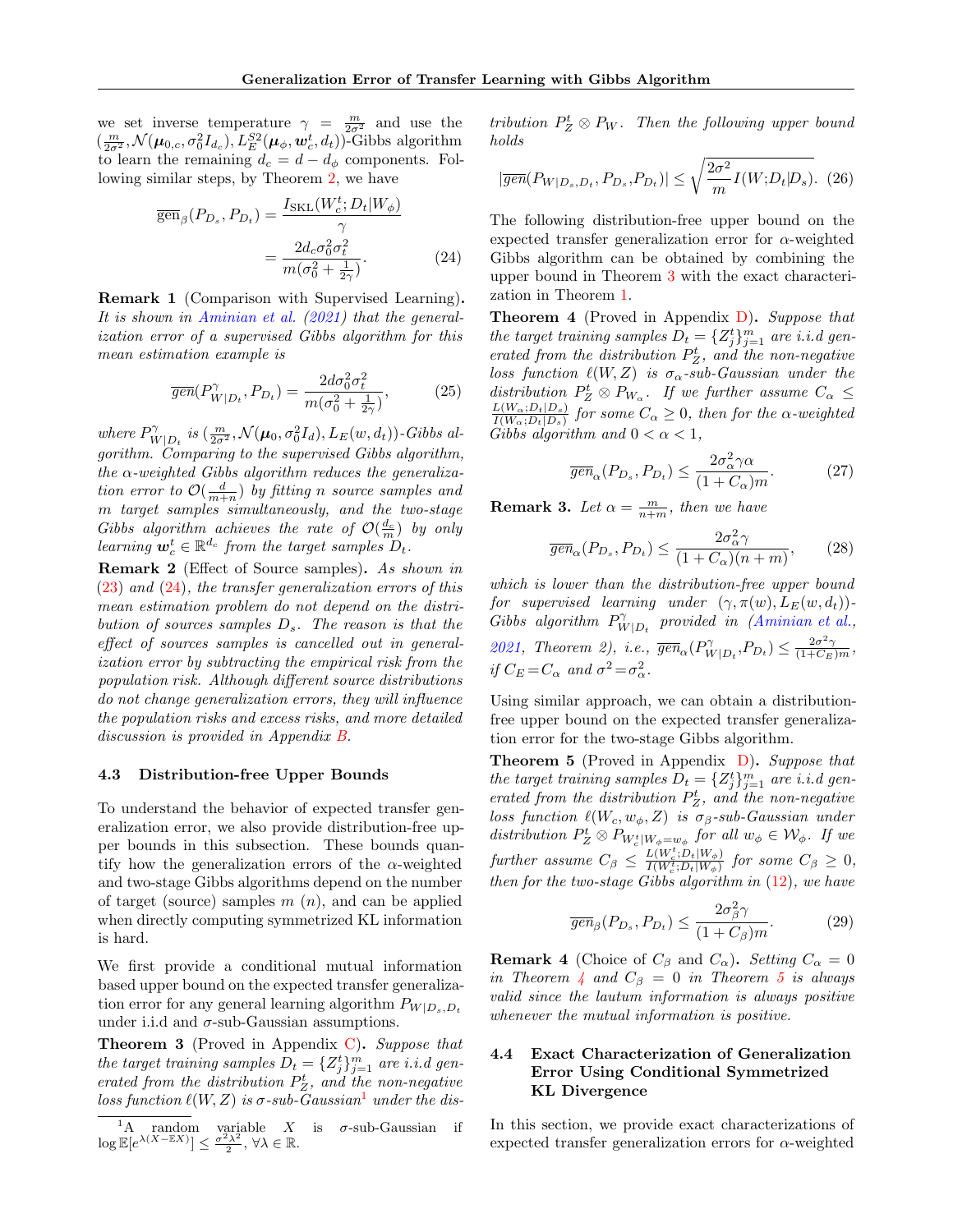and two-stage Gibbs algorithms using conditional symmetrized KL divergence by considering the Gibbs algorithm with the population risks as energy functions in [\(9\)](#page-2-3). Such a result is very useful in the asymptotic analysis Section [5.1.](#page-6-0)

<span id="page-6-1"></span>**Theorem 6** (Proved in Appendix  $E$ ). The expected transfer generalization error of the  $\alpha$ -weighted Gibbs algorithm in  $(10)$  is given by:

$$
\overline{gen}_{\alpha}(P_{D_s}, P_{D_t}) = \frac{D_{\text{SKL}}(P_{W_{\alpha}|D_s, D_t}^{\gamma, L_{\alpha}(w_{\alpha}, d_s, P_{D_t})}|P_{D_s}P_{D_t})}{P_{\alpha}}, \quad (30)
$$

where  $P_{W_+|D_-}^{\gamma,L_{\alpha}(w_{\alpha},d_s,P_{D_t})}$  $W_{\alpha}|_{D_s}^{1,\Delta_{\alpha}(\omega_{\alpha},u_s,1\,D_t)}$  is  $(\gamma,\pi(w_{\alpha}),L_{\alpha}(w_{\alpha},d_s,P_{D_t}))$ Gibbs algorithm with  $L_{\alpha}(w, d_s, P_{D_t}) \triangleq \alpha L_P(w_{\alpha}, P_{D_t}) +$  $(1 - \alpha) L_E(w_\alpha, d_s).$ 

A similar result can be obtained for the two-stage Gibbs algorithm.

<span id="page-6-3"></span>Theorem 7 (Proved in Appendix [E\)](#page-18-0). The expected transfer generalization error of the two-stage Gibbs algorithm in  $(12)$  is given by:

$$
\overline{gen}_{\beta}(P_{D_s}, P_{D_t}) = \frac{D_{\text{SKL}}(P_{W_c^t|D_t, W_\phi}^{\gamma}||P_{W_c^t|W_\phi}^{(\psi_\phi, w_c^t, P_{D_t})}||P_{D_t}P_{W_\phi})}{\gamma},
$$
\n
$$
\overline{var} = \frac{D_{\text{SKL}}(P_{W_c^t|D_t, W_\phi}^{\gamma}||P_{W_\phi}^{(\psi_\phi, w_c^t, P_{D_t})}||P_{D_t}P_{W_\phi})}{\gamma},
$$
\n
$$
(31)
$$

where  $P_{W^t|W}^{\gamma, L_P(w_\phi, w_c^t, P_{D_t})}$ W<sup>t</sup> c |W<sup>φ</sup> is (γ,π(w t c ),L<sup>P</sup> (wφ,w<sup>t</sup> c ,P<sup>D</sup><sup>t</sup> ))- Gibbs algorithm.

More discussions about the connection between the results obtained using symmetrized KL information and those of symmetrized KL divergence are provided in Appendix [E.](#page-18-0)

# 5 ASYMPTOTIC BEHAVIOR OF GENERALIZATION ERROR AND EXCESS RISK

In this section, we first consider the asymptotic behavior of the generalization error for the two Gibbs algorithms as the inverse temperature  $\gamma \to \infty$ . Note that, in this regime, both Gibbs algorithms converge to the corresponding ERM algorithms, and the distributionfree upper bounds obtained in the previous section become vacuous. Then, we show that such results can be applied to characterize the excess risks of the two ERM algorithms as  $m, n \to \infty$ , leading up to useful intuition about how to select different transfer learning approaches.

#### <span id="page-6-0"></span>5.1 Generalization Error

 $\alpha$ -weighted-ERM: We assume that there exists a unique  $\hat{W}_\alpha(D_s, D_t)$  and a unique  $\hat{W}_\alpha(D_s)$  that min-

imizes the risk  $L_E(w, D_s, D_t)$  and  $L_\alpha(w, D_s, P_{D_t})$ , respectively, i.e.,

$$
\hat{W}_{\alpha}(D_s, D_t) = \underset{w \in \mathcal{W}}{\arg \min} L_E(w, D_s, D_t), \quad (32)
$$

$$
\hat{W}_{\alpha}(D_s) = \underset{w \in \mathcal{W}}{\arg \min} L_{\alpha}(w, D_s, P_{D_t}). \tag{33}
$$

It is shown in [Hwang](#page-9-18) [\(1980\)](#page-9-18) that if the following Hessian matrices

$$
H^*(D_s, D_t) \triangleq \nabla_w^2 L_E(w, D_s, D_t)|_{w = \hat{W}_\alpha(D_s, D_t)}, \quad (34)
$$

<span id="page-6-4"></span>
$$
H^*(D_s) \triangleq \nabla_w^2 L_\alpha(w, D_s, P_{D_t})\big|_{w = \hat{W}_\alpha(D_s)} \tag{35}
$$

are not singular, then, as  $\gamma \to \infty$ 

$$
P_{W_{\alpha}|D_s, D_t}^{\gamma} \to \mathcal{N}(\hat{W}_{\alpha}(D_s, D_t), \frac{1}{\gamma} H^*(D_s, D_t)^{-1}),
$$
  

$$
P_{W_{\alpha}|D_s}^{\gamma, L_{\alpha}(w_{\alpha}, d_s, P_{D_t})} \to \mathcal{N}(\hat{W}_{\alpha}(D_s), \frac{1}{\gamma} H^*(D_s)^{-1}).
$$
 (36)

Thus, the conditional symmetrized KL divergence in Theorem [6](#page-6-1) can be evaluated directly using Gaussian approximations.

<span id="page-6-2"></span>**Proposition 1** (Proved in Appendix  $F.1$ ). If the Hessian matrices  $H^*(D_s, D_t) = H^*(D_s) = H^*$  are independent of  $D_s$  and  $D_t$ , then the generalization error of the  $\alpha$ -weighted-ERM algorithm is

$$
\overline{gen}_{\alpha}(P_{D_t}, P_{D_s}) = \frac{\mathbb{E}_{P_{D_s} \otimes P_{D_t}}[\|\hat{W}_{\alpha}(D_s, D_t) - \hat{W}_{\alpha}(D_s)\|_{H^*}^2]}{\alpha},
$$

where  $||W||_H^2 \triangleq W^\top H W$ .

Remark 5. The assumptions that the two Hessian matrices  $H^*(D_s, D_t)$  and  $H^*(D_s)$  coincide and are independent of  $D_s$  and  $D_t$ , are only needed to simplify the expression in Proposition [1.](#page-6-2) Note that these assumptions are satisfied in the asymptotic regime where  $m, n \rightarrow \infty$  in standard maximum likelihood estimates (MLE) setting discussed below.

We can use Proposition [1](#page-6-2) to obtain the generalization error of (MLE) in the asymptotic regime  $m, n \to \infty$ . More specifically, suppose that we have  $m$  and  $n$  i.i.d. samples generated from the target distribution  $P_Z^t$ and source distribution  $P_Z^s$ , respectively. We want to fit the training data with a parametric distribution family  $\{f(z|\mathbf{w}_\alpha)\}\$ using the α-weighted-ERM algorithm, where  $w_{\alpha} \in \mathcal{W} \subset \mathbb{R}^d$  denotes the parameter of the model. Here, the true data-generating distribution may not belong to the parametric family, i.e.,  $P_Z^s, P_Z^t \notin \{f(\cdot | \boldsymbol{w}_\alpha)| \boldsymbol{w}_\alpha \in \mathcal{W}\}.$ 

If we use the log-loss  $\ell(\boldsymbol{w}_{\alpha}, z) = -\log f(z|\boldsymbol{w}_{\alpha})$  in the  $\alpha$ -weighted Gibbs algorithm, and set  $\alpha = \frac{m}{m+n}$ , as  $\gamma \rightarrow \infty$ , it converges to the  $\alpha$ -weighted-ERM algo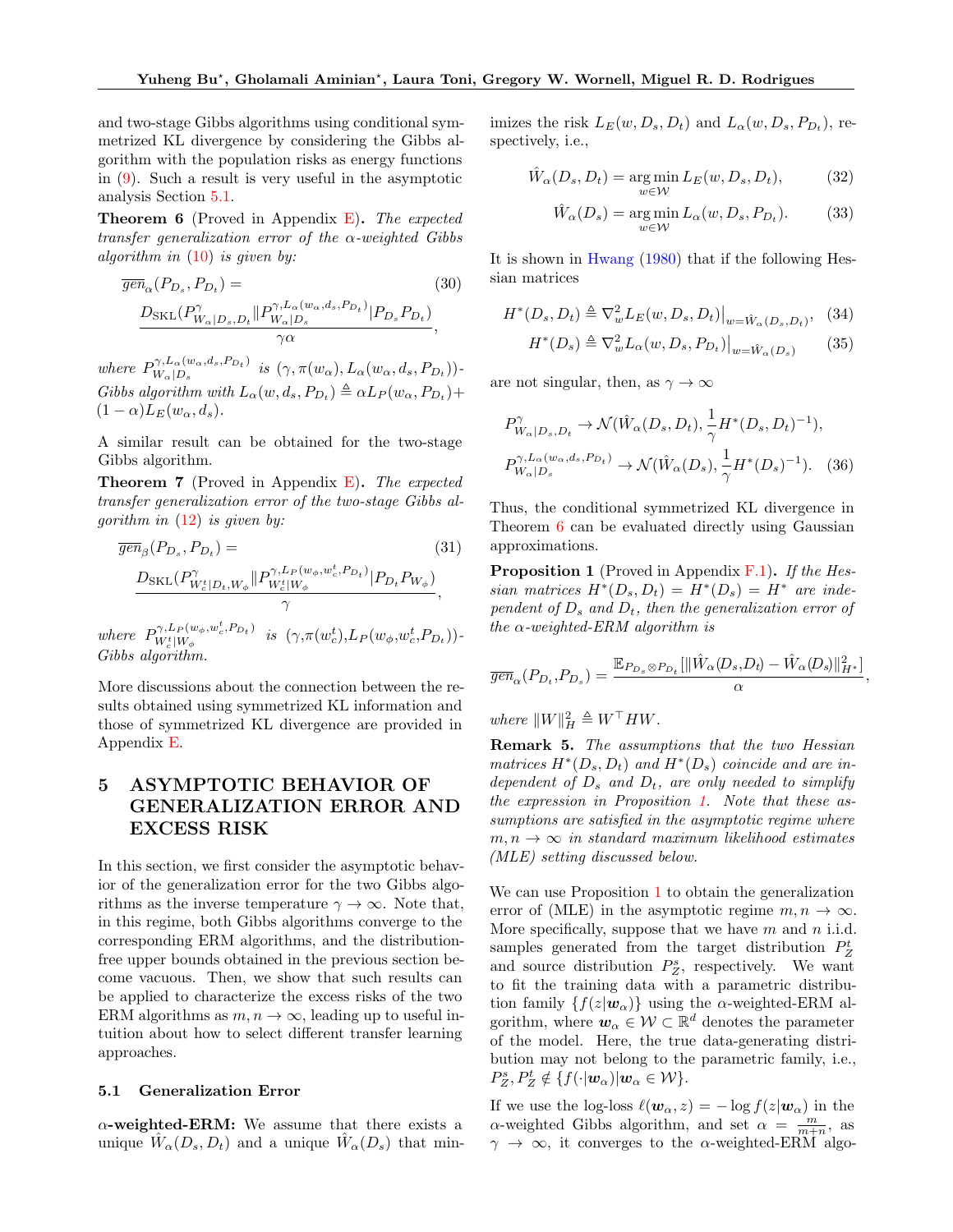rithm, which is equivalent to the following MLE, i.e.,

$$
\hat{W}_{\alpha}(D_s, D_t) \tag{37}
$$
\n
$$
= \underset{\mathbf{w}_{\alpha} \in \mathcal{W}}{\arg \max} \sum_{i=1}^n \log f(Z_i^s | \mathbf{w}_{\alpha}) + \sum_{j=1}^m \log f(Z_j^t | \mathbf{w}_{\alpha}).
$$

If we further let  $m, n \to \infty$ , under regularization conditions for MLE (details in Appendix  $\vec{F}.2$ ) which guarantee that  $\hat{W}_\alpha(D_s, D_t)$  and  $\hat{W}_\alpha(D_s)$  are unique, we can show that

$$
\hat{W}_\alpha(D_s, D_t) - \hat{W}_\alpha(D_s) \rightarrow \mathcal{N}\big(0, \frac{m\bar{J}(\boldsymbol{w}_\alpha^*)^{-1}\bar{\mathcal{I}}(\boldsymbol{w}_\alpha^*)\bar{J}(\boldsymbol{w}_\alpha^*)^{-1}}{(m+n)^2}\big),
$$

where

$$
\boldsymbol{w}_{\alpha}^* \triangleq \underset{\boldsymbol{w}\in\mathcal{W}}{\arg\min} nD(P^s_Z \| f(\cdot|\boldsymbol{w})) + mD(P^t_Z \| f(\cdot|\boldsymbol{w})),
$$

 $\bar{J}(\boldsymbol{w}_{\alpha}^{*})$  is the weighted expectation of the Hessian matrix, and  $\bar{\mathcal{I}}(\boldsymbol{w}_{\alpha}^{*})$  is the weighted Fisher information matrix. Detailed definitions of  $\bar{J}$  and  $\bar{\mathcal{I}}$  and proofs are provided in Appendix [F.3.](#page-22-1)

In addition, the Hessian matrix  $H^*(D_s, D_t) \to \bar{J}(w^*_{\alpha})$ as  $m, n \to \infty$ , which is independent of the samples  $D_s, D_t$ . Thus, Proposition [1](#page-6-2) gives

<span id="page-7-1"></span>
$$
\overline{\text{gen}}_{\alpha}(P_{D_t}, P_{D_s}) = \frac{\text{tr}(\overline{\mathcal{I}}(\boldsymbol{w}_{\alpha}^*)\overline{\mathcal{I}}(\boldsymbol{w}_{\alpha}^*)^{-1})}{n+m},\qquad(38)
$$

which scales as  $\mathcal{O}(\frac{d}{m+n})$ .

Two-stage-ERM: We assume that there exists one unique  $\hat{W}_c^t(D_t, W_{\phi})$  which minimize the empirical risk of stage 2,

$$
\hat{W}_c^t(D_t, W_\phi) \triangleq \underset{w_c \in \mathcal{W}_c}{\arg \min} L_E^{S2}(W_\phi, w_c, D_t), \qquad (39)
$$

and there is one unique  $\hat{W}_c^t(W_\phi)$  which minimize the population risk given a fixed  $W_{\phi}$ ,

$$
\hat{W}_c^t(W_\phi) \triangleq \underset{w_c \in \mathcal{W}_c}{\arg \min} L_P(W_\phi, w_c, P_{D_t}).\tag{40}
$$

Similarly, if the following Hessian matrices

$$
H_c^*(D_t, W_{\phi}) \triangleq \nabla_{w_c}^2 L_E^{S2}(W_{\phi}, w_c, D_t)|_{w_c = \hat{W}_c^t(D_t, W_{\phi})} \tag{41}
$$

$$
H_c^*(W_{\phi}) \triangleq \nabla_{w_c}^2 L_P(W_{\phi}, w_c, P_{D_t})\big|_{w_c = \hat{W}_c^t(W_{\phi})} \quad (42)
$$

are not singular, we can obtain the following result by evaluating the conditional symmetrized KL divergence in Proposition [7](#page-6-3) using similar Gaussian approximation as in [\(36\)](#page-6-4).

<span id="page-7-0"></span>**Proposition 2** (Proved in Appendix  $\mathbf{F}.\mathbf{1}$ ). If Hessian matrices  $H_c^*(D_t, W_\phi) = H_c^*(W_\phi) = H_c^*$  are independent of  $D_s, D_t$ , then the generalization error of the two-stage-ERM algorithm is

$$
\overline{gen}_{\beta}(P_{D_t}, P_{D_s}) = \mathbb{E}_{P_{D_s, D_t, W_{\phi}}} [\|\hat{W}_c^t(D_t, W_{\phi}) - \hat{W}_c^t(W_{\phi})\|_{H_c^*}^2].
$$

Consider a similar MLE setting as we did for the  $\alpha$ -weighted-ERM algorithm, except that now we want to fit data with a parametric distribution family  $\{f(z_j^t | \boldsymbol{w}_\phi, \boldsymbol{w}_c^t)\}_{j=1}^m$  using the two-stage-ERM algorithm, where  $w_{\phi} \in \mathcal{W}_{\phi} \subset \mathbb{R}^{d_{\phi}}, w_c^t \in \mathcal{W}_c \subset \mathbb{R}^{d_c}$  denote the shared and specific parameters, respectively.

If we use the log-loss  $\ell(\boldsymbol{w}_{\phi}, \boldsymbol{w}_c^t, z) = -\log f(z|\boldsymbol{w}_{\phi}, \boldsymbol{w}_c^t)$ in the two-stage Gibbs algorithm, as  $\gamma \to \infty$ , it converges to the following two-stage MLE approach,

$$
[\hat{W}_{\phi}(D_s), \hat{W}_c^s(D_s)] \triangleq \underset{\substack{[\boldsymbol{w}_{\phi}, \boldsymbol{w}_c] \in \mathcal{W} \\ \boldsymbol{w}_{\phi} \in \mathcal{W}_c}}{\arg \max} \sum_{i=1}^n \log f(Z_i^s | \boldsymbol{w}_{\phi}, \boldsymbol{w}_c),
$$

$$
\hat{W}_c^t(D_t, \hat{W}_{\phi}) \triangleq \underset{\boldsymbol{w}_c \in \mathcal{W}_c}{\arg \max} \sum_{j=1}^m \log f(Z_j^t | \hat{W}_{\phi}, \boldsymbol{w}_c).
$$

As  $m, n \to \infty$ , under similar regularization conditions (details in Appendix  $F.2$ ) which guarantee the uniqueness of these estimates, we can show that

$$
\begin{aligned}\n\hat{W}_c^t(D_t, \hat{W}_\phi) - \hat{W}_c^t(\hat{W}_\phi) &\rightarrow \\
\mathcal{N}\big(0, \frac{J_c^t(\boldsymbol{w}_\phi^{s*}, \boldsymbol{w}_c^{st*})^{-1} \mathcal{I}_c^t(\boldsymbol{w}_\phi^{s*}, \boldsymbol{w}_c^{st*}) J_c^t(\boldsymbol{w}_\phi^{s*}, \boldsymbol{w}_c^{st*})^{-1}}{m}\big),\n\end{aligned}
$$

where

$$
[\boldsymbol{w}_{\phi}^{s*}, \boldsymbol{w}_{c}^{s*}] \triangleq \underset{[\boldsymbol{w}_{\phi}, \boldsymbol{w}_{c}] \in \mathcal{W}}{\arg \min} D(P_{Z^{s}} \| f(\cdot | \boldsymbol{w}_{\phi}, \boldsymbol{w}_{c})), \quad (43)
$$

$$
\boldsymbol{w}_c^{st*} \triangleq \underset{\boldsymbol{w}_c \in \mathcal{W}_c}{\arg \min} D(P_{Z^t} || f(\cdot | \boldsymbol{w}_{\phi}^{s*}, \boldsymbol{w}_c)), \qquad (44)
$$

and  $J_c^t(\bm{w}_{\phi}^{s*},\bm{w}_c^{st*})$ ,  $\mathcal{I}_c^t(\bm{w}_{\phi}^{s*},\bm{w}_c^{st*})$  stands for the expected Hessian matrix and Fisher information matrix over  $w_c$  under target distribution, respectively. Detailed proofs are provided in Appendix [F.3.](#page-22-1) As the Hessian matrix  $H_c^*(D_t, W_\phi) = H_c^*(W_\phi) \rightarrow$  $J_c^t(\boldsymbol{w}_{\phi}^{s*}, \boldsymbol{w}_c^{st*})$  as  $m, n \to \infty$ , by Proposition [2,](#page-7-0) we have

<span id="page-7-2"></span>
$$
\overline{\text{gen}}_{\beta}(P_{D_t}, P_{D_s}) = \mathcal{O}(\frac{d_c}{m}).\tag{45}
$$

## 5.2 Excess Risk in MLE Setting

We further consider the excess risks of the  $\alpha$ -weighted-ERM algorithm and the two-stage-ERM algorithm in the aforementioned MLE setting when  $m, n \to \infty$ , and show that such analyses provide some intuitions in selecting different transfer learning algorithms. All the details are provided in Appendix [F.4.](#page-24-0)

The excess risk [\(Mohri et al.,](#page-10-16) [2018\)](#page-10-16) is defined as the difference between the population risk achieved by the learning algorithm and that achieved by the optimal hypothesis given the knowledge of the true target distribution  $P_{Z_t}$ , i.e.,

<span id="page-7-3"></span>
$$
\mathcal{E}_r(P_W) \triangleq \mathbb{E}_{P_{W,D_s,D_t}}[L_P(W, P_{D_t})] - L_P(\boldsymbol{w}_t^*, P_{D_t}),
$$
  
with 
$$
\boldsymbol{w}_t^* \triangleq \argmin_{\boldsymbol{w} \in \mathcal{W}} L_P(\boldsymbol{w}, P_{D_t}),
$$
 (46)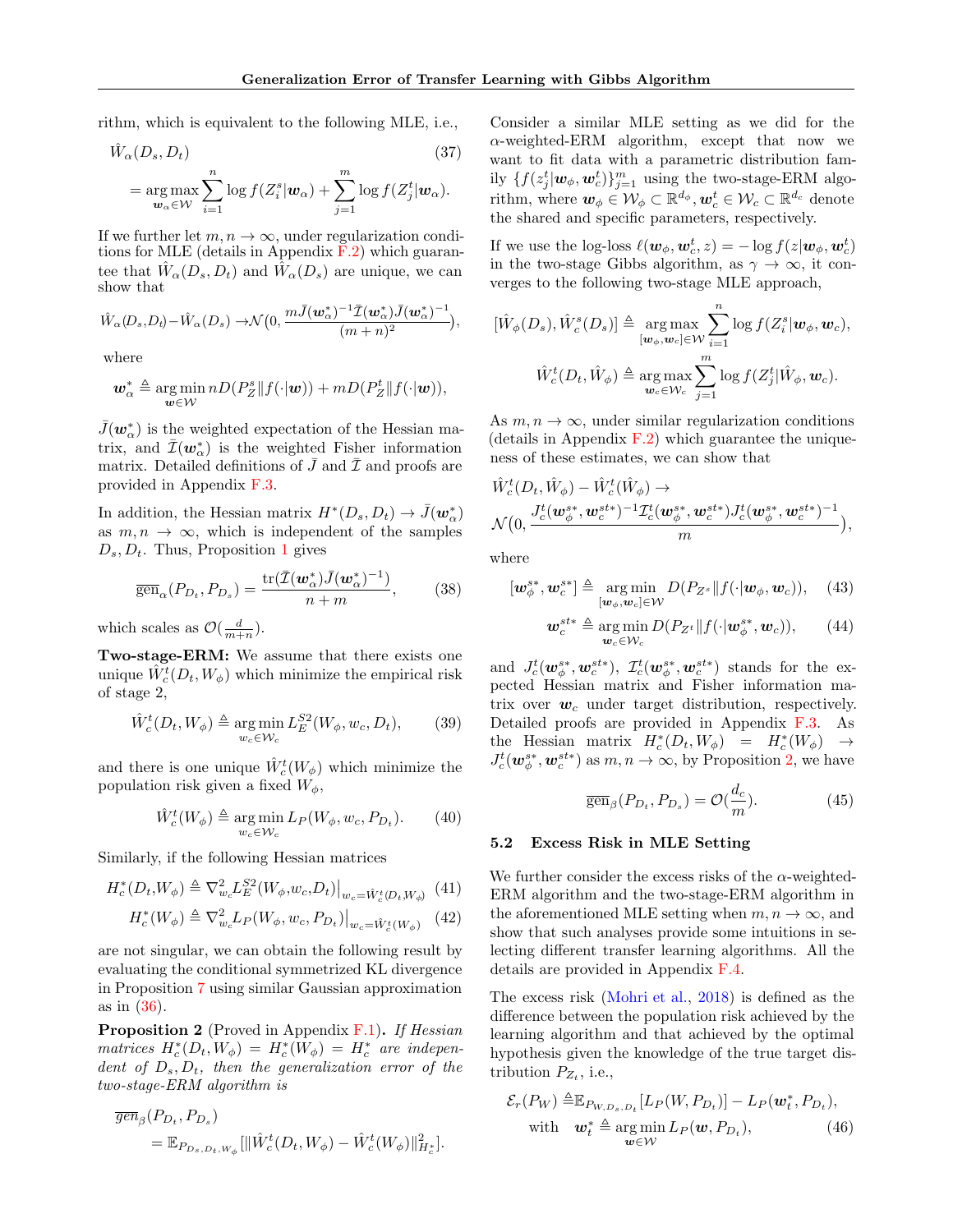|                      |                             | Standard ERM $\alpha$ -weighted-ERM                    | Two-stage-ERM                                                                                                                                                                        |
|----------------------|-----------------------------|--------------------------------------------------------|--------------------------------------------------------------------------------------------------------------------------------------------------------------------------------------|
| Excess risk bias     |                             | $\ \bm{w}^*_{\alpha}-\bm{w}^*_t\ ^2_{J_t(\bm{w}^*_t)}$ | $\left\lVert \left[ \bm{w}_{\phi}^{s*}, \bm{w}_{c}^{st*} \right] - \left[ \bm{w}_{\phi}^{t*}, \bm{w}_{c}^{t*} \right] \right\rVert_{J_{t}(\bm{w}_{\phi}^{t*}, \bm{w}_{c}^{t*})}^{2}$ |
| Excess risk variance | $\mathcal{O}(\frac{d}{m})$  | $O(\frac{d}{m+n})$                                     | $\mathcal{O}(\frac{d}{n}+\frac{d_c}{m})$                                                                                                                                             |
| Generalization error | $\mathfrak{I}(\frac{d}{m})$ | $\frac{d}{m+n}$                                        | $\mathcal{O}(\frac{d_c}{m})$                                                                                                                                                         |

<span id="page-8-0"></span>Table 1: Comparison of different algorithms under MLE setting.

where  $\mathbf{w}_t^* = \arg \min_{\mathbf{w} \in \mathcal{W}} D(P_Z^t \| f(\cdot | \mathbf{w}))$  holds in the MLE setting considered here.

 $\alpha$ -weighted-ERM: In general, a proper transfer learning algorithm should have small excess risk  $\mathcal{E}_r$ , which justifies the following approximation of the excess risk

$$
\mathcal{E}_{r}(P_{\hat{W}_{\alpha}(D_{s},D_{t})}) \approx \frac{1}{2} \mathbb{E}_{P_{D_{s},D_{t}}} \Big[ \big\| \hat{W}_{\alpha}(D_{s},D_{t}) - \mathbf{w}_{t}^{*} \big\|_{J_{t}(\mathbf{w}_{t}^{*})}^{2}\Big] = \frac{1}{2} \|\mathbf{w}_{\alpha}^{*} - \mathbf{w}_{t}^{*} \|^2_{J_{t}(\mathbf{w}_{t}^{*})} + \frac{\text{tr}(J_{t}(\mathbf{w}_{t}^{*}) \text{Cov}(\hat{W}_{\alpha}(D_{s},D_{t})))}{2}.
$$

As we can see from the above expression, the excess risk can be decomposed into squared bias and variance terms. The bias is caused by learning from the mixture of the source and target distributions instead of just the target distribution  $P_Z^t$ . In addition, it can be shown that  $\text{tr}(J_t(\boldsymbol{w}_t^*)\text{Cov}(\hat{W}_\alpha(D_s, D_t))) = \mathcal{O}(\frac{d}{m+n}),$ which has the same order as the generalization error in [\(38\)](#page-7-1).

Two-stage-ERM: In the two-stage algorithm,  $w^{t*}$ can be written as  $w^{t*} = [\boldsymbol{w}_{\phi}^{t*}, \boldsymbol{w}_{c}^{t*}],$  and using similar approximation, we have

$$
\mathcal{E}_{r}(P_{\hat{W}_{\phi}(D_{s}),\hat{W}_{c}^{t}(D_{t},\hat{W}_{\phi})})\n\t\approx \frac{1}{2} \left\| [\boldsymbol{w}_{\phi}^{**}, \boldsymbol{w}_{c}^{st*}] - [\boldsymbol{w}_{\phi}^{t*}, \boldsymbol{w}_{c}^{t*}] \right\|_{J_{t}(\boldsymbol{w}_{\phi}^{t*}, \boldsymbol{w}_{c}^{t*})}^{2} \n+ \frac{\text{tr}\left(J_{t}(\boldsymbol{w}_{\phi}^{t*}, \boldsymbol{w}_{c}^{t*}) \text{Cov}(\hat{W}_{\phi}(D_{s}), \hat{W}_{c}^{t}(D_{t}, \hat{W}_{\phi}))\right)}{2}.
$$
\n(47)

Here the bias is caused by sharing the parameter  $\mathbf{w}_{\phi}^{s*}$ learned from the source distribution. If  $w_{\phi}^{t*} = w_{\phi}^{s*}$ , then  $w_c^{st*} = w_c^{t*}$  and the bias is zero. It can be shown that the variance term scales as  $O(\frac{d}{n} + \frac{d_c}{m})$ . When  $n \gg m$ , it reduces to  $\mathcal{O}(\frac{d_c}{m})$ , which is the same as the generalization error in [\(45\)](#page-7-2).

In Table [1,](#page-8-0) we summarize the excess risk, and generalization error results for the two transfer learning algorithms studied in the paper and those of the standard supervised learning under MLE setting [\(Van der Vaart,](#page-10-17) [2000](#page-10-17)) as  $m, n \rightarrow \infty$ . The improvement of the excess risk for transfer learning algorithms comes from trading the variance induced by the lack of target samples with the bias introduced by the source distribution, which suggests that the choice of learning algorithm should depend on both source distribution and the number of samples  $m, n$ .

The bias term in the excess risks can be interpreted as another notion of discrepancy measure, which is algorithm-dependent, as  $\mathbf{w}_{\alpha}^{*}$  and  $\mathbf{w}_{\phi}^{s*}, \mathbf{w}_{c}^{s*}$  are defined as the optimal parameters under different algorithms given the knowledge of both source and target distributions. Sometimes, these bias terms are more useful in choosing an algorithm than the discrepancy measure used in the literature. For example, consider the mean estimation example in Section [4.2,](#page-4-3) if we set  $\mu_s = \mu_t$ ,  $\sigma_t^2 \ll \sigma_t^2$ , and let  $m, n \to \infty$ , then the bias term for both  $\alpha$ -weighted-ERM and two-stage-ERM should be zero, and transfer learning algorithms are preferred over the standard ERM. However, the KL divergence between the source and target distribution, which is proposed as a discrepancy measure in [Wu et al.](#page-10-4) [\(2020\)](#page-10-4), would be large.

The generalization error can be interpreted as the variance of the excess risk when  $n \gg m$ , and the analysis provided in the paper could help us to find a good balance in the bias and variance trade-off. Our results can be also used in transfer learning algorithm selection in the MLE setting by comparing the sum of the corresponding generalization error term and empirical risk achieved by each algorithm, which generalizes the standard Akaike information criterion (AIC) [\(Akaike,](#page-9-19) [1998](#page-9-19)) used in the supervised learning to transfer learning setting.

# 6 CONCLUSION

We provide an exact characterization of the generalization error for two Gibbs-based transfer learning algorithms, i.e.,  $\alpha$ -weighted Gibbs algorithm and twostage-ERM Gibbs algorithm, using conditional symmetrized KL information and divergence. Based on our results, we show that the benefits of transfer learning can be viewed as a bias-variance trade-off, and importantly, the term relating to the bias points to a new discrepancy measure that merits further investigation.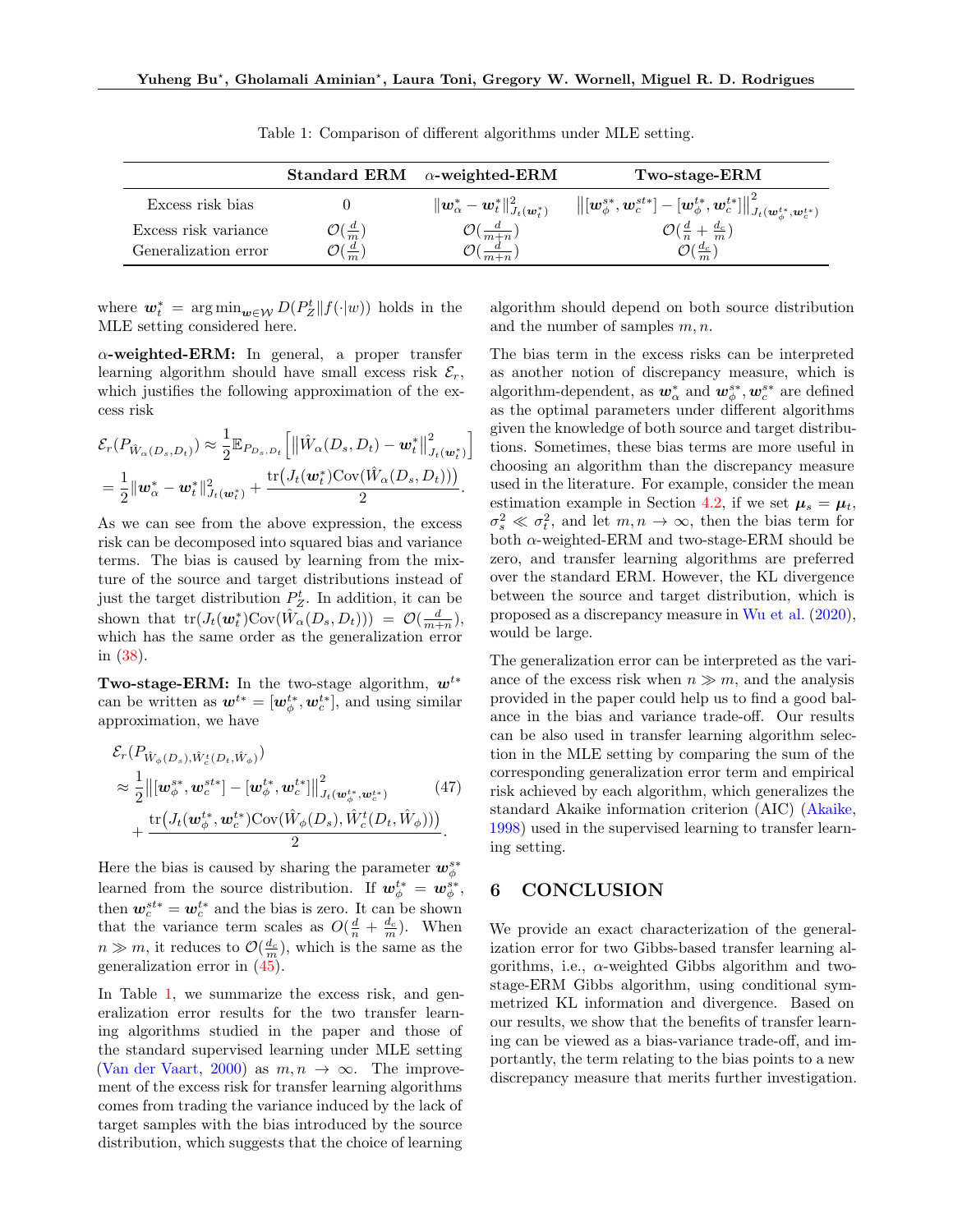## Acknowledgements

We thank the anonymous reviewers for their valuable feedback, which helped us to improve the paper greatly. Yuheng Bu is supported, in part, by NSF under Grant CCF-1717610 and by the MIT-IBM Watson AI Lab. Gholamali Aminian is supported by the Royal Society Newton International Fellowship, grant no. NIF $\R1$ \192656.

# References

- <span id="page-9-19"></span>Hirotogu Akaike. Information theory and an extension of the maximum likelihood principle. In Selected papers of hirotugu akaike, pages 199–213. Springer, 1998.
- <span id="page-9-11"></span>Pierre Alquier, James Ridgway, and Nicolas Chopin. On the properties of variational approximations of Gibbs posteriors. The Journal of Machine Learning Research, 17(1):8374–8414, 2016.
- <span id="page-9-9"></span>Gholamali Aminian, Hamidreza Arjmandi, Amin Gohari, Masoumeh Nasiri-Kenari, and Urbashi Mitra. Capacity of diffusion-based molecular communication networks over LTI-Poisson channels. IEEE Transactions on Molecular, Biological and Multi-Scale Communications, 1(2):188–201, 2015.
- <span id="page-9-10"></span>Gholamali Aminian, Yuheng Bu, Laura Toni, Miguel Rodrigues, and Gregory Wornell. An exact characterization of the generalization error for the Gibbs algorithm. In Advances in Neural Information Processing Systems, volume 34, 2021.
- <span id="page-9-12"></span>Amir R Asadi and Emmanuel Abbe. Chaining meets chain rule: Multilevel entropic regularization and training of neural networks. Journal of Machine Learning Research, 21(139):1–32, 2020.
- <span id="page-9-2"></span>Shai Ben-David, John Blitzer, Koby Crammer, Fernando Pereira, et al. Analysis of representations for domain adaptation. Advances in neural information processing systems, 19:137, 2007.
- <span id="page-9-5"></span>Shai Ben-David, John Blitzer, Koby Crammer, Alex Kulesza, Fernando Pereira, and Jennifer Wortman Vaughan. A theory of learning from different domains. Machine learning, 79(1):151–175, 2010.
- <span id="page-9-20"></span>Stéphane Boucheron, Gábor Lugosi, and Pascal Massart. Concentration inequalities: A nonasymptotic theory of independence. Oxford university press, 2013.
- <span id="page-9-21"></span>Yuheng Bu, Shaofeng Zou, and Venugopal V Veeravalli. Tightening mutual information-based bounds on generalization error. IEEE Journal on Selected Areas in Information Theory, 1(1):121–130, 2020.
- <span id="page-9-17"></span>Shai Ben David, Tyler Lu, Teresa Luu, and Dávid Pál. Impossibility theorems for domain adaptation. In

Proceedings of the Thirteenth International Conference on Artificial Intelligence and Statistics, pages 129–136. JMLR Workshop and Conference Proceedings, 2010.

- <span id="page-9-6"></span>Jeff Donahue, Yangqing Jia, Oriol Vinyals, Judy Hoffman, Ning Zhang, Eric Tzeng, and Trevor Darrell. Decaf: A deep convolutional activation feature for generic visual recognition. In International conference on machine learning, pages 647–655. PMLR, 2014.
- <span id="page-9-16"></span>Pascal Germain, Amaury Habrard, François Laviolette, and Emilie Morvant. A new PAC-Bayesian perspective on domain adaptation. In International conference on machine learning, pages 859– 868. PMLR, 2016.
- <span id="page-9-7"></span>Josiah Willard Gibbs. Elementary principles of statistical mechanics. Compare, 289:314, 1902.
- <span id="page-9-3"></span>Steve Hanneke and Samory Kpotufe. On the value of target data in transfer learning. Advances in Neural Information Processing Systems, 32:9871–9881, 2019.
- <span id="page-9-18"></span>Chii-Ruey Hwang. Laplace's method revisited: weak convergence of probability measures. The Annals of Probability, pages 1177–1182, 1980.
- <span id="page-9-8"></span>Harold Jeffreys. An invariant form for the prior probability in estimation problems. Proceedings of the Royal Society of London. Series A. Mathematical and Physical Sciences, 186(1007):453–461, 1946.
- <span id="page-9-4"></span>MM Kalan and Z Fabian. Minimax lower bounds for transfer learning with linear and one-hidden layer neural networks. Neural Information Processing Systems (NeuRIPS 2020), 2020.
- <span id="page-9-14"></span>Ilja Kuzborskij and Francesco Orabona. Stability and hypothesis transfer learning. In International Conference on Machine Learning, pages 942–950. PMLR, 2013.
- <span id="page-9-15"></span>Ilja Kuzborskij and Francesco Orabona. Fast rates by transferring from auxiliary hypotheses. Machine Learning, 106(2):171–195, 2017.
- <span id="page-9-13"></span>Ilja Kuzborskij, Nicolò Cesa-Bianchi, and Csaba Szepesvári. Distribution-dependent analysis of Gibbs-erm principle. In Conference on Learning Theory, pages 2028–2054. PMLR, 2019.
- <span id="page-9-0"></span>Wei Li, Rui Zhao, and Xiaogang Wang. Human reidentification with transferred metric learning. In Asian conference on computer vision, pages 31–44. Springer, 2012.
- <span id="page-9-1"></span>Mingsheng Long, Yue Cao, Jianmin Wang, and Michael Jordan. Learning transferable features with deep adaptation networks. In International conference on machine learning, pages 97–105. PMLR, 2015.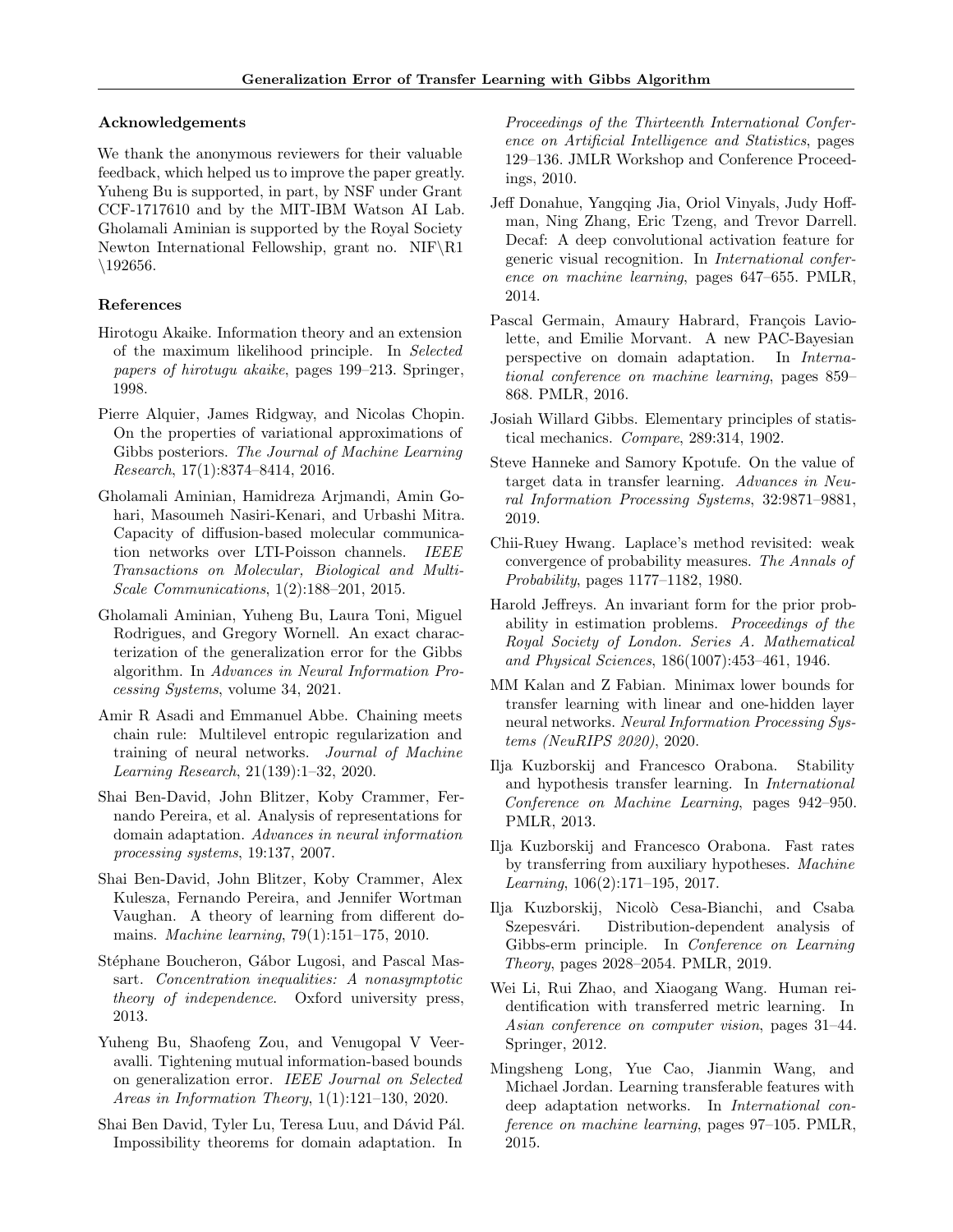- <span id="page-10-12"></span>Yishay Mansour, Mehryar Mohri, and Afshin Rostamizadeh. Domain adaptation: Learning bounds and algorithms. Conference on Learning Theory,  $(COLT)$ , 2009a.
- <span id="page-10-13"></span>Yishay Mansour, Mehryar Mohri, and Afshin Rostamizadeh. Multiple source adaptation and the Rényi divergence. In Proceedings of the Twenty-Fifth Conference on Uncertainty in Artificial Intelligence, pages 367–374, 2009b.
- <span id="page-10-14"></span>Yishay Mansour, Mehryar Mohri, Jae Ro, Ananda Theertha Suresh, and Ke Wu. A theory of multiple-source adaptation with limited target labeled data. In International Conference on Artificial Intelligence and Statistics, pages 2332–2340. PMLR, 2021.
- <span id="page-10-16"></span>Mehryar Mohri, Afshin Rostamizadeh, and Ameet Talwalkar. Foundations of machine learning. MIT press, 2018.
- <span id="page-10-15"></span>Kevin P Murphy. Conjugate Bayesian analysis of the gaussian distribution. def,  $1(2\sigma2)$ :16, 2007.
- <span id="page-10-6"></span>Daniel P Palomar and Sergio Verdú. Lautum information. IEEE transactions on information theory, 54 (3):964–975, 2008.
- <span id="page-10-1"></span>Colin Raffel, Noam Shazeer, Adam Roberts, Katherine Lee, Sharan Narang, Michael Matena, Yanqi Zhou, Wei Li, and Peter J Liu. Exploring the limits of transfer learning with a unified text-to-text transformer. arXiv preprint arXiv:1910.10683, 2019.
- <span id="page-10-11"></span>Maxim Raginsky, Alexander Rakhlin, Matthew Tsao, Yihong Wu, and Aolin Xu. Information-theoretic analysis of stability and bias of learning algorithms. In 2016 IEEE Information Theory Workshop (ITW), pages 26–30. IEEE, 2016.
- <span id="page-10-7"></span>Maxim Raginsky, Alexander Rakhlin, and Matus Telgarsky. Non-convex learning via stochastic gradient Langevin dynamics: a nonasymptotic analysis. In Conference on Learning Theory, pages 1674–1703. PMLR, 2017.
- <span id="page-10-2"></span>Nilesh Tripuraneni, Michael Jordan, and Chi Jin. On the theory of transfer learning: The importance of task diversity. Advances in Neural Information Processing Systems, 33, 2020.
- <span id="page-10-17"></span>Aad W Van der Vaart. Asymptotic statistics, volume 3. Cambridge university press, 2000.
- <span id="page-10-3"></span>Boyu Wang, Jorge Mendez, Mingbo Cai, and Eric Eaton. Transfer learning via minimizing the performance gap between domains. Advances in Neural Information Processing Systems, 32:10645–10655, 2019.
- <span id="page-10-4"></span>Xuetong Wu, Jonathan H Manton, Uwe Aickelin, and Jingge Zhu. Information-theoretic analysis for transfer learning. In 2020 IEEE International Sympo-

sium on Information Theory (ISIT), pages 2819– 2824. IEEE, 2020.

- <span id="page-10-8"></span>Aolin Xu and Maxim Raginsky. Information-theoretic analysis of generalization capability of learning algorithms. In Advances in Neural Information Processing Systems, pages 2524–2533, 2017.
- <span id="page-10-0"></span>Jason Yosinski, Jeff Clune, Yoshua Bengio, and Hod Lipson. How transferable are features in deep neural networks? arXiv preprint arXiv:1411.1792, 2014.
- <span id="page-10-5"></span>Chao Zhang, Lei Zhang, and Jieping Ye. Generalization bounds for domain adaptation. Advances in neural information processing systems, 4:3320, 2012.
- <span id="page-10-18"></span>Huiming Zhang and Song Xi Chen. Concentration inequalities for statistical inference. arXiv preprint arXiv:2011.02258, 2020.
- <span id="page-10-9"></span>Tong Zhang. Information-theoretic upper and lower bounds for statistical estimation. IEEE Transactions on Information Theory, 52(4):1307–1321, 2006.
- <span id="page-10-10"></span>Tong Zhang et al. From  $\epsilon$ -entropy to KL-entropy: Analysis of minimum information complexity density estimation. The Annals of Statistics, 34(5): 2180–2210, 2006.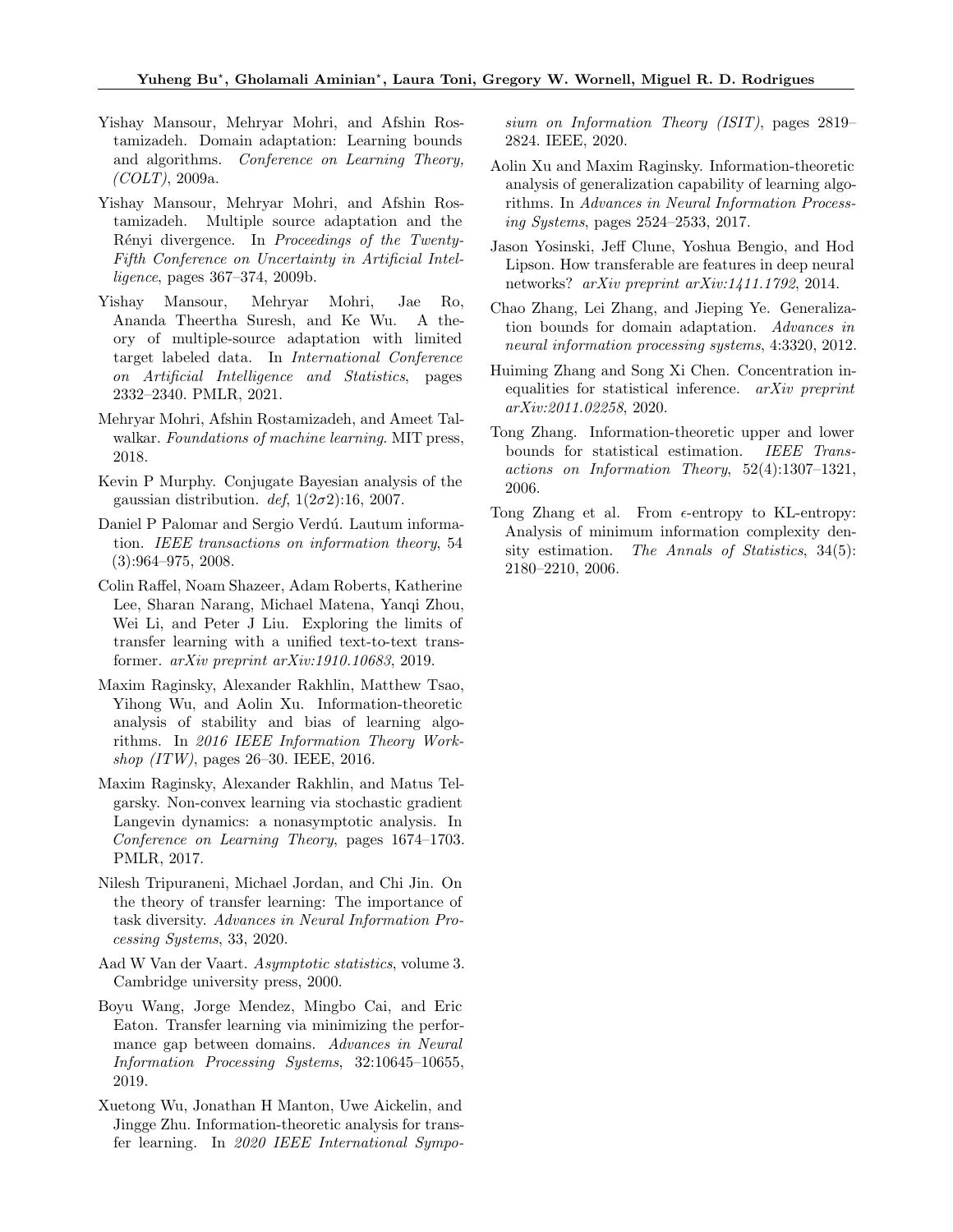# Supplementary Material: Characterizing and Understanding the Generalization Error of Transfer Learning with Gibbs Algorithm

# <span id="page-11-0"></span>A Exact Characterization of Generalization Error Based on Symmetrized KL Information

#### A.1  $\alpha$ -weighted Gibbs Algorithm

**Theorem [1.](#page-4-0)** (restated) For the  $\alpha$ -weighted Gibbs algorithm,  $0 < \alpha < 1$  and  $\gamma > 0$ ,

$$
P^{\gamma}_{W_{\alpha}|D_s, D_t}(w_{\alpha}|d_s, d_t) = \frac{\pi(w_{\alpha})e^{-\gamma L_E(w_{\alpha}, d_s, d_t)}}{V_{\alpha}(d_s, d_t, \gamma)},
$$

the expected transfer generalization error is given by

$$
\overline{gen}_{\alpha}(P_{D_s}, P_{D_t}) = \frac{I_{\text{SKL}}(W_{\alpha}; D_t|D_s)}{\gamma \alpha}
$$

Proof. By the definition of conditional symmetrized KL information, we have

$$
I_{\text{SKL}}(W_{\alpha}; D_{t}|D_{s}) = \mathbb{E}_{P_{D_{s}}}\left[\mathbb{E}_{P_{W_{\alpha}, D_{t}|D_{s}}}\left[\log\left(\frac{P_{W_{\alpha}|D_{s}, D_{t}}^{\gamma}}{P_{W_{\alpha}|D_{s}}}\right)\right] + \mathbb{E}_{P_{W_{\alpha}|D_{s}}P_{D_{t}|D_{s}}}\left[\log\left(\frac{P_{W_{\alpha}|D_{s}}}{P_{W_{\alpha}|D_{s}, D_{t}}^{\gamma}}\right)\right]\right]
$$
  
=  $\mathbb{E}_{P_{D_{s}}}\left[\mathbb{E}_{P_{W_{\alpha}, D_{t}|D_{s}}}\left[\log(P_{W_{\alpha}|D_{s}, D_{t}}^{\gamma})\right] - \mathbb{E}_{P_{W_{\alpha}|D_{s}}P_{D_{t}|D_{s}}}\left[\log(P_{W_{\alpha}|D_{s}, D_{t}}^{\gamma})\right]\right].$  (48)

.

Combining with fact that  $D_s$  and  $D_t$  are independent, and plug in the posterior of  $\alpha$ -weighted Gibbs algorithm, we have

$$
I_{\text{SKL}}(W_{\alpha}; D_t|D_s) = \mathbb{E}_{P_{D_s}}[\gamma \mathbb{E}_{P_{W_{\alpha}, D_t|D_s}}[L_E(W_{\alpha}, D_s, D_t)] - \gamma \mathbb{E}_{P_{W_{\alpha}|D_s}P_{D_t}}[L_E(W_{\alpha}, D_s, D_t)]]
$$
  
\n
$$
= \gamma \mathbb{E}_{P_{D_s}}[\mathbb{E}_{P_{W_{\alpha}, D_t|D_s}}[(1-\alpha)L_E(w_{\alpha}, d_s) + \alpha L_E(w_{\alpha}, d_t)]]
$$
  
\n
$$
- \gamma \mathbb{E}_{P_{D_s}}[\mathbb{E}_{P_{W_{\alpha}|D_s}P_{D_t}}[(1-\alpha)L_E(w_{\alpha}, d_s) + \alpha L_E(w_{\alpha}, d_t)]]
$$
  
\n
$$
= \gamma \alpha [\mathbb{E}_{P_{W_{\alpha}, D_t, D_s}}[L_E(w_{\alpha}, d_t)] - [\mathbb{E}_{P_{W_{\alpha}, D_s}P_{D_t}}[L_E(w_{\alpha}, d_t)]]
$$
  
\n
$$
= \gamma \alpha \overline{\text{gen}}_{\alpha}(P_{D_s}, P_{D_t}).
$$

Due to the symmetry of the  $\alpha$ -weighted Gibbs algorithm, if we use  $\overline{\text{gen}}_{\alpha}(P_{D_t}, P_{D_s})$  to denote the generalization error of treating  $P_{D_t}$  as source task and  $D_s$  as the target, we can obtain that  $\overline{\text{gen}}_{\alpha}(P_{D_t}, P_{D_s}) = \frac{I_{\text{SKL}}(W_{\alpha}; D_s|D_t)}{\gamma \alpha}$ .

It is also worthwhile to mention that the  $\alpha$ -weighted expected generalization error of both source and target tasks can be characterized in terms of symmetrized KL information as shown in the following Proposition.

<span id="page-11-1"></span>**Proposition 3.** For  $(\gamma, \pi(w_\alpha), L_E(w_\alpha, d_s, d_t))$ -Gibbs algorithm and  $0 < \alpha < 1$ , we have

$$
\alpha \overline{gen}_{\alpha}(P_{D_s}, P_{D_t}) + (1 - \alpha) \overline{gen}_{\alpha}(P_{D_t}, P_{D_s}) = \frac{I_{\text{SKL}}(W_{\alpha}; D_t, D_s)}{\gamma}.
$$
\n
$$
(50)
$$

Proof. The symmetrized KL information can be written as

$$
I_{\text{SKL}}(W_{\alpha}; D_t, D_s) = \mathbb{E}_{P_{W_{\alpha}, D_t, D_s}} \left[ \log(P_{W_{\alpha} | D_s, D_t}^{\gamma}) \right] - \mathbb{E}_{P_{W_{\alpha}} P_{D_t, D_s}} \left[ \log(P_{W_{\alpha} | D_s, D_t}^{\gamma}) \right]. \tag{51}
$$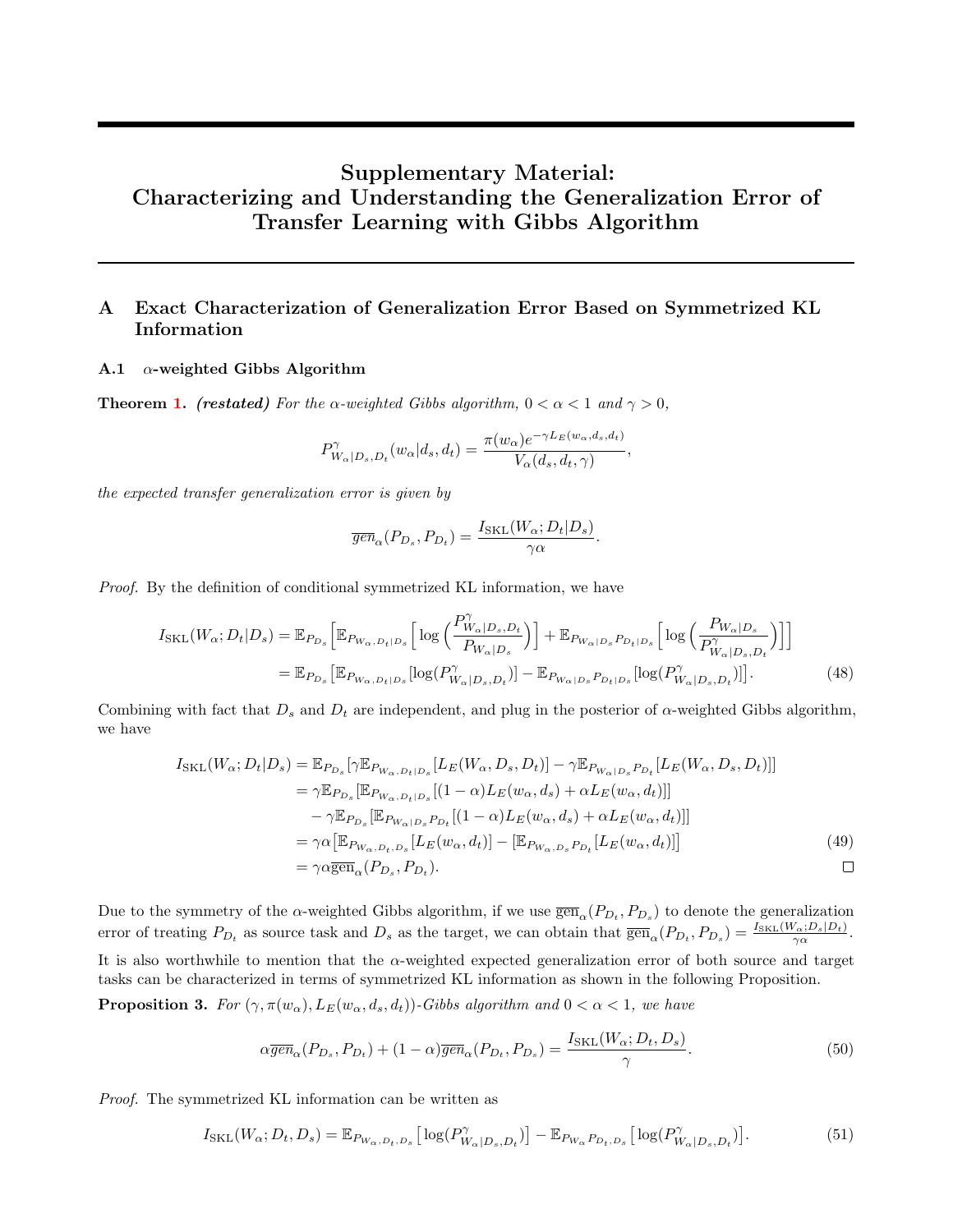Plug in the posterior of  $\alpha$ -weighted Gibbs algorithm,

$$
I_{\text{SKL}}(W_{\alpha}; D_t, D_s)
$$
  
=  $\mathbb{E}_{P_{W_{\alpha}, D_t, D_s}}[-\gamma L_E(w_{\alpha}, d_s, d_t)] + \mathbb{E}_{P_{W_{\alpha}}P_{D_t, D_s}}[\gamma L_E(w_{\alpha}, d_s, d_t)]$   
=  $-\gamma \mathbb{E}_{P_{W_{\alpha}, D_t, D_s}}[\alpha L_E(w_{\alpha}, d_t) + (1 - \alpha)L_E(w_{\alpha}, d_s)] + \gamma \mathbb{E}_{P_{W_{\alpha}}P_{D_t, D_s}}[\alpha L_E(w_{\alpha}, d_t) + (1 - \alpha)L_E(w_{\alpha}, d_s)]$  (52)  
=  $\alpha \gamma \overline{\text{gen}}_{\alpha}(P_{D_s}, P_{D_t}) + (1 - \alpha) \gamma \overline{\text{gen}}_{\alpha}(P_{D_t}, P_{D_s}).$ 

Note that the Proposition [3](#page-11-1) holds even for dependent source  $D_s$  and target  $D_t$  samples.

#### A.2 Two-stage Gibbs Algrotihm

Theorem [2.](#page-4-1) (restated) The expected transfer generalization error of the two-stage Gibbs algorithm,

$$
P_{W_c^t|D_t,W_\phi}^{\gamma}(w_c^t|d_t,w_\phi) = \frac{\pi(w_c^t)e^{-\gamma L_E^{S_2}(w_\phi,w_c^t,d_t)}}{V_\beta(w_\phi,d_t,\gamma)}
$$

is given by

$$
\overline{gen}_{\beta}(P_{D_s}, P_{D_t}) = \frac{I_{\text{SKL}}(D_t; W_c^t | W_{\phi})}{\gamma}.
$$

*Proof.* In the second stage we freeze the share parameters  $W_{\phi}$ , and we will update the specific target task parameter. Thus,

$$
I_{\text{SKL}}(W_c^t; D_t | W_{\phi})
$$
  
\n
$$
= \mathbb{E}_{P_{W_{\phi}}} [\mathbb{E}_{P_{W_c^t, D_t | W_{\phi}}} [\log(P_{W_c^t | D_t, W_{\phi}})] - \mathbb{E}_{P_{W_c^t | W_{\phi}} P_{D_t | W_{\phi}}} [\log(P_{W_c^t | D_s, W_{\phi}})]]
$$
  
\n
$$
= \gamma \left( \mathbb{E}_{P_{W_{\phi}}} [\mathbb{E}_{P_{W_c^t | W_{\phi}} P_{D_t | W_{\phi}}} [L_E^{S2}(W_{\phi}, W_c^t, D_t)] - \mathbb{E}_{P_{W_c^s, D_t | W_{\phi}}} [L_E^{S2}(W_{\phi}, W_c^t, D_t)]] \right)
$$
  
\n
$$
= \gamma \overline{\text{gen}}_{\beta} (P_{D_s}, P_{D_t}).
$$

## <span id="page-12-0"></span>B Example: Mean Estimation

#### B.1 Symmetrized KL Divergence

The following lemma from Palomar and Verdú [\(2008\)](#page-10-6) characterizes the mutual and lautum information for the Gaussian channel.

<span id="page-12-1"></span>**Lemma 1.** (Palomar and Verdú, [2008,](#page-10-6) Theorem 14) Consider the following model

$$
Y = AX + N_{\rm G},\tag{54}
$$

,

where  $X \in \mathbb{R}^{d_X}$  denotes the input random vector with zero mean (not necessarily Gaussian),  $A \in \mathbb{R}^{d_Y \times d_X}$ denotes the linear transformation undergone by the input,  $Y \in \mathbb{R}^{d_Y}$  is the output vector, and  $N_G \in \mathbb{R}^{d_Y}$  is a Gaussian noise vector independent of X. The input and the noise covariance matrices are given by  $\Sigma$  and  $\Sigma_{N_G}$ . Then, we have

$$
I(\boldsymbol{X};\boldsymbol{Y}) = \frac{1}{2} \text{tr} \left( \boldsymbol{\Sigma}_{N_{\rm G}}^{-1} \boldsymbol{A} \boldsymbol{\Sigma} \boldsymbol{A}^{\top} \right) - D \left( P_{\boldsymbol{Y}} \| P_{N_{\rm G}} \right), \tag{55}
$$

$$
L(\boldsymbol{X}; \boldsymbol{Y}) = \frac{1}{2} \text{tr} \left( \boldsymbol{\Sigma}_{N_{\rm G}}^{-1} \boldsymbol{A} \boldsymbol{\Sigma} \boldsymbol{A}^{\top} \right) + D \left( P_{\boldsymbol{Y}} \| P_{N_{\rm G}} \right).
$$
\n(56)

In the  $\alpha$ -weighted Gibbs algorithm, the output  $W_{\alpha}$  can be written as

$$
W_{\alpha} = \frac{\sigma_1^2}{\sigma_0^2} \mu_0 + \frac{\sigma_1^2}{\sigma^2} \left( \sum_{i=1}^n Z_i^s + \sum_{j=1}^m Z_j^t \right) + N = \frac{\sigma_1^2}{\sigma^2} \sum_{j=1}^m (Z_j^t - \mu_t) + \frac{\sigma_1^2}{\sigma_0^2} \mu_0 + \frac{m \sigma_1^2}{\sigma^2} \mu_t + \frac{\sigma_1^2}{\sigma^2} \sum_{i=1}^n Z_i^s + N, \tag{57}
$$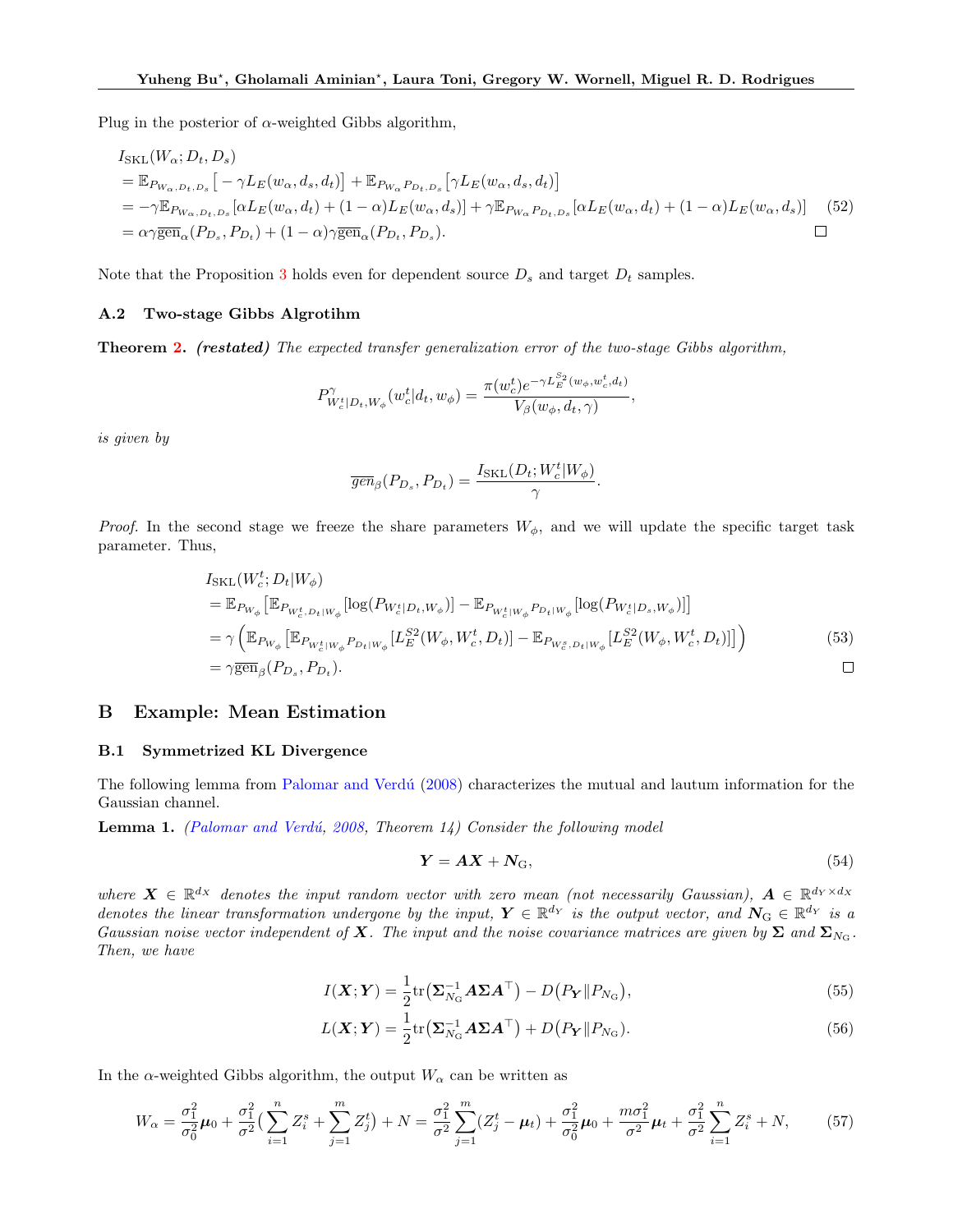where  $N \sim \mathcal{N}(0, \sigma_1^2 I_d)$ , and  $\sigma_1^2 = \frac{\sigma_0^2 \sigma^2}{(m+n)\sigma_0^2}$  $\frac{\sigma_0^2 \sigma^2}{(m+n)\sigma_0^2 + \sigma^2}$ . For fixed sources training sample  $d_s$ , we can set  $P_{N_G} \sim \mathcal{N}(\frac{\sigma_1^2}{\sigma_0^2}\boldsymbol{\mu}_0 +$  $\frac{m\sigma_1^2}{\sigma^2}\mu_t + \frac{\sigma_1^2}{\sigma^2}\sum_{i=1}^n z_i^s, \sigma_1^2 I_d$  $\frac{m\sigma_1^2}{\sigma^2}\mu_t + \frac{\sigma_1^2}{\sigma^2}\sum_{i=1}^n z_i^s, \sigma_1^2 I_d$  $\frac{m\sigma_1^2}{\sigma^2}\mu_t + \frac{\sigma_1^2}{\sigma^2}\sum_{i=1}^n z_i^s, \sigma_1^2 I_d$  and  $\Sigma = \sigma_t^2 I_{nd}$  in Lemma 1 gives

$$
I_{\text{SKL}}(W_{\alpha}; D_t | D_s = d_s) = \text{tr}(\Sigma_{N_G}^{-1} A \Sigma A^{\top}) = \text{tr}(\frac{\sigma_t^2}{\sigma_1^2} A A^{\top}).
$$
\n(58)

Noticing that  $\boldsymbol{A}\boldsymbol{A}^{\top} = \frac{m\sigma_1^4}{\sigma_1^4}I_d$  and taking expectation over  $P_S$ , we have

<span id="page-13-0"></span>
$$
I_{\text{SKL}}(W_{\alpha}; D_t | D_s) = \frac{md\sigma_0^2 \sigma_t^2}{((m+n)\sigma_0^2 + \sigma^2)\sigma^2}.
$$
\n
$$
(59)
$$

For the two-stage Gibbs algorithm, the output  $W_c^t$  can be written as

$$
W_c^t = \frac{\sigma_c^2}{\sigma_0^2} \mu_{0,c} + \frac{\sigma_c^2}{\sigma^2} \sum_{j=1}^m Z_{j,c}^t + N_c = \frac{\sigma_c^2}{\sigma^2} \sum_{j=1}^m (Z_{j,c}^t - \mu_{t,c}) + \frac{\sigma_c^2}{\sigma_0^2} \mu_{0,c} + \frac{n \sigma_c^2}{\sigma^2} \mu_{t,c} + N_c,
$$
(60)

where  $N_c \sim \mathcal{N}(0, \sigma_c^2 I_{d_c}), \sigma_c^2 = \frac{\sigma_0^2 \sigma^2}{m \sigma_0^2 + c}$  $\frac{\sigma_0 \sigma}{m \sigma_0^2 + \sigma^2}$ , and subscript c stands for the task-specific component of the parameters. Since  $W_c^t$  is independent of the source samples, setting  $P_{N_G} \sim \mathcal{N}(\frac{\sigma_c^2}{\sigma_0^2}\mu_{0,c} + \frac{n\sigma_c^2}{\sigma^2}\mu_{t,c}, \sigma_c^2I_{d_c})$  and  $\Sigma = \sigma_t^2I_{nd_c}$  in Lemma [1](#page-12-1) gives

$$
I_{\text{SKL}}(W_c^t; D_t | W_{\phi}) = \text{tr}\left(\Sigma_{N_G}^{-1} A \Sigma A^{\top}\right) = \text{tr}\left(\frac{\sigma_t^2}{\sigma_c^2} A A^{\top}\right) = \frac{m d_c \sigma_0^2 \sigma_t^2}{(m \sigma_0^2 + \sigma^2) \sigma^2},\tag{61}
$$

where the last step follows due to the fact  $\boldsymbol{A}\boldsymbol{A}^{\top} = \frac{m\sigma_c^4}{\sigma^4}I_{d_c}$  in this case.

## B.2 Effect of Source samples

As shown in [\(23\)](#page-4-2) and [\(24\)](#page-5-0), the transfer generalization errors of this mean estimation problem only depend on the number of samples of  $D_s$ , and do not depend on the distribution  $P_{D_s}$ . In this subsection, we will show that, though different sources samples (distribution) do not change generalization error, they will influence the population risks and excess risks.

In this mean estimation example, the population risk of any  $W$  can be decomposed into

$$
L_P(W, P_{D_t}) = \mathbb{E}_{Z_t}[\|W - Z_t\|_2^2] = \mathbb{E}_{Z_t}[\|W - \mathbb{E}[W] + \mathbb{E}[W] - \mu_t + \mu_t - Z_t\|_2^2]
$$
  
= 
$$
\|\mathbb{E}[W] - \mu_t\|_2^2 + \text{tr}(\text{Cov}[W]) + d\sigma_t^2,
$$
 (62)

where the first term,  $\|\mathbb{E}[W] - \mu_t\|_2^2$ , is the squared bias, and the second term,  $tr(Cov[W])$ , is the variance. It is easy to verify that the optimal  $w^* = \arg \min L_P(W, P_{D_t})$  is just the target mean  $\mu_t$ , and  $L_P(w^*, P_{D_t}) = d\sigma_t^2$ , then the excess risk defined in  $(46)$  can be written as,

$$
\mathcal{E}_r(P_W) = \|\mathbb{E}[W] - \mu_t\|_2^2 + \text{tr}(\text{Cov}[W]).
$$
\n(63)

For the  $\alpha$ -weighted Gibbs algorithm in [\(60\)](#page-13-0), it can be shown that

Bias = 
$$
\mathbb{E}[W_{\alpha}] - \mu_t = \frac{\sigma^2(\mu_0 - \mu_t) + n\sigma_0^2(\mu_s - \mu_t)}{(m+n)\sigma_0^2 + \sigma^2},
$$
 (64)

$$
\text{tr}(\text{Cov}[W_{\alpha}]) = \frac{d\sigma_1^4}{\sigma^4}(n\sigma_s^2 + m\sigma_t^2) + d\sigma_1^2. \tag{65}
$$

The Bias term will be zero if  $\mu_0 = \mu_s = \mu_t$ . Thus, the excess risk of  $\alpha$ -weighted Gibbs algorithm will be minimized when  $\mu_s = \mu_t$  and  $\sigma_s^2 = 0$ , which is equivalent to the case that the target mean  $\mu_t$  is known.

For the two-stage Gibbs algorithm, if we learn the first  $d_{\phi}$  components  $\mu_{\phi} \in \mathbb{R}^{d_{\phi}}$  using the  $(\frac{n}{2\sigma^2}, \mathcal{N}(\mu_{1,\phi}, \sigma_0^2 I_{d_{\phi}}), L_E^{S1}(\mathbf{w}_{\phi}, \mathbf{w}_c^s, d_s))$ -Gibbs algorithm, and use the  $(\frac{m}{2\sigma^2}, \mathcal{N}(\mu_{2,c}, \sigma_0^2 I_{d_c}), L_E^{S2}(\mu_{\phi}, \mathbf{w}_c^t, d_t))$ -Gibbs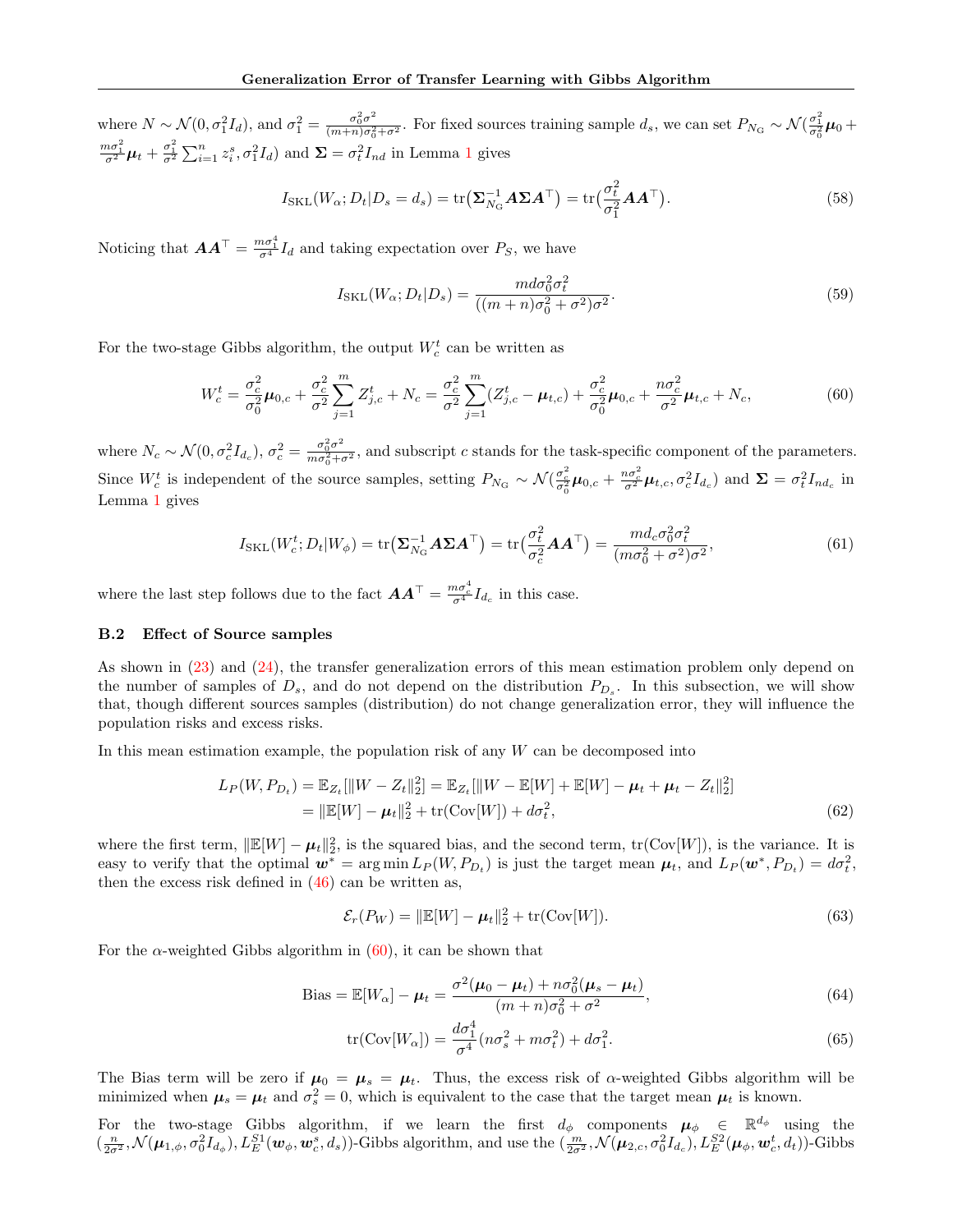algorithm to learn the remain  $d_c$  components in the second stage, it can be shown that

Bias<sub>$$
\phi
$$</sub> =  $\mathbb{E}[W_{\phi}] - \mu_{t,\phi} = \frac{\sigma^2(\mu_{1,\phi} - \mu_{t,\phi}) + n\sigma_0^2(\mu_{s,\phi} - \mu_{t,\phi})}{n\sigma_0^2 + \sigma^2},$  (66)

Bias<sub>c</sub> = 
$$
\mathbb{E}[W_c^t] - \mu_{t,c} = \frac{\sigma^2(\mu_{2,c} - \mu_{t,c})}{m\sigma_0^2 + \sigma^2},
$$
 (67)

$$
\text{tr}(\text{Cov}[W_{\phi}]) = \frac{nd_{\phi}\sigma_{\phi}^4 \sigma_{s}^2}{\sigma^4} + d_{\phi}\sigma_{\phi}^2,\tag{68}
$$

$$
\text{tr}(\text{Cov}[W_c^t]) = \frac{md_c\sigma_c^4\sigma_t^2}{\sigma^4} + d_c\sigma_c^2,\tag{69}
$$

with  $\sigma_{\phi}^2 = \frac{\sigma_0^2 \sigma^2}{n \sigma_0^2 + c}$  $\frac{\sigma_0^2 \sigma^2}{n \sigma_0^2 + \sigma^2}$  and  $\sigma_c^2 = \frac{\sigma_0^2 \sigma^2}{m \sigma_0^2 + \sigma^2}$  $\frac{\sigma_0 \sigma}{m \sigma_0^2 + \sigma^2}$ . The excess risk of the two-stage Gibbs algorithm will be minimized when  $\mu_{s,\phi} = \mu_{t,\phi}$  and  $\sigma_s^2 = 0$ , i.e., the optimal shared parameter  $\mu_{t,\phi}$  is known.

# <span id="page-14-0"></span>C Expected Transfer Generalization Error Upper Bound for General Learning Algorithm

#### C.1 Preliminaries

We first provide some preliminaries for our proofs in this section by introducing the notion of cumulant generating function, which characterizes different tail behaviors of random variables.

**Definition 1.** The cumulant generating function (CGF) of a random variable X is defined as

$$
\Lambda_X(\lambda) \triangleq \log \mathbb{E}[e^{\lambda(X - \mathbb{E}X)}].
$$
\n(70)

Assuming  $\Lambda_X(\lambda)$  exists, it can be verified that  $\Lambda_X(0) = \Lambda'_X(0) = 0$ , and that it is convex.

**Definition 2.** For a convex function  $\psi$  defined on the interval  $[0,b)$ , where  $0 < b \leq \infty$ , its Legendre dual  $\psi^*$  is defined as

$$
\psi^{\star}(x) \triangleq \sup_{\lambda \in [0,b)} (\lambda x - \psi(\lambda)). \tag{71}
$$

The following lemma characterizes a useful property of the Legendre dual and its inverse function.

<span id="page-14-1"></span>**Lemma 2.** [\(Boucheron et al.,](#page-9-20) [2013,](#page-9-20) Lemma 2.4) Assume that  $\psi(0) = \psi'(0) = 0$ . Then  $\psi^*(x)$  defined above is a non-negative convex and non-decreasing function on  $[0, \infty)$  with  $\psi^*(0) = 0$ . Moreover, its inverse function  $\psi^{*-1}(y) = \inf\{x \geq 0 : \psi^*(x) \geq y\}$  is concave, and can be written as

$$
\psi^{\star -1}(y) = \inf_{\lambda \in [0,b)} \left( \frac{y + \psi(\lambda)}{\lambda} \right), \quad b > 0.
$$
\n(72)

We consider the distributions with the following tail behaviors in the appendices:

• Sub-Gaussian: A random variable X is  $\sigma$ -sub-Gaussian, if  $\psi(\lambda) = \frac{\sigma^2 \lambda^2}{2}$  $\frac{X^2}{2}$  is an upper bound on  $\Lambda_X(\lambda)$ , for  $\lambda \in \mathbb{R}$ . Then by Lemma [2,](#page-14-1)

$$
\psi^{\star -1}(y) = \sqrt{2\sigma^2 y}.
$$

• Sub-Exponential: A random variable X is  $(\sigma_e^2, b)$ -sub-Exponential, if  $\psi(\lambda) = \frac{\sigma_e^2 \lambda^2}{2}$  $\frac{1}{2}$  is an upper bound on  $\Lambda_X(\lambda)$ , for  $0 \leq |\lambda| \leq \frac{1}{b}$  and  $b > 0$ . Using Lemma [2,](#page-14-1) we have

$$
\psi^{\star -1}(y) = \begin{cases} & \sqrt{2\sigma_e^2 y}, & \text{if } y \le \frac{\sigma_e^2}{2b}; \\ & by + \frac{\sigma_e^2}{2b}, & \text{otherwise.} \end{cases}
$$

• Sub-Gamma: A random variable X is  $\Gamma(\sigma_s^2, c_s)$ -sub-Gamma [\(Zhang and Chen](#page-10-18), [2020](#page-10-18)), if  $\psi(\lambda) = \frac{\lambda^2 \sigma_s^2}{2(1-c_s|\lambda|)}$ is an upper bound on  $\Lambda_X(\lambda)$ , for  $0 < |\lambda| < \frac{1}{c_s}$  and  $c_s > 0$ . Using Lemma [2,](#page-14-1) we have

$$
\psi^{\star -1}(y) = \sqrt{2\sigma_s^2 y} + c_s y.
$$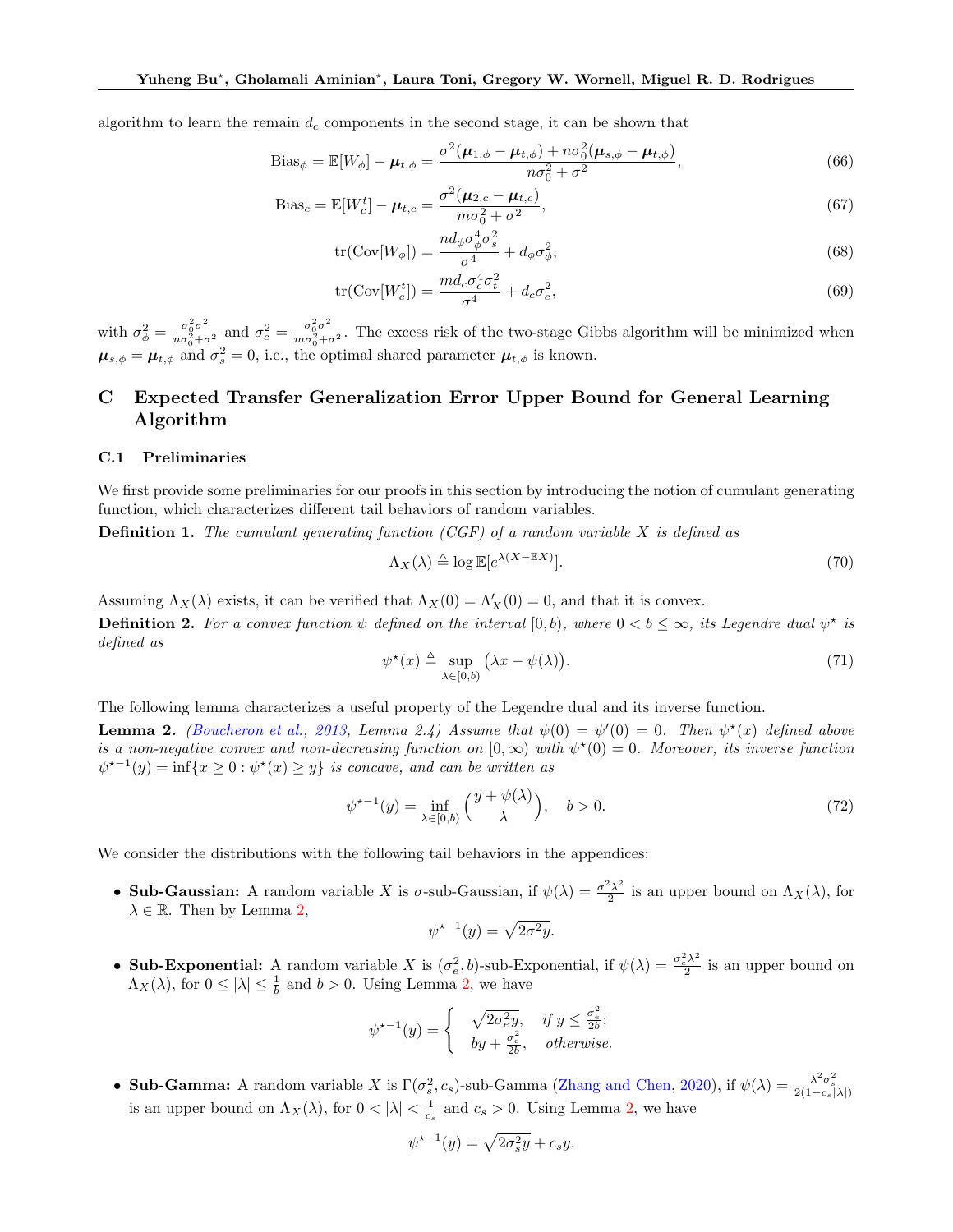#### C.2 Proof of Theorem [3](#page-5-2)

We prove a more general form of Theorem [3](#page-5-2) as follows:

<span id="page-15-2"></span>**Theorem 8.** Suppose that the target training samples  $D_t = \{Z_j^t\}_{j=1}^m$  are i.i.d generated from the distribution  $P_Z^t$ and the loss function  $\ell(W, Z)$  satisfies  $\Lambda_{\ell(W, Z)}(\lambda) \leq \psi(-\lambda)$ , for  $\lambda \in (-b, 0)$  and  $\Lambda_{\ell(W, Z)}(\lambda) \leq \psi(\lambda)$ , for  $\lambda \in (0, b)$ and  $b > 0$  under the distribution  $P_Z^t \otimes P_W$ . The following upper bound holds:

<span id="page-15-0"></span>
$$
|\overline{gen}(P_{W|D_s,D_t}, P_{D_s}, P_{D_t})| \leq \psi^{\star - 1} \left(\frac{I(W;D_t|D_s)}{m}\right). \tag{73}
$$

Proof. The generalization error can be written as

$$
|\overline{\text{gen}}(P_{W|D_s,D_t}, P_{D_s}, P_{D_t})| \le \frac{1}{m} \sum_{i=1}^m |\mathbb{E}_{P_{W,Z_i^t}}[\ell(W, Z_i^t)] - \mathbb{E}_{P_W \otimes P_Z^t}[\ell(W, Z^t)]|.
$$
 (74)

Using the Donsker–Varadhan variational representation [\(Boucheron et al.](#page-9-20), [2013](#page-9-20)), for all  $\lambda \in (-b, +b)$ ,

$$
D(P_{W,Z_i^t|d_s} \| P_{W|d_s} \otimes P_Z^t) \geq \mathbb{E}_{P_{W,Z_i^t|d_s}}[\lambda \ell(W,Z_i^t)] - \log(\mathbb{E}_{P_{W|d_s} \otimes P_Z^t}[e^{\lambda \ell(W,Z^t)}]).
$$
\n(75)

Taking expectation respect to  $D_s$  over both sides, then we have

$$
I(W; Z_i^t | D_s) \geq \mathbb{E}_{P_{W, Z_i^t}}[\lambda \ell(W, Z_i^t)] - \mathbb{E}_{P_{D_s}}[\log(\mathbb{E}_{P_{W|D_s} \otimes P_Z^t}[e^{\lambda \ell(W, Z^t)}])]
$$
  
\n
$$
\geq \mathbb{E}_{P_{W, Z_i^t}}[\lambda \ell(W, Z_i^t)] - \log(\mathbb{E}_{P_W \otimes P_Z^t}[e^{\lambda \ell(W, Z^t)}])
$$
  
\n
$$
\geq \lambda(\mathbb{E}_{P_{W, Z_i^t}}[\ell(W, Z_i^t)] - \mathbb{E}_{P_W \otimes P_Z^t}[\ell(W, Z^t)]) - \psi(\lambda).
$$
\n(76)

Using similar approach as in [\(Bu et al.](#page-9-21), [2020](#page-9-21), Theorem 1),

$$
|\mathbb{E}_{P_{W,Z_i^t}}[\ell(W,Z_i^t)] - \mathbb{E}_{P_W \otimes P_Z^t}[\ell(W,Z^t)]| \le \psi^{\star - 1}(I(W;Z_i^t|D_s)).
$$
\n(77)

Now by combining [\(74\)](#page-15-0) and [\(77\)](#page-15-1), we have:

<span id="page-15-1"></span>
$$
|\overline{\text{gen}}(P_{W|D_s, D_t}, P_{D_s}, P_{D_t})| \le \frac{1}{m} \sum_{i=1}^m \psi^{\star -1}(I(W; Z_i^t | D_s))
$$
  

$$
\le \psi^{\star -1}\Big(\frac{1}{m} \sum_{i=1}^m I(W; Z_i^t | D_s)\Big)
$$
  

$$
\le \psi^{\star -1}\Big(\frac{I(W, D_t | D_s)}{m}\Big),
$$
 (78)

where the inequality follows due to the concavity of  $\psi^{*-1}$  function and the Independence between  $Z_i^t$ .  $\Box$ 

**Theorem [3.](#page-5-2)** (restated) Suppose that the target training samples  $D_t = \{Z_j^t\}_{j=1}^m$  are i.i.d generated from the distribution  $P_Z^t$ , and the non-negative loss function  $\ell(W, Z)$  is  $\sigma$ -sub-Gaussian under the distribution  $P_Z^t \otimes P_W$ . Then, the following upper bound holds

$$
|\overline{gen}(P_{W|D_s,D_t},P_{D_s},P_{D_t})|\leq \sqrt{\frac{2\sigma^2}{m}I(W;D_t|D_s)}.
$$

Proof. For  $\sigma$ -subgaussian assumption, we have  $\psi^{*-1}(y) = \sqrt{2\sigma^2 y}$  in Theorem [8](#page-15-2) and this completes the proof.

Remark 6. Similar upper bound on the expected transfer generalization error in Theorem [3](#page-5-2) holds by considering a different assumption that the loss function  $\ell(w, Z)$  is  $\sigma$ -sub-Gaussian under the distribution  $P_Z^t$  for all  $w \in \mathcal{W}$ .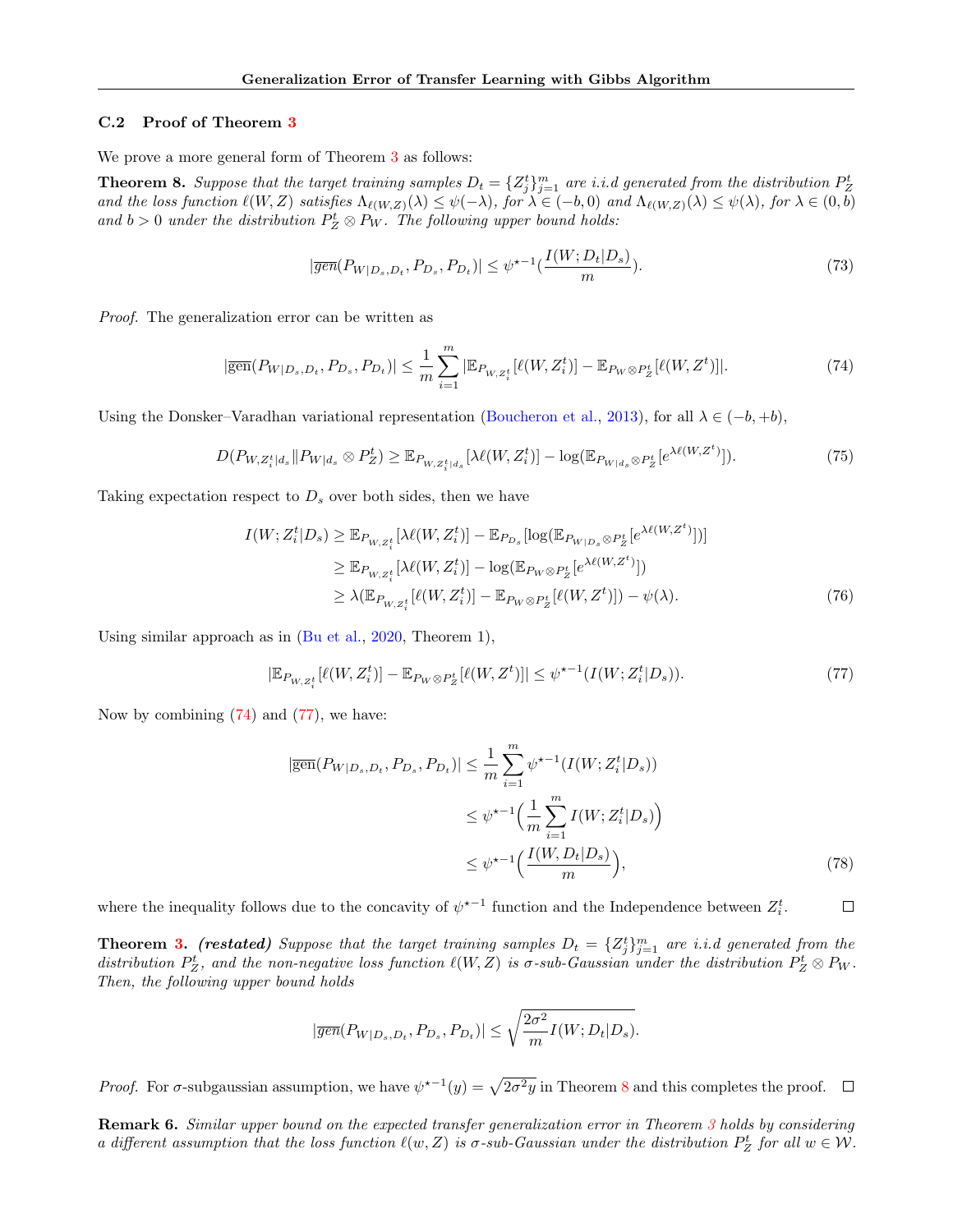#### C.3 Other Tail Distributions

Using Theorem [8,](#page-15-2) we can also provide upper bounds on the expected transfer generalization error for any general learning algorithms under sub-Exponential and sub-Gamma assumptions.

**Corollary 1** (Sub-Exponential). Suppose that the target training samples  $D_t = \{Z_j^t\}_{j=1}^m$  are i.i.d generated from the distribution  $P_Z^t$ , and the non-negative loss function  $\ell(W,Z)$   $(\sigma_e^2,b)$ -sub-Exponential under distribution  $P_Z^t \otimes P_W$ . Then the following upper bound holds

$$
|\overline{gen}(P_{W|D_s,D_t}, P_{D_s}, P_{D_t})| \leq \begin{cases} \sqrt{2\sigma_e^2 \frac{I(W;D_t|D_s)}{m}}, & \text{if } \frac{I(W;D_t|D_s)}{m} \leq \frac{\sigma_e^2}{2b};\\ b \frac{I(W;D_t|D_s)}{m} + \frac{\sigma_e^2}{2b}, & \text{otherwise.} \end{cases}
$$
(79)

**Corollary 2** (Sub-Gamma). Suppose that the target training samples  $D_t = \{Z_j^t\}_{j=1}^m$  are i.i.d generated from the distribution  $P_Z^t$ , and the non-negative loss function  $\ell(W, Z)$  is  $\Gamma(\sigma_s^2, c_s)$ -sub-Gamma under distribution  $P_Z^t \otimes P_W$ . Then, the following upper bound holds

$$
|\overline{gen}(P_{W|D_s,D_t}, P_{D_s}, P_{D_t})| \le \sqrt{2\sigma_s^2 \frac{I(W;D_t|D_s)}{m}} + c_s \frac{I(W;D_t|D_s)}{m}.
$$
\n
$$
(80)
$$

# <span id="page-16-0"></span>D Distribution-free Upper Bound on Generalization Error

**Theorem [4.](#page-5-3)** (restated) Suppose that the target training samples  $D_t = \{Z_j^t\}_{j=1}^m$  are i.i.d generated from the distribution  $P_Z^t$ , and the non-negative loss function  $\ell(W, Z)$  is  $\sigma_{\alpha}$ -sub-Gaussian under the distribution  $P_Z^t \otimes P_{W_{\alpha}}$ . If we further assume  $C_{\alpha} \leq \frac{L(W_{\alpha}; D_t|D_s)}{I(W_{\alpha}; D_t|D_s)}$  $\frac{L(W_\alpha;D_t|D_s)}{I(W_\alpha;D_t|D_s)}$  for some  $C_\alpha\geq 0$ , then for the  $\alpha$ -weighted Gibbs algorithm and  $0<\alpha< 1,$ 

$$
\overline{gen}_{\alpha}(P_{D_s}, P_{D_t}) \le \frac{2\sigma_{\alpha}^2\gamma\alpha}{(1 + C_{\alpha})m}
$$

Proof. By equation [\(26\)](#page-5-5) in Theorem [3,](#page-5-2) we have

$$
\overline{\text{gen}}_{\alpha}(P_{D_s}, P_{D_t}) = \frac{I_{SKL}(W_{\alpha}; D_t | D_s)}{\gamma \alpha} \le \sqrt{\frac{2\sigma^2 I(W_{\alpha}; D_t | D_s)}{m}}.
$$
\n(81)

.

As we have  $I(W_\alpha; D_t|D_s)(1+C_\alpha) \leq I_{SKL}(W_\alpha; D_t|D_s)$  in the assumption, the following upper bound holds:

$$
\frac{I(W_{\alpha}; D_t|D_s)(1+C_{\alpha})}{\gamma \alpha} \le \sqrt{\frac{2\sigma_{\alpha}^2 I(W_{\alpha}; D_t|D_s)}{m}},\tag{82}
$$

which implies that

<span id="page-16-1"></span>
$$
I(W_{\alpha}; D_t | D_s) \le \frac{2\sigma_{\alpha}^2 \gamma^2 \alpha^2}{(1 + C_{\alpha})^2 m}.
$$
\n(83)

<span id="page-16-2"></span> $\Box$ 

,

Combining [\(83\)](#page-16-1) with [\(81\)](#page-16-2) completes the proof.

**Theorem [5.](#page-5-4)** (restated) Suppose that the target training samples  $D_t = \{Z_j^t\}_{j=1}^m$  are i.i.d generated from the distribution  $P_Z^t$ , and the non-negative loss function  $\ell(W_c, w_{\phi}, Z)$  is  $\sigma_{\beta}$ -sub-Gaussian under distribution  $P_Z^t \otimes$  $P_{W_c^t|W_{\phi}=w_{\phi}}$  for all  $w_{\phi} \in \mathcal{W}_{\phi}$ . If we further assume  $C_{\beta} \leq \frac{L(W_c^t; D_t|W_{\phi})}{I(W_c^t; D_t|W_{\phi})}$  $\frac{E(W_c; D_t|W_{\phi})}{I(W_c^t; D_t|W_{\phi})}$  for some  $C_{\beta} \geq 0$ , then for the two-stage Gibbs algorithm,

$$
P^{\gamma}_{W_c^t|D_t,W_\phi}(w_c^t|d_t,w_\phi) = \frac{\pi(w_c^t)e^{-\gamma L_E^{S_2}(w_\phi,w_c^t,d_t)}}{V_\beta(w_\phi,d_t,\gamma)}
$$

we have

$$
\overline{gen}_{\beta}(P_{D_s}, P_{D_t}) \leq \frac{2\sigma_{\beta}^2\gamma}{(1+C_{\beta})m}.
$$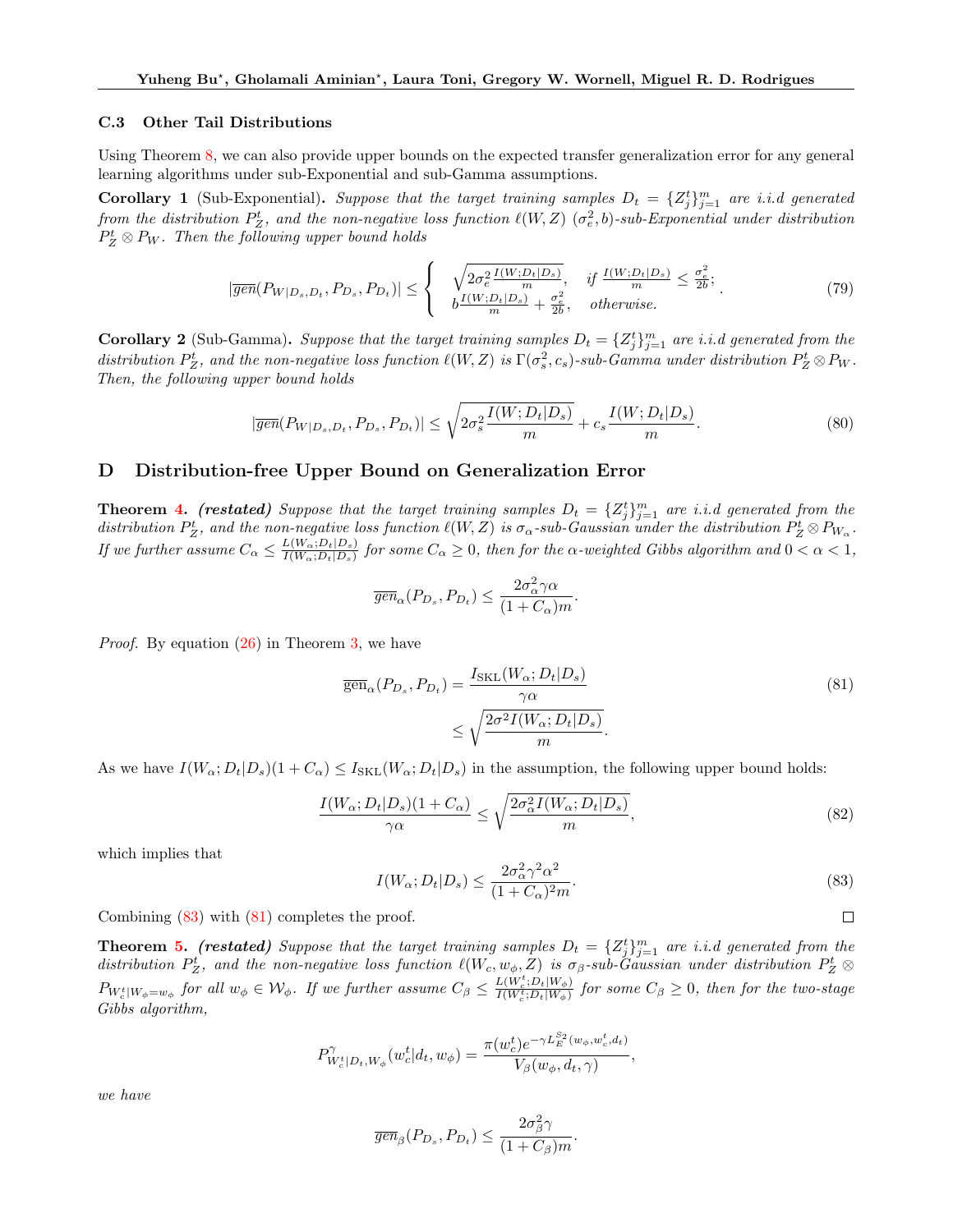*Proof.* Using Theorem [3](#page-5-2) by considering  $W = (W_C^t, W_{\phi}),$ 

$$
|\overline{\text{gen}}_\beta(P_{D_s},P_{D_t})|\leq \sqrt{\frac{2\sigma^2}{m}I(W_c^t,W_\phi;D_t|D_s)}.
$$

Now, based on chain rule for mutual information we have

$$
I(W_c^t, W_{\phi}; D_t | D_s) = I(W_{\phi}; D_t | D_s) + I(W_c^t; D_t | D_s, W_{\phi})
$$
  
=  $I(W_c^t; D_t | W_{\phi}),$ 

where  $I(W_{\phi}; D_t | D_s) = 0$  due to the fact that  $W_{\phi}$  is independent from  $D_t$  given  $D_s$ , and  $I(W_c^t; D_t | W_{\phi}, D_s) =$  $I(W_c^t; D_t|W_\phi)$  since  $D_s \perp (W_c^t, D_t)|W_\phi$ .

Using Theorem [2,](#page-4-1) it can be shown that

$$
\overline{\text{gen}}_{\beta}(P_{D_s}, P_{D_t}) = \frac{I_{\text{SKL}}(D_t; W_c^t | W_{\phi})}{\gamma} \le \sqrt{\frac{2\sigma_{\beta}^2}{m}} I(W_c^t; D_t | W_{\phi}).\tag{84}
$$

As we have  $I(W_c^t; D_t | W_{\phi})(1 + C_{\beta}) \leq I_{SKL}(W_c^t; D_t | W_{\phi}),$  the following bound holds:

$$
\frac{I(W_c^t; D_t|W_{\phi})(1+C_{\beta})}{\gamma} \le \sqrt{\frac{2\sigma_{\beta}I(W_c^t; D_t|W_{\phi})}{m}},\tag{85}
$$

which implies that

<span id="page-17-0"></span>
$$
I(W_c^t; D_t|W_{\phi}) \le \frac{2\sigma_{\beta}^2\gamma^2}{(1 + C_{\beta})^2 m}.
$$
\n
$$
(86)
$$

Combining [\(86\)](#page-17-0) with [\(84\)](#page-17-1) completes the proof.

We could provide distribution-free upper bounds under sub-Exponential and sub-Gamma assumption using similar approach as in Theorem  $4$  and Theorem  $5$  for  $\alpha$ -weighted Gibbs algorithm and two-stage Gibbs algorithm, respectively.

sub-Exponential: For  $\alpha$ -weighted Gibbs algorithm, we assume that the loss function is  $(\sigma_{\alpha,e}^2, b_\alpha)$ -sub-Exponential under distribution  $P_Z^t \otimes P_{W_\alpha}$ . And for two-stage Gibbs algorithm, we assume that the loss function is  $(\sigma_{\beta,e}^2, b_\beta)$ -sub-Exponential under distribution  $P_Z^t \otimes P_{W_c^t|W_{\phi}=w_{\phi}}$  for all  $w_{\phi} \in W_{\phi}$ . We provide the results in Table [2.](#page-17-2) Denote  $B_{\alpha} \triangleq \lceil \frac{\gamma \alpha b_{\alpha}}{1+C_{\alpha}} \rceil$ ,  $B_{\beta} \triangleq \lceil \frac{\gamma b_{\beta}}{1+C_{\beta}} \rceil$  $\frac{\gamma b_\beta}{1+C_\beta}$ ,  $I_\alpha \triangleq \frac{2b_\alpha I(W_\alpha; D_t|D_s)}{\sigma_{\alpha,e}^2}$  and  $I_\beta \triangleq \frac{2b_\beta I(W_c^t; D_t|W_\phi)}{\sigma_{\beta,e}^2}$  $\frac{\sigma_{e}^{2} D_{t} |W_{\phi}|}{\sigma_{\beta,e}^{2}}$  in Table [2.](#page-17-2)

sub-Gamma: For  $\alpha$ -weighted Gibbs algorithm, we assume that the loss function is  $\Gamma(\sigma_{\alpha,s}^2,c_{\alpha,s})$ -sub-Gamma under distribution  $P_Z^t \otimes P_{W_\alpha}$  and  $m > \frac{\gamma \alpha c_{\alpha,s}}{(1+C_\alpha)}$ . For two-stage Gibbs algorithm, we assume that the loss function is  $\Gamma(\sigma_{\beta,s}^2,c_{\beta,s})$ -sub-Gamma under distribution  $P_Z^t \otimes P_{W_c^t|W_{\phi}=w_{\phi}}$  for all  $w_{\phi} \in W_{\phi}$  and  $m > \frac{\gamma c_{\beta,s}}{(1+C_{\beta})}$ . We provide the results in Table [2.](#page-17-2)

<span id="page-17-2"></span>Table 2: Distribution-free Upper Bounds under different Tail Distributions.

|                                       | sub-Exponential                                                                                                                                                                                                                                                          |                          | sub-Gamma                                                                                                                                                                      |
|---------------------------------------|--------------------------------------------------------------------------------------------------------------------------------------------------------------------------------------------------------------------------------------------------------------------------|--------------------------|--------------------------------------------------------------------------------------------------------------------------------------------------------------------------------|
| $\alpha$ -weighted<br>Gibbs Algorithm | $\frac{2\sigma_{\alpha,e}^2\gamma\alpha}{m(1+C_\alpha)},$<br>$\frac{\sigma_{\alpha,e}^2}{2b_\alpha}$<br>$\Big(\tfrac{\gamma\alpha b_\alpha}{(m(1+C_\alpha)-\gamma\alpha b_\alpha)}+1\Big),\quad \textit{if } B_\alpha< m< I_\alpha$                                      | if $m \geq I_{\alpha}$ ; | $\frac{2\sigma_{\alpha,s}^2\gamma\alpha}{(1+C_{\alpha})m-\gamma\alpha c_{\alpha,s}}\left(1+\frac{\gamma\alpha c_{\alpha,s}}{(1+C_{\alpha})m-\gamma\alpha c_{\alpha,s}}\right)$ |
| Two-stage<br>Gibbs Algorithm          | $\frac{2\sigma_{\beta,e}^2\gamma}{\frac{m(1+C_{\beta})}{2b_{\beta}}},\quad \frac{\sigma_{\beta,e}^2}{2b_{\beta}}\bigg(\frac{\pi}{\sqrt{m(1+\beta)}}\bigg),$<br>$\left(\frac{\gamma b_\beta}{(m(1+C_E)-\gamma b_\beta)}+1\right), \quad \text{if } B_\beta < m < I_\beta$ | if $m \geq I_{\beta}$ ;  | $\frac{2\sigma_{\beta,s}^2\gamma}{(1+C_\beta)m-\gamma c_{\beta,s}}\left(1+\frac{\gamma c_{\beta,s}}{(1+C_\beta)m-\gamma c_{\beta,s}}\right)$                                   |

<span id="page-17-1"></span> $\Box$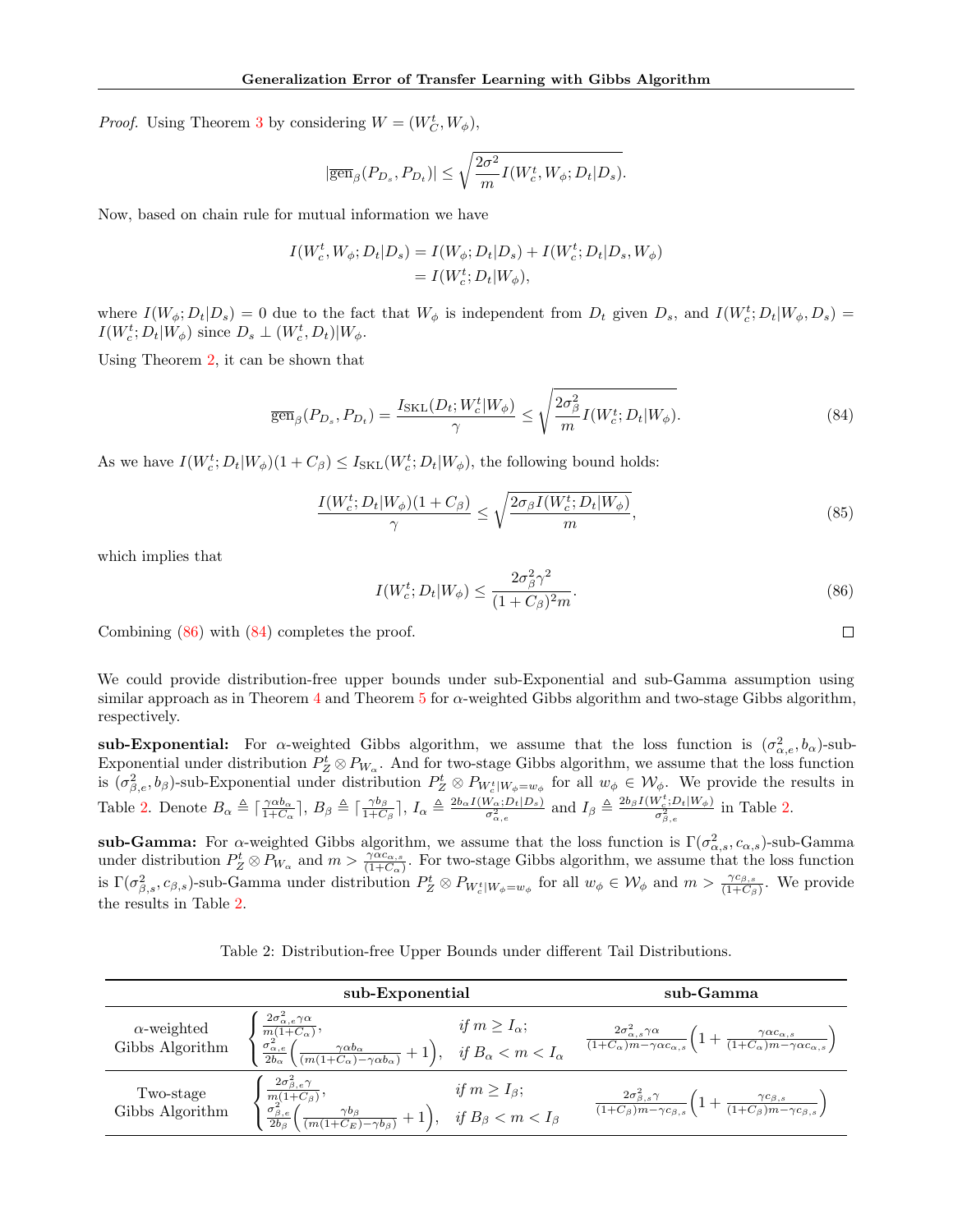# <span id="page-18-0"></span>E Exact Characterization of Generalization Error Based on Symmetrized KL divergence

We first present the following Lemma to prove the results related to symmetrized KL divergence.

<span id="page-18-1"></span>**Lemma 3.** Denote the  $(\gamma, \pi(w), L_E(w, d_t))$ -Gibbs algorithm as  $P_W^{\gamma}$  $W_{W|D_t}$  and the  $(\gamma, \pi(w), L_P(w, P_{D_t}))$ -Gibbs algorithm as  $P_W^{\gamma, L_{P_{D_t}}}$ . Then, the following equality holds for these two Gibbs distributions with the same inverse temperature and prior distribution

$$
\mathbb{E}_{\Delta(P_{W|D_t=d_t}^{\gamma}, P_{W}^{\gamma, L_{P_{D_t}}})}[L_P(W, P_{D_t}) - L_E(W, d_t)] = \frac{D_{SKL}(P_{W|D_t=d_t}^{\gamma} || P_{W}^{\gamma, L_{P_{D_t}}})}{\gamma},
$$
\nwhere 
$$
\mathbb{E}_{\Delta(P_{W|D_t=d_t}^{\gamma, L_{P_{D_t}}})}[f(W)] = \mathbb{E}_{P_{W|D_t=d_t}^{\gamma}}[f(W)] - \mathbb{E}_{P_{W}^{\gamma, L_{P_{D_t}}}}[f(W)].
$$
\n(87)

Proof.

$$
D_{SKL}(P_{W|D_t=d_t}^{\gamma} \| P_W^{\gamma, L_{P_{D_t}}}) = \int_W (P_{W|D_t=d_t}^{\gamma} - P_W^{\gamma, L_{P_{D_t}}}) \log \left( \frac{P_{W|D_t=d_t}^{\gamma}}{P_W^{\gamma, L_{P_{D_t}}}} \right) dw
$$
  
= 
$$
\int_W (P_{W|D_t=d_t}^{\gamma} - P_W^{\gamma, L_{P_{D_t}}}) \log (e^{-\gamma (L_E(w,d_t) - L_P(w, P_{D_t}))}) dw
$$
  
= 
$$
\gamma \mathbb{E}_{\Delta(P_{W|D_t=d_t}^{\gamma}, P_W^{\gamma, L_{P_{D_t}}})} [L_P(W, P_{D_t}) - L_E(W, d_t)].
$$
 (88)

Using Lemma [3,](#page-18-1) we provide different characterizations of  $\alpha$ -weighted Gibbs algorithm and two-stage Gibbs algorithm using symmetrized KL divergence.

#### E.1  $\alpha$ -weighted Gibbs Algorithm

**Theorem [6.](#page-6-1)** (restated)The expected transfer generalization error of the  $\alpha$ -weighted Gibbs algorithm in [\(10\)](#page-2-4) is given by:

$$
\overline{gen}_{\alpha}(P_{D_s}, P_{D_t}) = \frac{D_{SKL}(P_{W_{\alpha}|D_s, D_t}^{\gamma} || P_{W_{\alpha}|D_s}^{\gamma, L_{\alpha}(w_{\alpha}, d_s, P_{D_t})} | P_{D_s} P_{D_t})}{\gamma \alpha},\tag{89}
$$

where  $P_{W_{-}|D_{-}}^{\gamma,L_{\alpha}(w_{\alpha},d_{s},P_{D_{t}})}$  $\gamma^{\gamma,L_{\alpha}(w_{\alpha},d_s,P_{D_t})}_{W_{\alpha}|D_s}$  is the  $(\gamma,\pi(w_{\alpha}),L_{\alpha}(w_{\alpha},d_s,P_{D_t}))$ -Gibbs algorithm with  $L_{\alpha}(w,d_s,P_{D_t}) \triangleq \alpha L_P(w_{\alpha},P_{D_t}) +$  $(1 - \alpha) L_E(w_\alpha, d_s).$ 

*Proof.* Applying Lemma [3](#page-18-1) to the α-weighted Gibbs algorithm and  $(\gamma, \pi(w_\alpha), L_\alpha(w, d_s, P_{D_t}))$ -Gibbs algorithm gives

$$
\frac{D_{SKL}(P_{W_{\alpha}|D_{s}=d_{s},D_{t}=d_{t}}^{\gamma}|P_{W_{\alpha}|D_{s}=d_{s}}^{\gamma,L_{\alpha}(w_{\alpha},d_{s},P_{D_{t}})})}{\gamma}
$$
\n
$$
=\mathbb{E}_{\Delta\left(P_{W_{\alpha}|D_{s}=d_{s},D_{t}=d_{t}},P_{W_{\alpha}|D_{s}=d_{s}}^{\gamma,L_{\alpha}(w_{\alpha},d_{s},P_{D_{t}})}\right)}\left[L_{\alpha}(W_{\alpha},d_{s},P_{D_{t}})-L_{E}(W_{\alpha},d_{s},d_{t})\right]
$$
\n
$$
=\alpha\mathbb{E}_{\Delta\left(P_{W_{\alpha}|D_{s}=d_{s},D_{t}=d_{t}},P_{W_{\alpha}|D_{s}=d_{s}}^{\gamma,L_{\alpha}(w_{\alpha},d_{s},P_{D_{t}})}\right)}\left[L_{P}(W_{\alpha},P_{D_{t}})-L_{E}(W_{\alpha},d_{t})\right].
$$
\n(90)

Notice the fact that

$$
\mathbb{E}_{P^{\gamma,L_\alpha(w_\alpha,d_s,P_{D_t})}_{W_\alpha\vert D_s=d_s}}[L_P(W_\alpha,P_{D_t})]=\mathbb{E}_{P_{D_t}}\big[\mathbb{E}_{P^{\gamma,L_\alpha(w_\alpha,d_s,P_{D_t})}_{W_\alpha\vert D_s=d_s}}[L_E(W_\alpha,D_t)]\big],
$$

and taking expectation over  $D_s$  and  $D_t$ , we have

$$
D_{\text{SKL}}(P_{W_{\alpha}|D_s,D_t}^{\gamma}\|P_{W_{\alpha}|D_s}^{\gamma,L_{\alpha}(w_{\alpha},d_s,P_{D_t})}|P_{D_s}P_{D_t}) = \mathbb{E}_{P_{D_s}P_{D_t}}[D_{\text{SKL}}(P_{W_{\alpha}|d_s,d_t}^{\gamma}\|P_{W_{\alpha}|d_s}^{\gamma,L_{\alpha}(w_{\alpha},d_s,P_{D_t})})],
$$
  
=  $\gamma \alpha \overline{\text{gen}}_{\alpha}(P_{D_s},P_{D_t}).$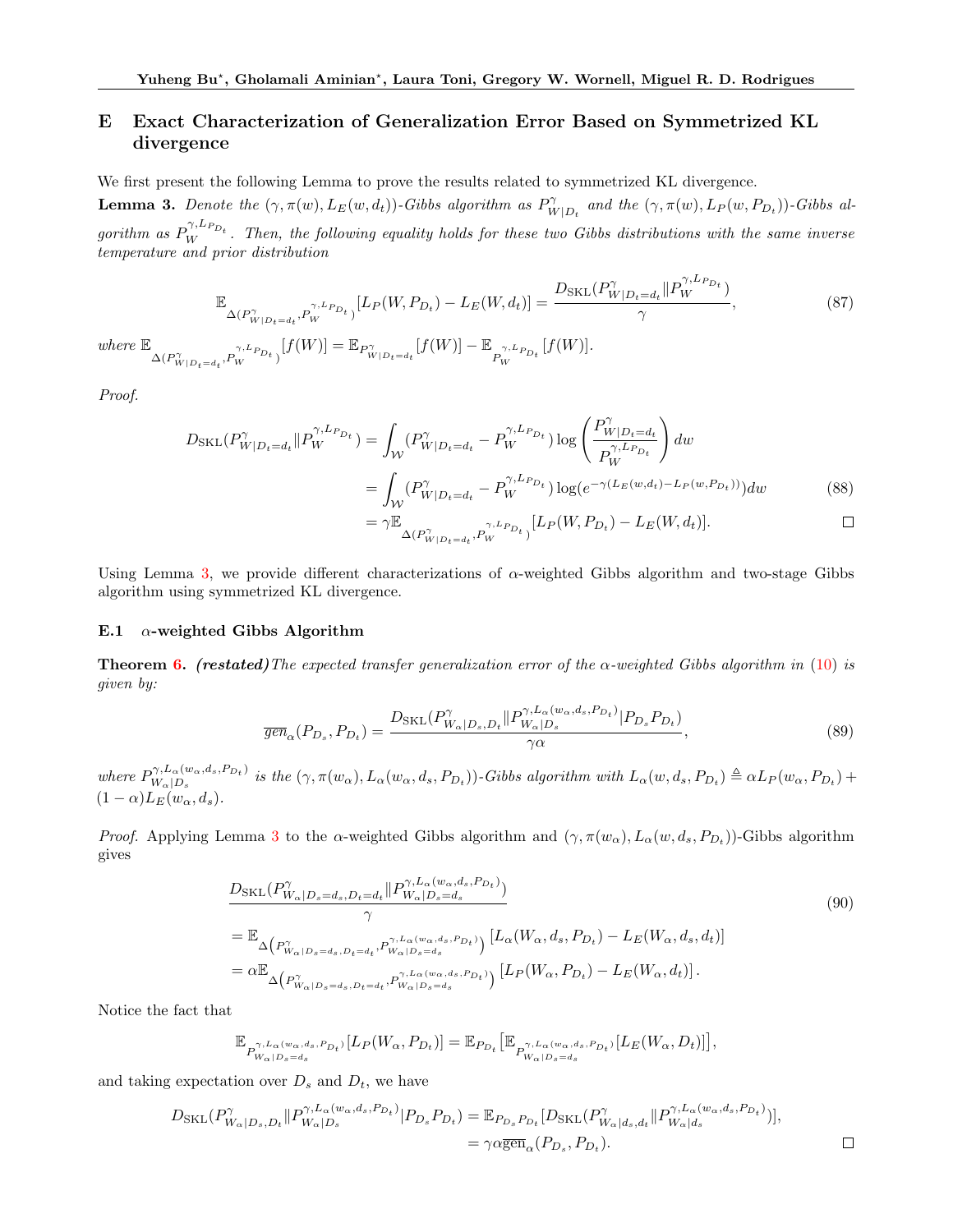In the following, we provide an explanation for the existence of two different characterizations of the expected transfer generalization error, i.e., Theorem [6](#page-6-1) and Theorem [1.](#page-4-0)

For an arbitrary conditional distribution on hypothesis space  $Q_{W_{\alpha}|D_s}$ , we can write

$$
I(W_{\alpha}; D_t|D_s) = D(P_{W_{\alpha}, D_t|D_s} || Q_{W_{\alpha}|D_s} \otimes P_{D_t} | P_{D_s}) - D(P_{W_{\alpha}|D_s} || Q_{W_{\alpha}|D_s} | P_{D_s}),
$$
\n(91)

$$
L(W_{\alpha}; D_t | D_s) = \mathbb{E}_{P_{D_s}} \left[ \mathbb{E}_{P_{D_t} \otimes P_{W_{\alpha} | D_s}} [\log(Q_{W_{\alpha} | D_s} / P_{W_{\alpha} | D_t, D_s})] \right] + D(P_{W_{\alpha} | D_s} || Q_{W_{\alpha} | D_s} | P_{D_s}).
$$
(92)

Thus, the symmetrized KL information can be written as

$$
I_{\text{SKL}}(W_{\alpha}; D_t|D_s) = I(W_{\alpha}; D_t|D_s) + L(W_{\alpha}; D_t|D_s)
$$
  
= 
$$
D(P_{W_{\alpha}, D_t|D_s} || Q_{W_{\alpha}|D_s} \otimes P_{D_t} | P_{D_s}) + \mathbb{E}_{P_{D_s}} [\mathbb{E}_{P_{D_t} \otimes P_{W_{\alpha}|D_s}} [\log(Q_{W_{\alpha}|D_s} / P_{W_{\alpha}|D_t, D_s})]], \quad (93)
$$

which holds for all  $Q_{W_{\alpha}|D_s}$ . We compare this expression with the following representation:

$$
D(P_{W_{\alpha}, D_t|D_s} \| Q_{W_{\alpha}|D_s} \otimes P_{D_t} | P_{D_s}) + D(Q_{W_{\alpha}|D_s} \otimes P_{D_t} \| P_{W_{\alpha}, D_t|D_s} | P_{D_s}).
$$
\n(94)

The difference between these two expressions is as follows:

$$
I_{\text{SKL}}(W_{\alpha}; D_{t}|D_{s}) - \left(D(P_{W_{\alpha},D_{t}|D_{s}}||Q_{W_{\alpha}|D_{s}} \otimes P_{D_{t}}|P_{D_{s}}) + D(Q_{W_{\alpha}|D_{s}} \otimes P_{D_{t}}||P_{W_{\alpha},D_{t}|D_{s}}|P_{D_{s}})\right)
$$
  
\n
$$
= \mathbb{E}_{P_{D_{s}}} [\mathbb{E}_{P_{D_{t}} \otimes P_{W_{\alpha}|D_{s}}} [\log(Q_{W_{\alpha}|D_{s}}/P_{W|D_{t},D_{s}})]] - D(Q_{W_{\alpha}|D_{s}} \otimes P_{D_{t}}||P_{W_{\alpha},D_{t}|D_{s}}|P_{D_{s}})
$$
  
\n
$$
= \mathbb{E}_{P_{D_{s}}} [\mathbb{E}_{P_{D_{t}} \otimes P_{W_{\alpha}|D_{s}}} [\log(Q_{W_{\alpha}|D_{s}}/P_{W_{\alpha}|D_{t},D_{s}})] - \mathbb{E}_{P_{D_{t}} \otimes Q_{W_{\alpha}|D_{s}}} [\log(Q_{W_{\alpha}|D_{s}}/P_{W_{\alpha}|D_{t},D_{s}})]]]
$$
  
\n
$$
= \mathbb{E}_{P_{D_{s}}} [\mathbb{E}_{\Delta(P_{W_{\alpha}|D_{s}}, Q_{W_{\alpha}|D_{s}})} [\mathbb{E}_{P_{D_{t}}} [\log(Q_{W_{\alpha}|D_{s}}/P_{W_{\alpha}|D_{t},D_{s}})]]].
$$
\n(95)

Thus, if  $Q_{W_{\alpha}|D_s}$  satisfies the following condition

<span id="page-19-0"></span>
$$
\mathbb{E}_{\Delta(P_{W_{\alpha}|D_{s}}-Q_{W_{\alpha}|D_{s}})}[\mathbb{E}_{P_{D_{t}}}[log(Q_{W_{\alpha}|D_{s}}/P_{W_{\alpha}|D_{t},D_{s}})]] = 0,
$$
\n(96)

then we have

$$
I_{\text{SKL}}(W_{\alpha}; D_{t}) = D(P_{W_{\alpha}, D_{t}|D_{s}} \| Q_{W_{\alpha}|D_{s}} \otimes P_{D_{t}} | P_{D_{s}}) + D(Q_{W_{\alpha}|D_{s}} \otimes P_{D_{t}} \| P_{W_{\alpha}, D_{t}|D_{s}} | P_{D_{s}}). \tag{97}
$$

Now, if we set  $(\gamma, \pi(w), L_E(w, d_s, d_t))$ -Gibbs algorithm as  $P_{W_\alpha|D_t, D_s}$ , then it can be verified that using  $(\gamma, \pi(w), L_\alpha(w_\alpha, d_s, P_{D_t}))$ -Gibbs algorithm as  $Q_{W_\alpha|D_s}$  would satisfy the condition in [\(96\)](#page-19-0). Thus, we can represent the expected transfer generalization error using both symmetrized KL information and divergence.

#### E.2 Two-stage Gibbs Algorithm

**Theorem [7.](#page-6-3)** (restated) The expected transfer generalization error of the two-stage Gibbs algorithm in [\(12\)](#page-2-2) is given by:

$$
\overline{\text{gen}}_{\beta}(P_{D_s}, P_{D_t}) = \frac{D_{SKL}(P_{W_c^t|D_t, W_{\phi}}^{\gamma} || P_{W_c^t|W_{\phi}}^{\gamma, L_P(w_{\phi}, w_c^t, P_{D_t})} | P_{D_t} P_{W_{\phi}})}{\gamma},
$$

where  $P_{W^t|W_t}^{\gamma, L_P(w_\phi, w_c^t, P_{D_t})}$  $(W_c^{\dagger}|W_{\phi}^{\dagger},W_c,P_{Dt})$  is the  $(\gamma,\pi(w_c^t),L_P(w_{\phi},w_c^t,P_{Dt}))$ -Gibbs algorithm.

*Proof.* Applying Lemma [3](#page-18-1) to the two-stage Gibbs algorithm and  $(\gamma, \pi(w_c^t), L_P(w_\phi, w_c^t, P_{D_t}))$ -Gibbs algorithm, we have

$$
\frac{D_{SKL}(P_{W_c^t|D_t=d_t,W_{\phi}=w_{\phi}}^{\gamma}||P_{W_c^t|W_{\phi}=w_{\phi}}^{\gamma, L_P(w_{\phi},W_c^t,P_{D_t})})}{\gamma}
$$
\n
$$
=\mathbb{E}_{\Delta\left(P_{W_c^t|D_t=d_t,W_{\phi}=w_{\phi}}^{\gamma},P_{W_c^t|W_{\phi}=w_{\phi}}^{\gamma, L_P(w_{\phi},w_{\phi}^t,P_{D_t})}\right)}\left[L_P(W_c^t,w_{\phi},P_{D_t})-L_E(W_c^t,w_{\alpha},d_t)\right].
$$
\n(98)

Notice the fact that

$$
\mathbb{E}_{P_{W_c^t|W_{\phi}=w_{\phi}}^{\gamma, L_P(w_{\phi},w_c^t,P_{D_t})}}[L_P(W_c^t,w_{\phi},P_{D_t})]=\mathbb{E}_{P_{D_t}}\big[\mathbb{E}_{P_{W_c^t|W_{\phi}=w_{\phi}}^{\gamma, L_P(w_{\phi},w_c^t,P_{D_t})}}[L_E(W_c^t,w_{\phi},d_t)]\big],
$$

and taking expectation over  $W_{\phi}$  and  $D_t$  completes the proof.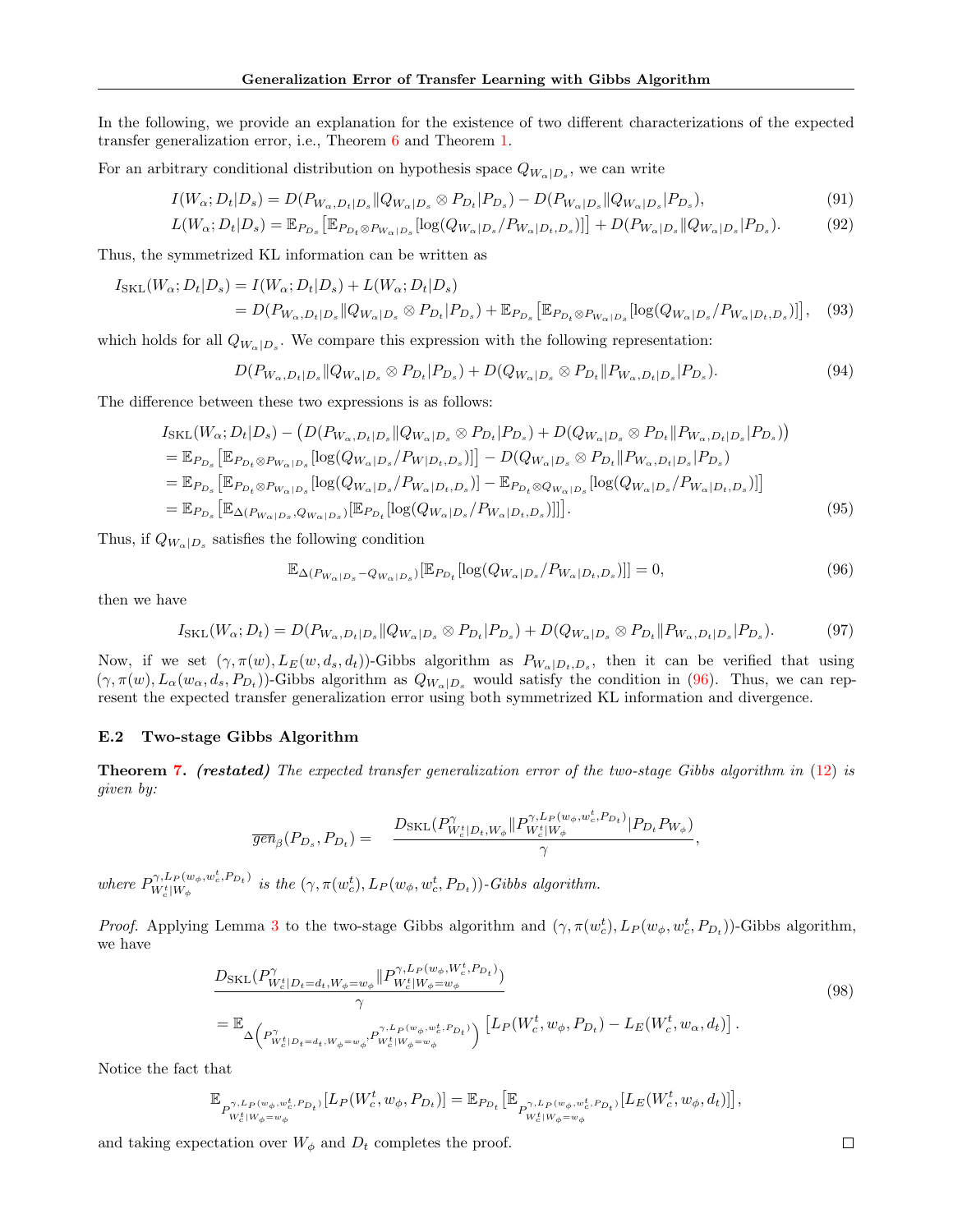# <span id="page-20-1"></span>F Asymptotic Behavior of Generalization Error for Gibbs Algorithm

We first provide a summary of different variables used in the Appendix [F](#page-20-1) in Table [3.](#page-20-2)

| <b>Notation</b>                                         | Definition                                                                                                            |
|---------------------------------------------------------|-----------------------------------------------------------------------------------------------------------------------|
| $  W  _H^2$                                             | $W^+ H W$                                                                                                             |
| $W_{\alpha}(D_s, D_t)$                                  | $\arg\min_{w \in \mathcal{W}} L_E(w, D_s, D_t)$                                                                       |
| $\hat{W}_\alpha(D_s)$                                   | $\arg\min_{w \in \mathcal{W}} L_{\alpha}(w, D_s, P_{D_t})$                                                            |
| $w^*_{\alpha}$                                          | $\arg\min_{\boldsymbol{w}\in\mathcal{W}} nD(P^s_Z  f(\cdot \boldsymbol{w})) + mD(P^t_Z  f(\cdot \boldsymbol{w}))$     |
| $\hat{W}_c^t(D_t, W_\phi)$                              | $\arg\min_{w_c \in \mathcal{W}_c} L_E^{S2}(W_\phi, w_c, D_t)$                                                         |
| $\hat{W}^t_c(W_\phi)$                                   | $\arg\min_{w_c \in \mathcal{W}_c} L_P(W_\phi, w_c, P_{D_t})$                                                          |
| $[\boldsymbol{w}^{s*}_{\phi}, \boldsymbol{w}^{s*}_{c}]$ | $\arg\min_{[\mathbf{w}_{\phi},\mathbf{w}_{c}]\in\mathcal{W}} D(P_{Z^{s}}\ f(\cdot \mathbf{w}_{\phi},\mathbf{w}_{c}))$ |
| $\boldsymbol{w}_{c}^{st*}$                              | $\arg\min_{\mathbf{w}_c \in \mathcal{W}_c} D(P_{Z^t} \  f(\cdot   \mathbf{w}_{\phi}^{s*}, \mathbf{w}_c))$             |

<span id="page-20-2"></span>Table 3: Notations and Definitions

## <span id="page-20-0"></span>F.1 Generalization Error

**Proposition [1.](#page-6-2)** (restated) If the Hessian matrices  $H^*(D_s, D_t) = H^*(D_s) = H^*$  are independent of  $D_s$  and  $D_t$ , then the generalization error of the  $\alpha$ -weighted-ERM algorithm is

$$
\overline{gen}_{\alpha}(P_{D_t}, P_{D_s}) = \frac{\mathbb{E}_{P_{D_s, D_t}}[\|\hat{W}_{\alpha}(D_s, D_t) - \hat{W}_{\alpha}(D_s)\|_{H^*}^2]}{\alpha}.
$$

Proof. It is shown in [Hwang](#page-9-18) [\(1980\)](#page-9-18) that if the following Hessian matrices

$$
H^*(D_s, D_t) \triangleq \nabla_w^2 L_E(w, D_s, D_t)|_{w = \hat{W}_\alpha(D_s, D_t)},
$$
\n(99)

$$
H^*(D_s) \triangleq \nabla_w^2 L_\alpha(w, D_s, P_{D_t})\big|_{w = \hat{W}_\alpha(D_s)}\tag{100}
$$

are not singular, then, as  $\gamma \to \infty$ 

$$
P_{W_{\alpha}|D_s, D_t}^{\gamma} \to \mathcal{N}(\hat{W}_{\alpha}(D_s, D_t), \frac{1}{\gamma} H^*(D_s, D_t)^{-1}),
$$
  
and 
$$
P_{W_{\alpha}|D_s}^{\gamma, L_{\alpha}} \to \mathcal{N}(\hat{W}_{\alpha}(D_s), \frac{1}{\gamma} H^*(D_s)^{-1}),
$$
(101)

and we use  $P_{W}^{\gamma,L_{\alpha}}$  $W_{\alpha}|_{D_s}^{\gamma,L_{\alpha}}$  to denote  $P_{W_{\alpha}|D_s}^{\gamma,L_{\alpha}(w_{\alpha},d_s,P_{D_t})}$  $W_{\alpha}|_{D_s}^{V,U_{\alpha}(w_{\alpha},u_s,I_{D_t})}$ .

Thus, the conditional symmetrized KL divergence in Theorem [6](#page-6-1) can be evaluated directly using Gaussian ap-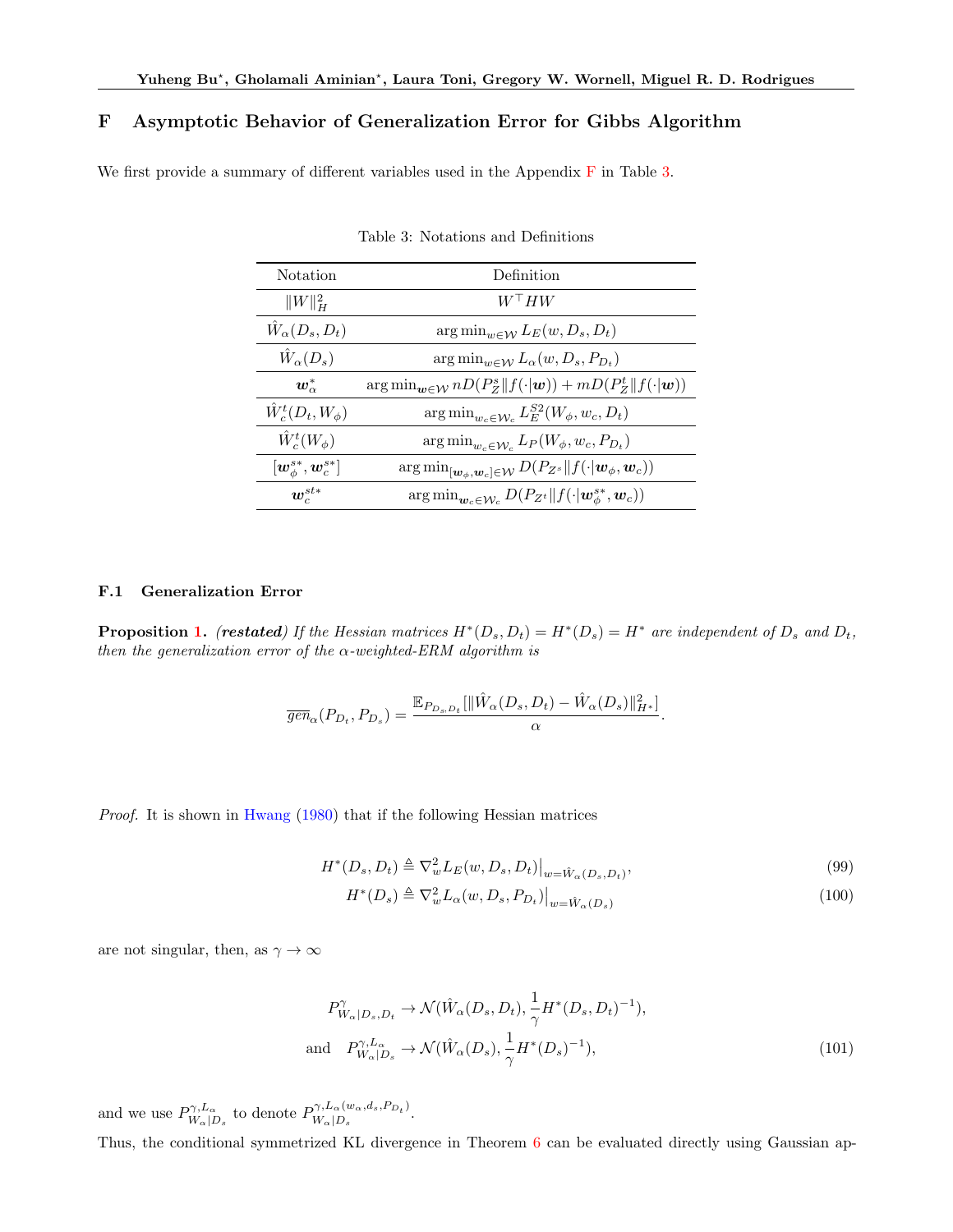proximations under the assumption that  $H^*(D_s, D_t) = H^*(D_s) = H^*,$ 

$$
D_{\text{SKL}}(P_{W_{\alpha}|D_{s},D_{t}}^{\gamma}||P_{W_{\alpha}|D_{s}}^{\gamma,L_{\alpha}}|P_{D_{s}}P_{D_{t}})
$$
\n
$$
= \mathbb{E}_{P_{D_{t},D_{s}}}\Big[\mathbb{E}_{P_{W_{\alpha}|D_{s},D_{t}}^{\gamma}}\Big[\log\frac{P_{W_{\alpha}|D_{s},D_{t}}^{\gamma}}{P_{W_{\alpha}|D_{s}}^{\gamma,L_{\alpha}}}\Big] - \mathbb{E}_{P_{W_{\alpha}|D_{s}}^{\gamma,L_{\alpha}}}\Big[\log\frac{P_{W_{\alpha}|D_{s},D_{t}}^{\gamma}}{P_{W_{\alpha}|D_{s}}^{\gamma,L_{\alpha}}}\Big]\Big]
$$
\n
$$
= \mathbb{E}_{P_{D_{t},D_{s}}}\Big[\mathbb{E}_{\Delta(P_{W_{\alpha}|D_{s},D_{t}}^{\gamma},P_{W_{\alpha}|D_{s}}^{\gamma,L_{\alpha}})}\Big[-\frac{\gamma}{2}(W_{\alpha}-\hat{W}_{\alpha}(D_{s},D_{t}))^{\top}H^{*}(W_{\alpha}-\hat{W}_{\alpha}(D_{s},D_{t}))
$$
\n
$$
+\frac{\gamma}{2}(W_{\alpha}-\hat{W}_{\alpha}(D_{s}))^{\top}H^{*}(W_{\alpha}-\hat{W}_{\alpha}(D_{s}))\Big]\Big]
$$
\n
$$
= \gamma \mathbb{E}_{P_{D_{t},D_{s}}}\Big[\mathbb{E}_{\Delta(P_{W_{\alpha}|D_{s},D_{t}},P_{W_{\alpha}|D_{s}}^{\gamma,L_{\alpha}})}[W_{\alpha}^{\top}H^{*}\hat{W}_{\alpha}(D_{s},D_{t})-W_{\alpha}^{\top}H^{*}\hat{W}_{\alpha}(D_{s})]\Big]
$$
\n
$$
= \gamma \mathbb{E}_{P_{D_{t},D_{s}}}\Big[\hat{W}_{\alpha}(D_{s},D_{t})^{\top}H^{*}\hat{W}_{\alpha}(D_{s},D_{t})-\hat{W}_{\alpha}(D_{s},D_{t})^{\top}H^{*}\hat{W}_{\alpha}(D_{s})
$$
\n
$$
-\hat{W}_{\alpha}(D_{s})^{\top}H^{*}\hat{W}_{\alpha}(D_{s},D_{t})-\hat{W}_{\alpha}(D_{s})^{\top}H^{*}\hat{W}_{\alpha}(D_{s})\Big]
$$
\n $$ 

Thus,

$$
\overline{\text{gen}}_{\alpha}(P_{D_s}, P_{D_t}) = \frac{D_{\text{SKL}}(P_{W_{\alpha}|D_s, D_t}^{\gamma} \| P_{W_{\alpha}|D_s}^{\gamma, L_{\alpha}} | P_{D_s} P_{D_t})}{\gamma \alpha} = \frac{\mathbb{E}_{P_{D_s, D_t}}[\|\hat{W}_{\alpha}(D_s, D_t) - \hat{W}_{\alpha}(D_s)\|_{H^*}^2]}{\alpha}.
$$

**Proposition [2.](#page-7-0)** (restated) If Hessian matrices  $H_c^*(D_t, W_{\phi}) = H_c^*(W_{\phi}) = H_c^*$  are independent of  $D_s, D_t$ , then the generalization error of the two-stage-ERM algorithm is

$$
\overline{gen}_{\beta}(P_{D_t}, P_{D_s}) = \mathbb{E}_{D_s, D_t, W_{\phi}} [\|\hat{W}_c^t(D_t, W_{\phi}) - \hat{W}_c^t(W_{\phi})\|_{H_c^*}^2].
$$

Proof. It is shown in [Hwang](#page-9-18) [\(1980\)](#page-9-18) that if the following Hessian matrices

$$
H_c^*(D_t, W_{\phi}) \triangleq \nabla_{w_c}^2 L_E^{S2}(W_{\phi}, w_c, D_t)|_{w_c = \hat{W}_c^t(D_t, W_{\phi})}
$$
(103)

$$
H_c^*(W_\phi) \triangleq \nabla_{w_c}^2 L_P(W_\phi, w_c, P_{D_t})\big|_{w_c = \hat{W}_c^t(W_\phi)}
$$
\n
$$
\tag{104}
$$

are not singular, then, as  $\gamma \to \infty$ 

$$
P_{W_c^t|D_t, W_\phi}^{\gamma} \to \mathcal{N}(\hat{W}_c^t(D_t, W_\phi), \frac{1}{\gamma} H_c^*(D_t, W_\phi)^{-1}),
$$
  
\n
$$
P_{W_c^t|W_\phi}^{\gamma, L_P} \to \mathcal{N}(\hat{W}_c^t(W_\phi), \frac{1}{\gamma} H^*(D_s)^{-1}),
$$
\n(105)

where we use  $P^{\gamma, L_P}_{W_c^t | W_\phi}$  to denote  $P^{\gamma, L_P(w_\phi, w_c^t, P_{D_t})}_{W_c^t | W_\phi}$  $W_c^{\mu}W_c^{\mu}$ ,  $w_c$ ,  $w_c$ ,  $v_c$ ,  $v_c$ ,  $v_c$ , the conditional symmetrized KL divergence in Theorem [7](#page-6-3) can be evaluated directly using Gaussian approximations under the assumption that  $H_c^*(D_t, W_{\phi}) = H_c^*(W_{\phi}) =$  $H_c^*$ .

$$
D_{\text{SKL}}(P_{W_c^t|D_t,W_{\phi}}^{\gamma, L_P} || P_{W_c^t|W_{\phi}}^{\gamma, L_P} | P_{D_t} P_{W_{\phi}})
$$
\n
$$
= \mathbb{E}_{P_{D_t,W_{\phi}}} \Big[ \mathbb{E}_{P_{W_c^t|D_t,W_{\phi}}^{\gamma}} \Big[ \log \frac{P_{W_c^t|D_t,W_{\phi}}^{\gamma}}{P_{W_c^t|W_{\phi}}^{\gamma, L_P}} \Big] - \mathbb{E}_{P_{W_c^t|W_{\phi}}^{\gamma, L_P}} \Big[ \log \frac{P_{W_c^t|D_t,W_{\phi}}^{\gamma}}{P_{W_c^t|W_{\phi}}^{\gamma, L_P}} \Big] \Big]
$$
\n
$$
= \mathbb{E}_{P_{D_t,W_{\phi}}} \Big[ \mathbb{E}_{\Delta(P_{W_c^t|D_t,W_{\phi}}^{\gamma}, P_{W_c^t|W_{\phi}}^{\gamma, L_P})} \Big[ - \frac{\gamma}{2} (W_c^t - \hat{W}_c^t(D_t, W_{\phi}))^\top H_c^*(W_c^t - \hat{W}_c^t(D_t, W_{\phi}))
$$
\n
$$
+ \frac{\gamma}{2} (W_c^t - \hat{W}_c^t(W_{\phi}))^\top H_c^*(W_c^t - \hat{W}_c^t(W_{\phi})) \Big] \Big]
$$
\n
$$
= \gamma \mathbb{E}_{P_{D_t,W_{\phi}}} \Big[ \mathbb{E}_{\Delta(P_{W_c^t|D_t,W_{\phi}}^{\gamma}, P_{W_c^t|W_{\phi}}^{\gamma, L_P})} \Big[ (W_c^t)^\top H_c^* \hat{W}_c^t(D_t, W_{\phi}) - (W_c^t)^\top H_c^* \hat{W}_c^t(W_{\phi}) \Big] \Big]
$$
\n
$$
= \gamma \mathbb{E}_{P_{D_t,W_{\phi}}} \Big[ \hat{W}_c^t(D_t, W_{\phi})^\top H_c^* \hat{W}_c^t(D_t, W_{\phi}) - \hat{W}_c^t(U_{\phi})^\top H_c^* \hat{W}_c^t(W_{\phi}) \Big]
$$
\n
$$
= \gamma \mathbb{E}_{P_{D_t,W_{\phi}}} \Big[ (\hat{W}_c^t(D_t, W_{\phi}) - \hat{W}_c^t(W_{\phi})^\top H_c^* \hat{W}_c
$$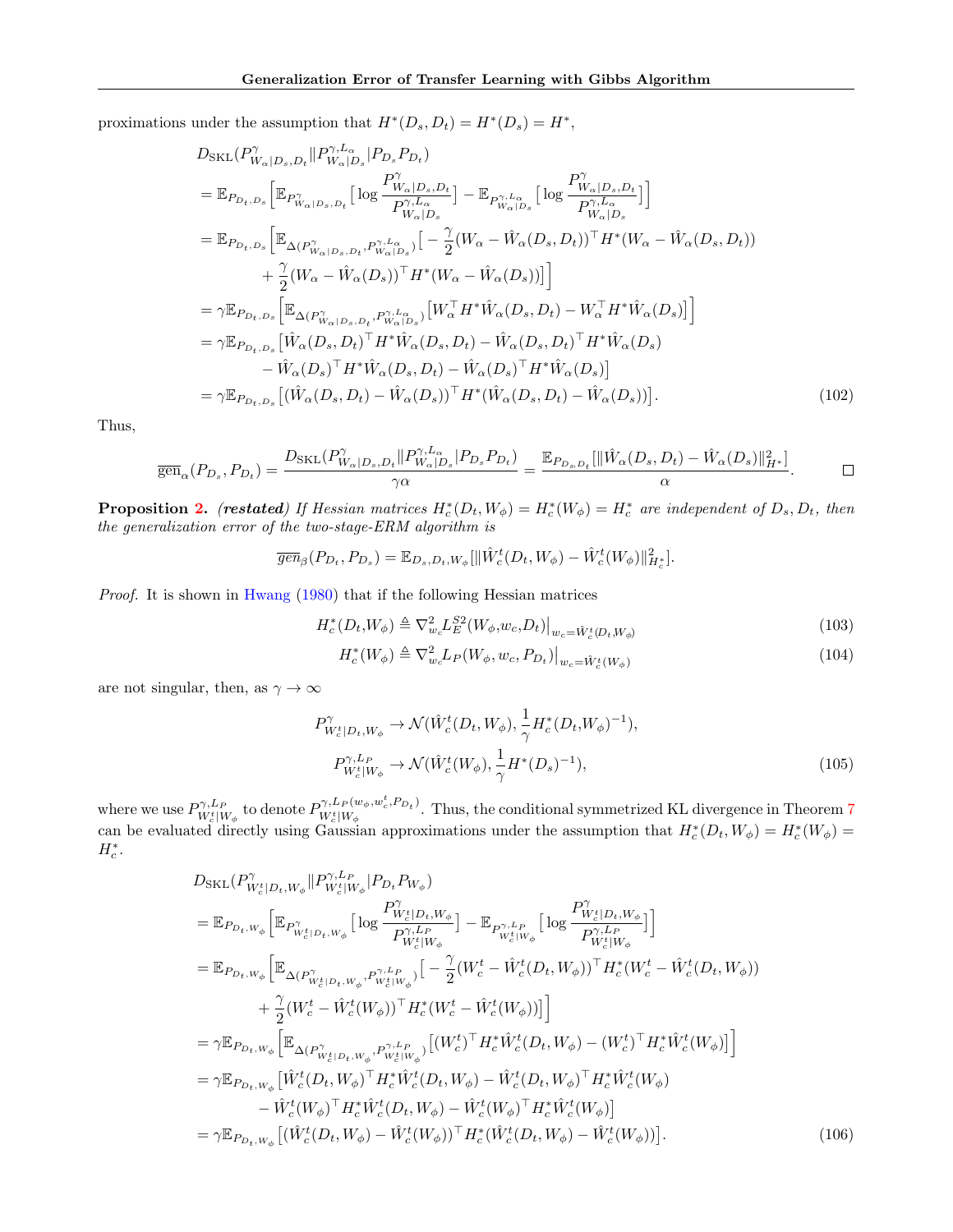Thus,

$$
\overline{\text{gen}}_{\beta}(P_{D_t}, P_{D_s}) = \frac{D_{\text{SKL}}(P_{W_c^t|D_t, W_{\phi}}^{\gamma} \| P_{W_c^t|W_{\phi}}^{\gamma, L_P} | P_{D_t} P_{W_{\phi}})}{\gamma} = \mathbb{E}_{D_t, W_{\phi}} [\|\hat{W}_c^t(D_t, W_{\phi}) - \hat{W}_c^t(W_{\phi})\|_{H_c^*}^2]. \tag{1}
$$

#### <span id="page-22-0"></span>F.2 Regularity Conditions for MLE

In this section, we present the regularity conditions required by the asymptotic normality [\(Van der Vaart](#page-10-17), [2000](#page-10-17)) of maximum likelihood estimates.

#### <span id="page-22-2"></span>Assumption 1. Regularity Conditions for MLE:

- 1.  $f(z|\mathbf{w}) \neq f(z|\mathbf{w}')$  for  $\mathbf{w} \neq \mathbf{w}'$ .
- 2. W is an open subset of  $\mathbb{R}^d$ .
- 3. The function  $\log f(z|\mathbf{w})$  is three times continuously differentiable with respect to  $\mathbf{w}$ .
- 4. There exist functions  $F_1(z): \mathcal{Z} \to \mathbb{R}$ ,  $F_2(z): \mathcal{Z} \to \mathbb{R}$  and  $M(z): \mathcal{Z} \to \mathbb{R}$ , such that

$$
\mathbb{E}_{Z\sim f(z|\boldsymbol{w})}[M(Z)] < \infty,
$$

and the following inequalities hold for any  $w \in \mathcal{W}$ ,

$$
\left| \frac{\partial \log f(z|\mathbf{w})}{\partial w_i} \right| < F_1(z), \qquad \left| \frac{\partial^2 \log f(z|\mathbf{w})}{\partial w_i \partial w_j} \right| < F_1(z),
$$
\n
$$
\left| \frac{\partial^3 \log f(z|\mathbf{w})}{\partial w_i \partial w_j \partial w_k} \right| < M(z), \qquad i, j, k = 1, 2, \cdots, d.
$$

5. The following inequality holds for an arbitrary  $w \in \mathcal{W}$ ,

$$
0 < \mathbb{E}_{Z \sim f(z|\boldsymbol{w})} \left[ \frac{\partial \log f(z|\boldsymbol{w})}{\partial w_i} \frac{\partial \log f(z|\boldsymbol{w})}{\partial w_j} \right] < \infty, \quad i, j = 1, 2, \cdots, d.
$$

#### <span id="page-22-1"></span>F.3 Generalization error in MLE

 $\alpha$ -weighted ERM: We use the following notations to denote the expectation of the Hessian matrices and the Fisher information matrices,

$$
J_s(\boldsymbol{w}_{\alpha}) \triangleq \mathbb{E}_{P_Z^s} \big[ -\nabla^2_{\boldsymbol{w}_{\alpha}} \log f(Z|\boldsymbol{w}_{\alpha}) \big], \quad J_t(\boldsymbol{w}_{\alpha}) \triangleq \mathbb{E}_{P_Z^t} \big[ -\nabla^2_{\boldsymbol{w}_{\alpha}} \log f(Z|\boldsymbol{w}_{\alpha}) \big],
$$
  

$$
\mathcal{I}_s(\boldsymbol{w}_{\alpha}) \triangleq \mathbb{E}_{P_Z^s} \big[ \nabla_{\boldsymbol{w}_{\alpha}} \log f(Z|\boldsymbol{w}_{\alpha}) \nabla_{\boldsymbol{w}_{\alpha}} \log f(Z|\boldsymbol{w}_{\alpha})^\top \big], \quad \mathcal{I}_t(\boldsymbol{w}_{\alpha}) \triangleq \mathbb{E}_{P_Z^t} \big[ \nabla_{\boldsymbol{w}_{\alpha}} \log f(Z|\boldsymbol{w}_{\alpha}) \nabla_{\boldsymbol{w}_{\alpha}} \log f(Z|\boldsymbol{w}_{\alpha})^\top \big],
$$
  

$$
\bar{J}(\boldsymbol{w}_{\alpha}) = \frac{n}{m+n} J_s(\boldsymbol{w}_{\alpha}) + \frac{m}{m+n} J_t(\boldsymbol{w}_{\alpha}), \quad \bar{J}(\boldsymbol{w}_{\alpha}) = \frac{n}{m+n} \mathcal{I}_s(\boldsymbol{w}_{\alpha}) + \frac{m}{m+n} \mathcal{I}_t(\boldsymbol{w}_{\alpha}).
$$

<span id="page-22-3"></span>**Lemma 4.** Under Assumption [1,](#page-22-2) for any fixed source samples  $d_s$ , if we let  $m \to \infty$ , then the  $\alpha$ -weighted ERM satisfies

$$
\sqrt{m}(\hat{W}_{\alpha}(d_s, D_t) - \hat{W}_{\alpha}(d_s)) \rightarrow \mathcal{N}(0, \alpha^2 \tilde{J}(\hat{W}_{\alpha}(d_s))^{-1} \mathcal{I}_t(\hat{W}_{\alpha}(d_s)) \tilde{J}(\hat{W}_{\alpha}(d_s))^{-1}), \tag{107}
$$

where  $\tilde{J}(\hat{W}_{\alpha}(d_s)) \triangleq \alpha J_t(\hat{W}_{\alpha}(d_s)) + (1-\alpha)\nabla_w^2 L_E(w,d_s)|_{w=\hat{W}_{\alpha}(d_s)},$  and  $\mathcal{I}_t(\hat{W}_{\alpha}(d_s))$  is the covariance matrix of  $\nabla_w \log f(Z^t | \hat{W}_\alpha(d_s)).$ 

*Proof.* By using a Taylor expansion of the first derivative of the weighted log-likelihood  $L_E(\hat{W}_\alpha(d_s, D_t), d_s, D_t)$ around  $\hat{W}_\alpha(d_s)$ , we obtain

$$
0 = \nabla_w L_E(w, d_s, D_t)|_{w = \hat{W}_\alpha(d_s, D_t)}
$$
  
\n
$$
\approx \nabla_w L_E(w, d_s, D_t)|_{w = \hat{W}_\alpha(d_s)} + \nabla_w^2 L_E(w, d_s, D_t)|_{w = \hat{W}_\alpha(d_s)} (\hat{W}_\alpha(d_s, D_t) - \hat{W}_\alpha(d_s)).
$$
\n(108)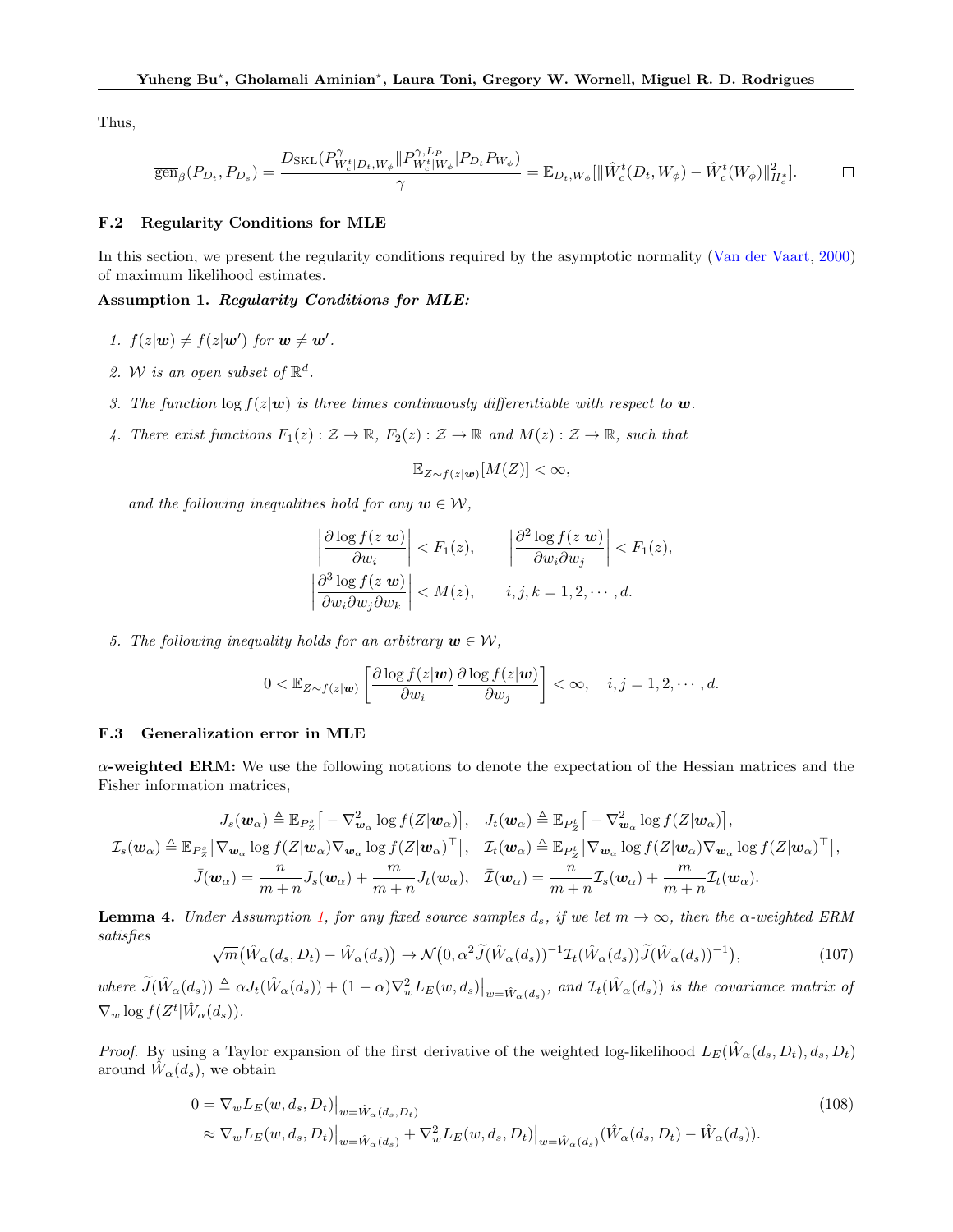From the Taylor series expansion formula, the following approximation can be obtained

<span id="page-23-0"></span>
$$
-\nabla_w^2 L_E(w, d_s, D_t)|_{w=\hat{W}_\alpha(d_s)} (\hat{W}_\alpha(d_s, D_t) - \hat{W}_\alpha(d_s)) \approx \nabla_w L_E(w, d_s, D_t)|_{w=\hat{W}_\alpha(d_s)}.
$$
\n(109)

By the law of large numbers, when  $m \to \infty$ , it can be shown that

<span id="page-23-1"></span>
$$
-\nabla_w^2 L_E(\hat{W}_\alpha(d_s), D_t) = \frac{1}{m} \sum_{i=1}^m \nabla_w^2 \log f(Z_i^t | \hat{W}_\alpha(d_s)) \to -J_t(\hat{W}_\alpha(d_s)).
$$
\n(110)

Thus, the LHS of [\(109\)](#page-23-0) can be written as

$$
\nabla_w^2 L_E(w, d_s, D_t)|_{w = \hat{W}_\alpha(d_s)} = \nabla_w^2 \big[ \alpha L_E(w, D_t) + (1 - \alpha) L_E(w, d_s) \big] \big|_{w = \hat{W}_\alpha(d_s)} \to \tilde{J}(\hat{W}_\alpha(d_s)),\tag{111}
$$

where  $\widetilde{J}(\hat{W}_\alpha(d_s)) = \alpha J_t(\hat{W}_\alpha(d_s)) + (1 - \alpha) \nabla_w^2 L_E(w, d_s) \big|_{w = \hat{W}_\alpha(d_s)}$ .

As for the RHS of [\(109\)](#page-23-0), note that

$$
\sqrt{m}\nabla_w L_E(w, D_t)\big|_{w=\hat{W}_\alpha(d_s)} = -\frac{1}{\sqrt{m}}\sum_{i=1}^m \nabla_w \log f(Z_i^t|\hat{W}_\alpha(d_s)),\tag{112}
$$

by multivariate central limit theorem

$$
\frac{1}{\sqrt{m}}\sum_{i=1}^{n}\left(-\nabla_{w}\log f(Z_{i}^{t}|\hat{W}_{\alpha}(d_{s})) + \mathbb{E}_{Z^{t}}[\nabla_{w}\log f(Z^{t}|\hat{W}_{\alpha}(d_{s}))]\right) \to \mathcal{N}(0,\mathcal{I}_{t}(\hat{W}_{\alpha}(d_{s}))),\tag{113}
$$

where  $\mathcal{I}_t(\hat{W}_\alpha(d_s))$  is the covariance matrix of  $\nabla_w \log f(Z^t | \hat{W}_\alpha(d_s)).$ 

Due to the definition of  $\hat{W}_\alpha(d_s)$ , we have  $\nabla_w L_E(w, d_s, P_{D_t})\big|_{w=\hat{W}_\alpha(d_s)} = 0$ , i.e.,

$$
(1 - \alpha)\nabla_w L_E(\hat{W}_\alpha(d_s), d_s) = \alpha \mathbb{E}_{Z^t}[\nabla_w \log f(Z^t | \hat{W}_\alpha(d_s))]. \tag{114}
$$

Thus, the RHS of [\(109\)](#page-23-0) will converge to

$$
\sqrt{m} \nabla_{w} L_{E}(w, D_{s}, D_{t})\big|_{w=\hat{W}_{\alpha}(D_{s})} \to \mathcal{N}\big(0, \alpha^{2} \mathcal{I}_{t}(\hat{W}_{\alpha}(d_{s}))\big). \tag{115}
$$

Combining with [\(110\)](#page-23-1), when  $m \to \infty$ , we obtain

$$
\sqrt{m}(\hat{W}_{\alpha}(d_s, D_t) - \hat{W}_{\alpha}(d_s)) \rightarrow \mathcal{N}(0, \alpha^2 \tilde{J}(\hat{W}_{\alpha}(d_s)))^{-1} \mathcal{I}_t(\hat{W}_{\alpha}(d_s)) \tilde{J}(\hat{W}_{\alpha}(d_s))^{-1}). \tag{116}
$$

 $\Box$ 

In the main body of the paper, we further let  $n \to \infty$ , then  $\hat{W}_{\alpha}(d_s) \to \mathbf{w}_{\alpha}^*$ , and  $\tilde{J}(\hat{W}_{\alpha}(d_s)) \to \bar{J}(\mathbf{w}_{\alpha}^*),$  $\mathcal{I}_t(\hat{W}_\alpha(d_s)) \to \mathcal{I}_t(\boldsymbol{w}_\alpha^*)$ . For  $\alpha = \frac{m}{m+n}$ , using Lemma [4,](#page-22-3) we can show that

$$
\hat{W}_{\alpha}(D_s, D_t) - \hat{W}_{\alpha}(D_s) \rightarrow \mathcal{N}\big(0, \frac{m}{(m+n)^2}\bar{J}(\boldsymbol{w}_{\alpha}^*)^{-1}\mathcal{I}_t(\boldsymbol{w}_{\alpha}^*)\bar{J}(\boldsymbol{w}_{\alpha}^*)^{-1}\big). \tag{117}
$$

In addition, the Hessian matrix  $H^*(D_s, D_t) \to \bar{J}(w^*_{\alpha})$  as  $m, n \to \infty$ , which is independent of the samples  $D_s, D_t$ . Proposition [1](#page-6-2) gives

$$
\overline{\text{gen}}_{\alpha}(P_{D_t}, P_{D_s}) = \frac{\text{tr}(\mathcal{I}_t(\boldsymbol{w}_\alpha^*)\bar{J}(\boldsymbol{w}_\alpha^*)^{-1})}{n+m} = \mathcal{O}(\frac{d}{m+n}).
$$

#### Two-stage ERM:

We use the following notations to denote the expectation of the Hessian matrix and the Fisher information matrix with respect to  $w_c$ ,

$$
\begin{aligned} &J_{c}^{t}(\boldsymbol{w}_{\phi},\boldsymbol{w}_{c})\triangleq\mathbb{E}_{P_{Z}^{t}}\big[-\nabla_{\boldsymbol{w}_{c}}^{2}\log f(Z|[\boldsymbol{w}_{\phi},\boldsymbol{w}_{c}])\big], \\ &\mathcal{I}_{c}^{t}(\boldsymbol{w}_{\phi},\boldsymbol{w}_{c})\triangleq\mathbb{E}_{P_{Z}^{t}}[\nabla_{\boldsymbol{w}_{c}}\log f(Z|[\boldsymbol{w}_{\phi},\boldsymbol{w}_{c}])]\nabla_{\boldsymbol{w}_{c}}^{\top}\log f(Z|[\boldsymbol{w}_{\phi},\boldsymbol{w}_{c}])]. \end{aligned}
$$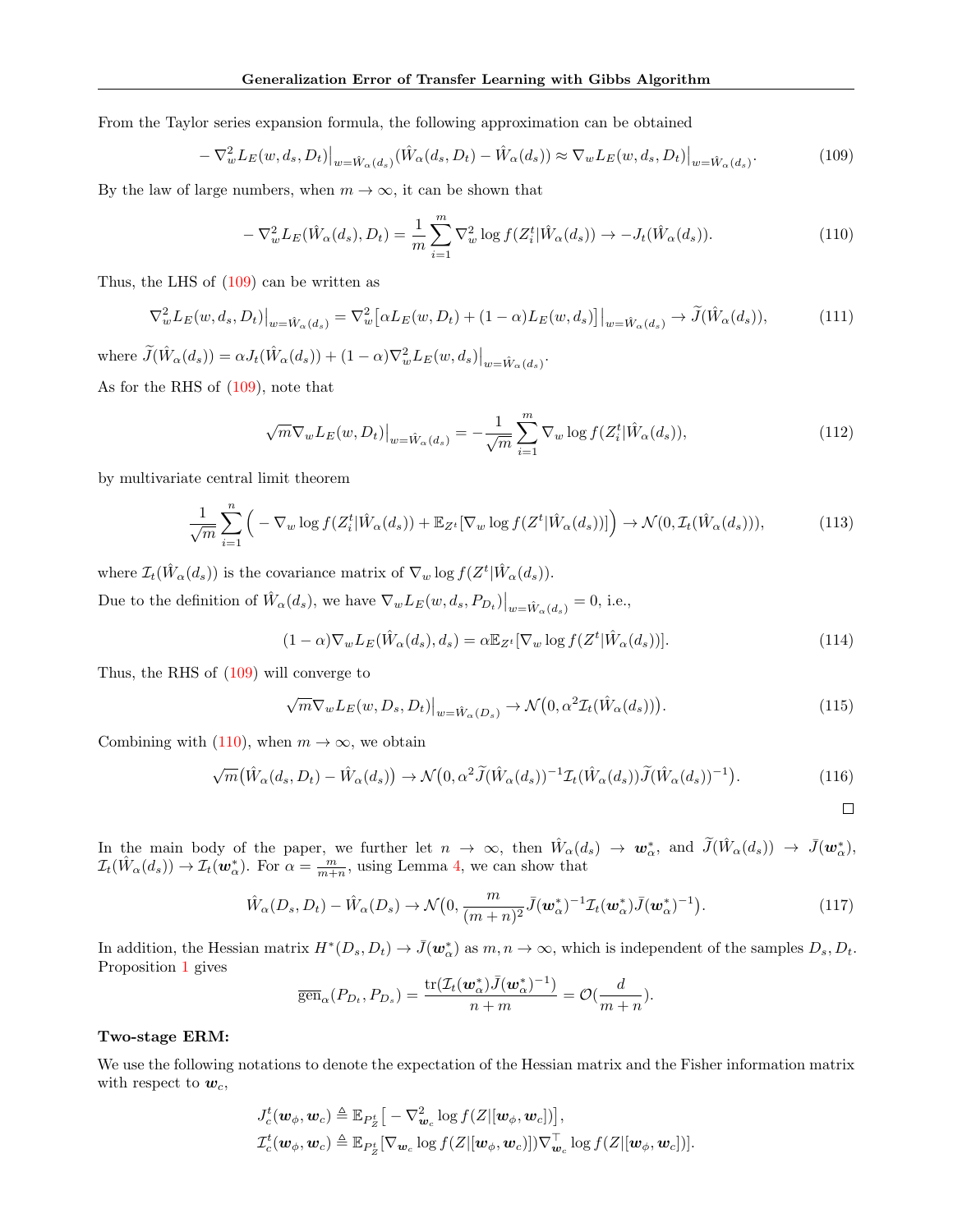<span id="page-24-2"></span>**Lemma 5.** Under Assumption [1,](#page-22-2) for any fixed  $\hat{w}_\phi$ , if we let  $m \to \infty$ , then the two-stage ERM satisfies

$$
\sqrt{m}\big((\hat{W}_c^t(D_t, \hat{\boldsymbol{w}}_{\phi}) - \hat{\boldsymbol{w}}_c^t(\hat{\boldsymbol{w}}_{\phi}))\big) \rightarrow \mathcal{N}\big(0, J_c^t(\hat{\boldsymbol{w}}_{\phi}, \hat{\boldsymbol{w}}_c^t(\hat{\boldsymbol{w}}_{\phi}))^{-1} \mathcal{I}_c^t(\hat{\boldsymbol{w}}_{\phi}, \hat{\boldsymbol{w}}_c^t(\hat{\boldsymbol{w}}_{\phi})) J_c^t(\hat{\boldsymbol{w}}_{\phi}, \hat{\boldsymbol{w}}_c^t(\hat{\boldsymbol{w}}_{\phi}))^{-1}\big).
$$
(118)

*Proof.* For any fixed  $\hat{w}_{\phi}$ , using a Taylor expansion of the gradient with respect to  $w_c$  of the log-likelihood  $L_E^{S2}(\hat{\bm{w}}_{\phi}, \hat{W}_c^t(D_t, \hat{\bm{w}}_{\phi}), D_t)$  around  $\hat{\bm{w}}_c^t(\hat{\bm{w}}_{\phi}),$  we obtain

$$
0 = \nabla_{\mathbf{w}_c} L_E^{S2}(\hat{\mathbf{w}}_{\phi}, \hat{W}_c^t(D_t, \hat{\mathbf{w}}_{\phi}), D_t) \n\approx \nabla_{\mathbf{w}_c} L_E^{S2}(\hat{\mathbf{w}}_{\phi}, \hat{\mathbf{w}}_c^t(\hat{\mathbf{w}}_{\phi}), D_t) + \nabla_{\mathbf{w}_c}^2 L_E^{S2}(\hat{\mathbf{w}}_{\phi}, \hat{\mathbf{w}}_c^t(\hat{\mathbf{w}}_{\phi}), D_t) (\hat{W}_c^t(D_t, \hat{\mathbf{w}}_{\phi}) - \hat{\mathbf{w}}_c^t(\hat{\mathbf{w}}_{\phi})).
$$

From the Taylor series expansion formula, the following approximation can be obtained

<span id="page-24-1"></span>
$$
-\nabla_{\boldsymbol{w}_c}^2 L_E^{S2}(\hat{\boldsymbol{w}}_{\phi}, \hat{\boldsymbol{w}}_c^t(\hat{\boldsymbol{w}}_{\phi}), D_t) (\hat{W}_c^t(D_t, \hat{\boldsymbol{w}}_{\phi}) - \hat{\boldsymbol{w}}_c^t(\hat{\boldsymbol{w}}_{\phi})) \approx \nabla_{\boldsymbol{w}_c} L_E^{S2}(\hat{\boldsymbol{w}}_{\phi}, \hat{\boldsymbol{w}}_c^t(\hat{\boldsymbol{w}}_{\phi}), D_t).
$$
(119)

By the law of large numbers, when  $m \to \infty$ , it can be shown that

$$
-\nabla_{\boldsymbol{w}_c}^2 L_E^{S2}(\hat{\boldsymbol{w}}_{\phi}, \hat{\boldsymbol{w}}_c^t(\hat{\boldsymbol{w}}_{\phi}), D_t) = \frac{1}{m} \sum_{i=1}^m \nabla_{\boldsymbol{w}_c}^2 \log f(Z_i^t | [\hat{\boldsymbol{w}}_{\phi}, \hat{\boldsymbol{w}}_c^t(\hat{\boldsymbol{w}}_{\phi})]) \to -J_c^t(\hat{\boldsymbol{w}}_{\phi}, \hat{\boldsymbol{w}}_c^t(\hat{\boldsymbol{w}}_{\phi})).
$$
 (120)

As for the RHS of [\(119\)](#page-24-1), note that  $\mathbb{E}_{P_Z^t}[\nabla_{\boldsymbol{w}_c} \log f(Z|[\hat{\boldsymbol{w}}_{\phi}, \hat{\boldsymbol{w}}_c^t(\hat{\boldsymbol{w}}_{\phi})])] = 0$  due to the definition of  $\hat{\boldsymbol{w}}_c^t(\hat{\boldsymbol{w}}_{\phi})$ , by multivariate central limit theorem, we have

$$
\frac{1}{\sqrt{m}}\sum_{i=1}^{n}\left(-\nabla_{\boldsymbol{w}_{c}}\log f(Z_{i}^{t}[[\hat{\boldsymbol{w}}_{\phi},\hat{\boldsymbol{w}}_{c}^{t}(\hat{\boldsymbol{w}}_{\phi})])\right) \to \mathcal{N}(0,\mathcal{I}_{c}^{t}(\hat{\boldsymbol{w}}_{\phi},\hat{\boldsymbol{w}}_{c}^{t}(\hat{\boldsymbol{w}}_{\phi}))), \tag{121}
$$

where  $\mathcal{I}_c^t(\hat{\boldsymbol{w}}_{\phi}, \hat{\boldsymbol{w}}_c^t(\hat{\boldsymbol{w}}_{\phi})) = \mathbb{E}_{P_Z^t}[\nabla_{\boldsymbol{w}_c} \log f(Z|[\hat{\boldsymbol{w}}_{\phi}, \hat{\boldsymbol{w}}_c^t(\hat{\boldsymbol{w}}_{\phi})]) \nabla_{\boldsymbol{w}_c}^{\top} \log f(Z|[\hat{\boldsymbol{w}}_{\phi}, \hat{\boldsymbol{w}}_c^t(\hat{\boldsymbol{w}}_{\phi})])].$ Thus, the RHS of [\(119\)](#page-24-1) will converge to

$$
\sqrt{m}\nabla_{\boldsymbol{w}_c} L_E^{S2}(\hat{\boldsymbol{w}}_{\phi}, \boldsymbol{w}_c, D_t)|_{\boldsymbol{w}_c = \hat{\boldsymbol{w}}_c^t(\hat{\boldsymbol{w}}_{\phi})} \to \mathcal{N}\big(0, \mathcal{I}_c^t(\hat{\boldsymbol{w}}_{\phi}, \hat{\boldsymbol{w}}_c^t(\hat{\boldsymbol{w}}_{\phi}))\big). \tag{122}
$$

When  $m \to \infty$ , we obtain

$$
\sqrt{m}\big((\hat{W}_c^t(D_t, \hat{\boldsymbol{w}}_{\phi}) - \hat{\boldsymbol{w}}_c^t(\hat{\boldsymbol{w}}_{\phi}))\big) \rightarrow \mathcal{N}\big(0, J_c^t(\hat{\boldsymbol{w}}_{\phi}, \hat{\boldsymbol{w}}_c^t(\hat{\boldsymbol{w}}_{\phi}))^{-1} \mathcal{I}_c^t(\hat{\boldsymbol{w}}_{\phi}, \hat{\boldsymbol{w}}_c^t(\hat{\boldsymbol{w}}_{\phi})) J_c^t(\hat{\boldsymbol{w}}_{\phi}, \hat{\boldsymbol{w}}_c^t(\hat{\boldsymbol{w}}_{\phi}))^{-1}\big).
$$
(123)

In the main body of the paper, we further let  $n \to \infty$ , then  $\hat{w}_{\phi} \to w_{\phi}^{s*}$ , and  $\hat{w}_c^t(\hat{w}_{\phi}) \to w_c^{st*}$ . Using Lemma [5,](#page-24-2) we can show that

$$
\hat{W}_{c}^{t}(D_{t},\hat{W}_{\phi}) - \hat{W}_{c}^{t}(\hat{W}_{\phi}) \rightarrow \mathcal{N}\big(0, \frac{J_{c}^{t}(\mathbf{w}_{\phi}^{s*}, \mathbf{w}_{c}^{st*})^{-1} \mathcal{I}_{c}^{t}(\mathbf{w}_{\phi}^{s*}, \mathbf{w}_{c}^{st*}) J_{c}^{t}(\mathbf{w}_{\phi}^{s*}, \mathbf{w}_{c}^{st*})^{-1}}{m}\big).
$$

As the Hessian matrix  $H_c^*(D_t, W_{\phi}) = H_c^*(W_{\phi}) \to J_c^t(\mathbf{w}_{\phi}^{s*}, \mathbf{w}_c^{st*})$  as  $m, n \to \infty$ . By Proposition [2,](#page-7-0) we have

$$
\overline{\text{gen}}_{\beta}(P_{D_t}, P_{D_s}) = \frac{\text{tr}\big(\mathcal{I}_c^t(\boldsymbol{w}_\phi^{s*}, \boldsymbol{w}_c^{st*}) J_c^t(\boldsymbol{w}_\phi^{s*}, \boldsymbol{w}_c^{st*})^{-1}\big)}{m} = \mathcal{O}(\frac{d_c}{m}).\tag{124}
$$

#### <span id="page-24-0"></span>F.4 Excess risk

 $\alpha$ -weighted ERM: In the following lemma, we characterize the variance of the  $\alpha$ -weighted ERM algorithm. **Lemma 6.** Under Assumption [1,](#page-22-2) if we let  $m, n \to \infty$ , then the  $\alpha$ -weighted ERM satisfies

$$
\sqrt{m+n}(\hat{W}_{\alpha}(D_s, D_t) - \boldsymbol{w}_{\alpha}^*) \to \mathcal{N}\big(0, \bar{J}(\boldsymbol{w}_{\alpha}^*)^{-1}\bar{\mathcal{I}}_t(\boldsymbol{w}_{\alpha}^*)\bar{J}(\boldsymbol{w}_{\alpha}^*)^{-1}\big). \tag{125}
$$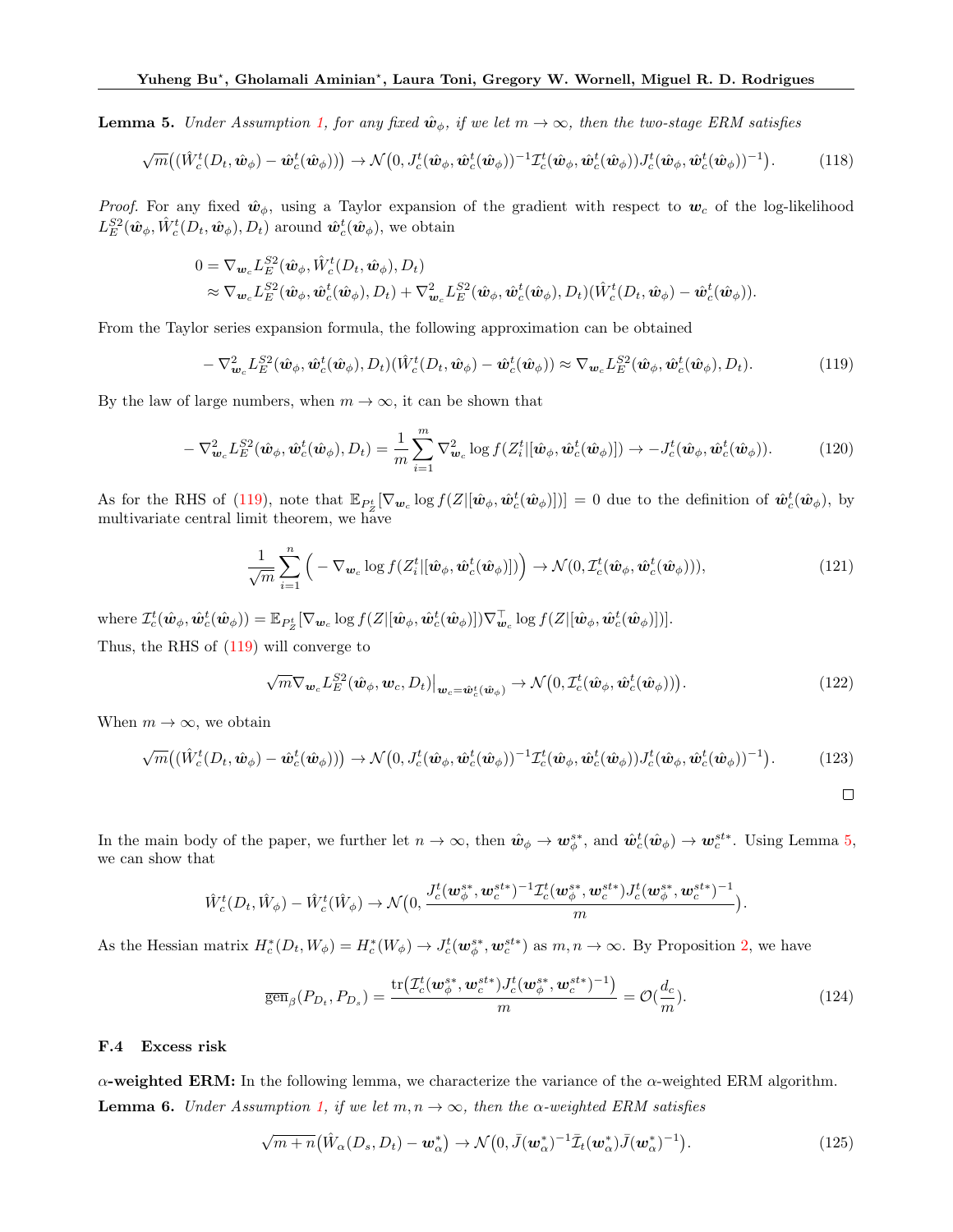*Proof.* By using a Taylor expansion of the first derivative of the weighted log-likelihood  $L_E(\hat{W}_\alpha(D_s, D_t), D_s, D_t)$ around  $w^*_{\alpha}$ , we obtain

$$
0 = \nabla_w L_E(w, D_s, D_t)|_{w = \hat{W}_\alpha(D_s, D_t)} \approx \nabla_w L_E(w, D_s, D_t)|_{w = \mathbf{w}_\alpha^*} + \nabla_w^2 L_E(w, D_s, D_t)|_{w = \mathbf{w}_\alpha^*} (\hat{W}_\alpha(D_s, D_t) - \mathbf{w}_\alpha^*).
$$

From the Taylor series expansion formula, the following approximation can be obtained

<span id="page-25-0"></span>
$$
-\nabla_w^2 L_E(w, D_s, D_t)|_{w=w_\alpha^*} (\hat{W}_\alpha(D_s, D_t) - \mathbf{w}_\alpha^*) \approx \nabla_w L_E(w, D_s, D_t)|_{w=\mathbf{w}_\alpha^*}.
$$
\n(126)

By the law of large numbers, when  $m, n \to \infty$ , it can be shown that

$$
-\nabla_w^2 L_E(\boldsymbol{w}_\alpha^*, D_t) = \frac{1}{m} \sum_{i=1}^m \nabla_w^2 \log f(Z_i^t | \boldsymbol{w}_\alpha^*) \to -J_t(\boldsymbol{w}_\alpha^*), \tag{127}
$$

$$
-\nabla_w^2 L_E(\boldsymbol{w}_\alpha^*, D_s) = \frac{1}{n} \sum_{i=1}^n \nabla_w^2 \log f(Z_i^s | \boldsymbol{w}_\alpha^*) \to -J_s(\boldsymbol{w}_\alpha^*).
$$
 (128)

Thus, the LHS of [\(126\)](#page-25-0) converges to

$$
\nabla_w^2 L_E(w, D_s, D_t)|_{w = \mathbf{w}^*_{\alpha}} \to \bar{J}(\mathbf{w}^*_{\alpha}), \qquad (129)
$$

where  $\bar{J}(\boldsymbol{w}_{\alpha}^*) \triangleq \alpha J_t(\boldsymbol{w}_{\alpha}^*) + (1 - \alpha)J_t(\boldsymbol{w}_{\alpha}^*)$ .

As for the RHS of [\(126\)](#page-25-0), by multivariate central limit theorem

$$
\frac{1}{\sqrt{m}}\sum_{i=1}^{n}\left(-\nabla_{w}\log f(Z_{i}^{t}|\boldsymbol{w}_{\alpha}^{*})+\mathbb{E}_{Z^{t}}[\nabla_{w}\log f(Z^{t}|\boldsymbol{w}_{\alpha}^{*})]\right)+\mathcal{N}(0,\mathcal{I}_{t}(\boldsymbol{w}_{\alpha}^{*})),\tag{130}
$$

$$
\frac{1}{\sqrt{n}}\sum_{i=1}^{n}\left(-\nabla_{w}\log f(Z_{i}^{s}|\boldsymbol{w}_{\alpha}^{*})+\mathbb{E}_{Z^{s}}[\nabla_{w}\log f(Z^{s}|\boldsymbol{w}_{\alpha}^{*})]\right)+\mathcal{N}(0,\mathcal{I}_{s}(\boldsymbol{w}_{\alpha}^{*})),\tag{131}
$$

where  $\mathcal{I}_t(\mathbf{w}_\alpha^*)$  and  $\mathcal{I}_s(\mathbf{w}_\alpha^*)$  are the covariance matrix of  $\nabla_w \log f(Z^t | \mathbf{w}_\alpha^*)$  and  $\nabla_w \log f(Z^s | \mathbf{w}_\alpha^*)$ , respectively. Due to the definition of  $w^*_{\alpha}$ , we have

$$
(1 - \alpha) \mathbb{E}_{Z^s} [\nabla_w \log f(Z^s | \boldsymbol{w}_\alpha^*)] + \alpha \mathbb{E}_{Z^t} [\nabla_w \log f(Z^t | \boldsymbol{w}_\alpha^*)] = 0.
$$
\n(132)

Thus, the RHS of [\(126\)](#page-25-0) will converge to

$$
\nabla_{w} L_{E}(w, D_{s}, D_{t})\big|_{w=w_{\alpha}^{*}} \to \mathcal{N}\big(0, \frac{\alpha^{2}}{m} \mathcal{I}_{t}(\boldsymbol{w}_{\alpha}^{*}) + \frac{(1-\alpha)^{2}}{n} \mathcal{I}_{s}(\boldsymbol{w}_{\alpha}^{*})\big).
$$
(133)

When  $m, n \to \infty$ , we obtain

$$
\left(\hat{W}_{\alpha}(D_s, D_t) - \mathbf{w}_{\alpha}^*\right) \rightarrow \mathcal{N}\left(0, \bar{J}(\mathbf{w}_{\alpha}^*)^{-1}\left(\frac{\alpha^2}{m}\mathcal{I}_t(\mathbf{w}_{\alpha}^*) + \frac{(1-\alpha)^2}{n}\mathcal{I}_s(\mathbf{w}_{\alpha}^*)\right)\bar{J}(\mathbf{w}_{\alpha}^*)^{-1}\right). \tag{134}
$$

For  $\alpha = \frac{m}{m+n}$ , if we denote  $\bar{I}(\mathbf{w}_{\alpha}) = \frac{n}{m+n} \mathcal{I}_s(\mathbf{w}_{\alpha}) + \frac{m}{m+n} \mathcal{I}_t(\mathbf{w}_{\alpha})$ , we have

$$
(\hat{W}_{\alpha}(D_s, D_t) - \mathbf{w}_{\alpha}^*) \rightarrow \mathcal{N}(0, \frac{1}{m+n}\bar{J}(\mathbf{w}_{\alpha}^*)^{-1}\bar{\mathcal{I}}(\mathbf{w}_{\alpha}^*)\bar{J}(\mathbf{w}_{\alpha}^*)^{-1}).
$$
\n(135)

Thus, the variance term in the excess risk can be computed as:

$$
\text{tr}(J_t(\boldsymbol{w}_t^*)\text{Cov}(\hat{W}_\alpha(D_s, D_t))) = \frac{\text{tr}(J_t(\boldsymbol{w}_t^*)\bar{J}(\boldsymbol{w}_\alpha^*)^{-1}\bar{\mathcal{I}}(\boldsymbol{w}_\alpha^*)\bar{J}(\boldsymbol{w}_\alpha^*)^{-1})}{m+n} = \mathcal{O}(\frac{d}{m+n}).\tag{136}
$$

Two-stage ERM: We use the following notations to denote the expectation of the Hessian matrix and the Fisher information matrix with respect to  $w_{\phi}$ ,

$$
J_{c,\phi}^t(\boldsymbol{w}_{\phi},\boldsymbol{w}_c) \triangleq \mathbb{E}_{P_Z^t} \big[ -\nabla_{\boldsymbol{w}_c,\boldsymbol{w}_{\phi}}^2 \log f(Z | [\boldsymbol{w}_{\phi},\boldsymbol{w}_c]) \big],
$$
  
\n
$$
J_{\phi}^s(\boldsymbol{w}_{\phi}) \triangleq \mathbb{E}_{P_Z^s} \big[ -\nabla_{\boldsymbol{w}_{\phi}}^2 \log f(Z | [\boldsymbol{w}_{\phi},\boldsymbol{w}_c]) \big],
$$
  
\n
$$
\mathcal{I}_{\phi}^s(\boldsymbol{w}_{\phi},\boldsymbol{w}_c) \triangleq \mathbb{E}_{P_Z^s} [\nabla_{\boldsymbol{w}_{\phi}} \log f(Z | [\boldsymbol{w}_{\phi},\boldsymbol{w}_c]) \nabla_{\boldsymbol{w}_{\phi}}^{\top} \log f(Z | [\boldsymbol{w}_{\phi},\boldsymbol{w}_c])].
$$

In the following lemma, we characterize the variance of the two-stage ERM algorithm.